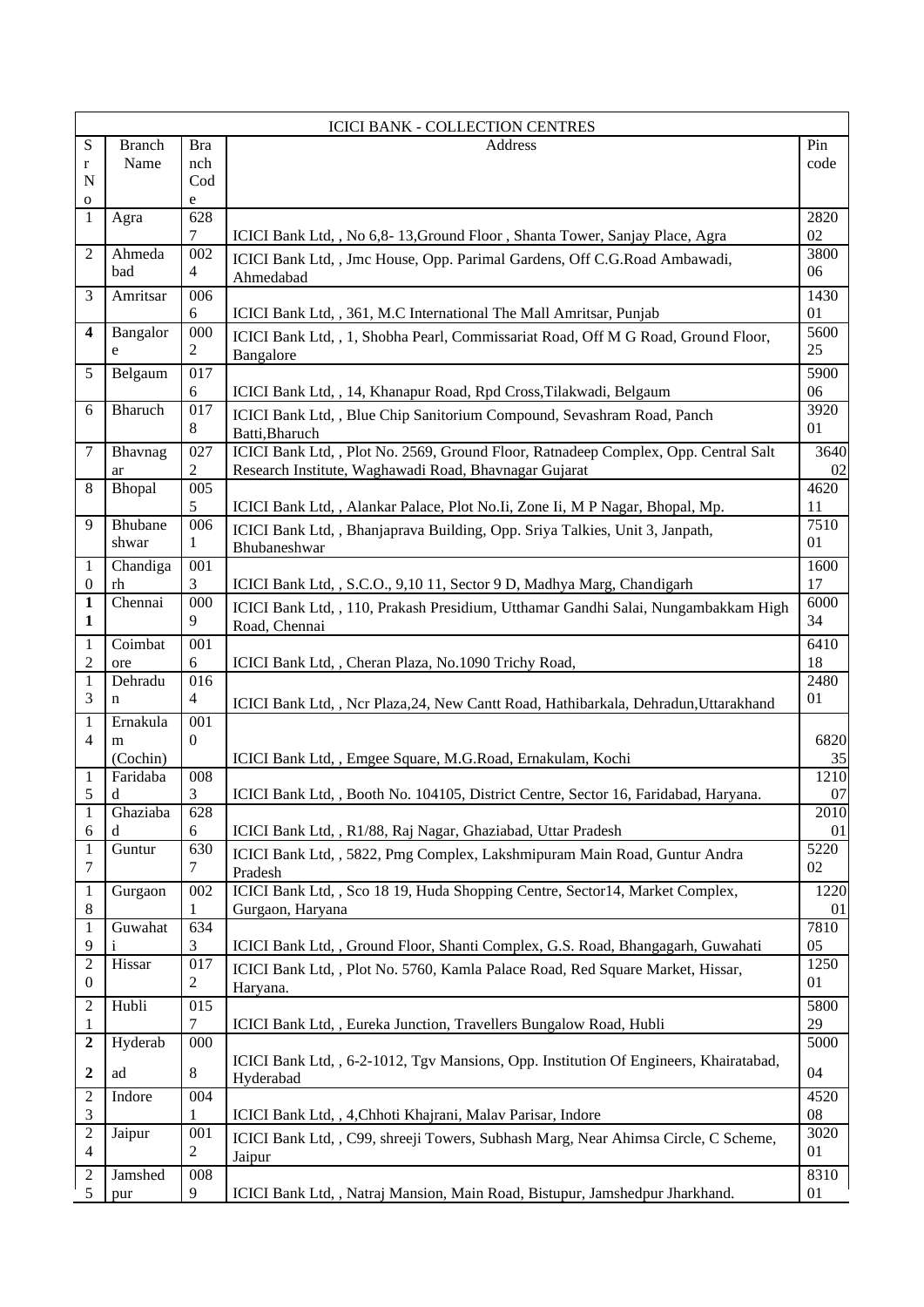| $\overline{c}$<br>6     | Jodhpur  | 016<br>7         | ICICI Bank Ltd, , Plot No. 10,11, Refugee ColonySindhi Colony, Near Jaljog Circle,<br>Jodhpur                                                        | 3420<br>03 |
|-------------------------|----------|------------------|------------------------------------------------------------------------------------------------------------------------------------------------------|------------|
| $\overline{c}$          | Kanpur   | $\overline{628}$ |                                                                                                                                                      | 2080       |
| $\tau$                  |          | 8                | ICICI Bank Ltd, , 16/106, J.S.Towers, The Mall, Kanpur, Uttar Pradesh.                                                                               | 01         |
| $\overline{c}$<br>8     | Kolhapur | 016<br>6         | ICICI Bank Ltd,, Vasant Plaza, Near Udyog Bhavan, Rajaram Road, Rajarampuri,<br>Kolhapur                                                             | 4160<br>01 |
| 2                       | Kolkata  | 000              |                                                                                                                                                      | 7000       |
| $\boldsymbol{9}$        |          | 6                | ICICI Bank Ltd, , 22, Sir R.N. Mukherjee Road, Kolkata                                                                                               | 01         |
| $\overline{3}$          | Lucknow  | 628              |                                                                                                                                                      | 2260       |
| $\boldsymbol{0}$<br>3   | Ludhiana | 001              | ICICI Bank Ltd, , Shalimar Tower, 31/54 M.G.Marg, Hazratganj, Lucknow<br>ICICI Bank Ltd, , Nehru Sidhant Kender Trust Building, Feroz Gandhi Market, | 01<br>1410 |
| 1                       |          | 7                | Ludhiana, Punjab                                                                                                                                     | 01         |
| 3                       | Madurai  | 600              |                                                                                                                                                      | 6250       |
| $\overline{c}$          |          | 3                | ICICI Bank Ltd, , No.21,22,23, North Chitrai Street, Madurai                                                                                         | 01         |
| $\overline{\mathbf{3}}$ | Mumbai   | 000              |                                                                                                                                                      | 4000       |
| 3                       |          | 4                | ICICI Bank Ltd, , 215, Free Press House, Free Press Marg, Nariman Point, Mumbai                                                                      | 21         |
| $\overline{3}$          | Mysore   | $\overline{015}$ | ICICI Bank Ltd, , 2950, Aishwarya Arcade, 9Th Cross, Kalidasa Road, V.V. Mohalla,                                                                    | 5700       |
| 4                       |          | $\overline{2}$   | Mysore                                                                                                                                               | 02         |
| 3                       | Nagpur   | 005              |                                                                                                                                                      | 4400       |
| 5                       |          | 9                | ICICI Bank Ltd,, Vishnu Vaibhav, 222, Palm Road, Civil Lines, Nagpur                                                                                 | 01         |
| $\overline{3}$          | Nasik    | 002              |                                                                                                                                                      | 4220       |
| 6                       |          | 7                | ICICI Bank Ltd,, Unit NoG19, Utility Center, Opp To Rajiv Gandhi Bhavan, Sharanpur                                                                   | 02         |
|                         |          |                  | Road, Nasik                                                                                                                                          |            |
| 3                       | New      | 000              |                                                                                                                                                      | 1100       |
| 7<br>$\overline{3}$     | Delhi    | 7                | ICICI Bank Ltd, , 9A, Phelps Building, Connaught Place, New Delhi                                                                                    | 01         |
| 8                       | Noida    | 003<br>1         |                                                                                                                                                      | 2013<br>01 |
|                         |          |                  | ICICI Bank Ltd, , K1, Senior Mall, Sec18, Noida, Uttar Prades                                                                                        |            |
|                         |          |                  |                                                                                                                                                      |            |
| 3                       | Panjim   | 001              | ICICI Bank Ltd, , 65, Sindur Business Centre, Swami Vivekanada Road, Opp. Passport                                                                   | 4030       |
| 9                       |          | 5                | Office, Panaji Goa.                                                                                                                                  | 01         |
| $\overline{4}$          | Pondiche | 005              |                                                                                                                                                      | 6050       |
| 0                       | rry      | 6                | ICICI Bank Ltd, , 49 Mission Street, Puducherry                                                                                                      | 01         |
| 4                       | Pune     | 000              |                                                                                                                                                      | 4110       |
| 1                       |          | 5                | ICICI Bank Ltd,, AWing, Shangrila Gardens, Bund Garden Road, Pune                                                                                    | 01         |
| 4                       | Rajkot   | 015              | ICICI Bank Ltd, , Jai Hind Press Annexe, Opp. Shardabaug, Near Dharam Cinema,                                                                        | 3600       |
| $\overline{c}$          |          | 3                | Rajkot                                                                                                                                               | 01         |
| 4                       | Ranchi   | $\overline{017}$ |                                                                                                                                                      | 8340       |
| 3                       |          | 5                | ICICI Bank Ltd, , Main Road, Near Rattanlal Petrol Pump, Ranchi, Jharkhand                                                                           | 01         |
| $\overline{4}$          | Salem    | $\overline{611}$ | ICICI Bank Ltd, , Swarnambigai Plaza, S.F.No. 6/5, Block No. 7, WardC, Omalur Main                                                                   | 6360       |
| 4                       |          | 9                | Road, Near Bus Stand, Salem, Tamilnadu                                                                                                               | 09         |
| 4                       | Surat    | 005              |                                                                                                                                                      | 3950       |
| 5                       |          | 2                | ICICI Bank Ltd, , Platinum Plaza, Opp. V.T. Choksi Law College, Athwalines, Surat                                                                    | 07         |
| 4                       | Trichy   | 613              | ICICI Bank Ltd, , New no - 58, West Bouleward Road, Sivapoorna complex, Trichy-                                                                      | 6200       |
| 6                       |          | 2                | 620002                                                                                                                                               | 02         |
| 4                       | Vadodar  | 000              |                                                                                                                                                      | 3900       |
| 7                       | a        | 3                | ICICI Bank Ltd, , 42, Haribhakti Society, Nr. Chakli Circle, O.P. Road, Vadodara.                                                                    | 07         |
| 4                       | Vijaywa  | 630              |                                                                                                                                                      | 5200       |
| 8                       | da       | 6                | ICICI Bank Ltd, , #401127,128 129, Murali Chambers, M.G.Road, Vijayawada                                                                             | 10         |
| 4                       | Visakhap | 006              | ICICI Bank Ltd, , 47-14-18, Isnar Satya Sri Complex, Dwarkanagar Main Road,                                                                          | 5300       |

| <b>HDFC BANK - COLLECTION CENTRES</b> |         |      |                                     |                                                        |                        |  |  |
|---------------------------------------|---------|------|-------------------------------------|--------------------------------------------------------|------------------------|--|--|
| <b>Branch</b><br>Name                 | Address | Citv | <b>PIN</b><br>CO <sub>0</sub><br>DE | <b>Telephone Numbers Land line &amp;</b><br><b>RIM</b> | <b>Contact Persons</b> |  |  |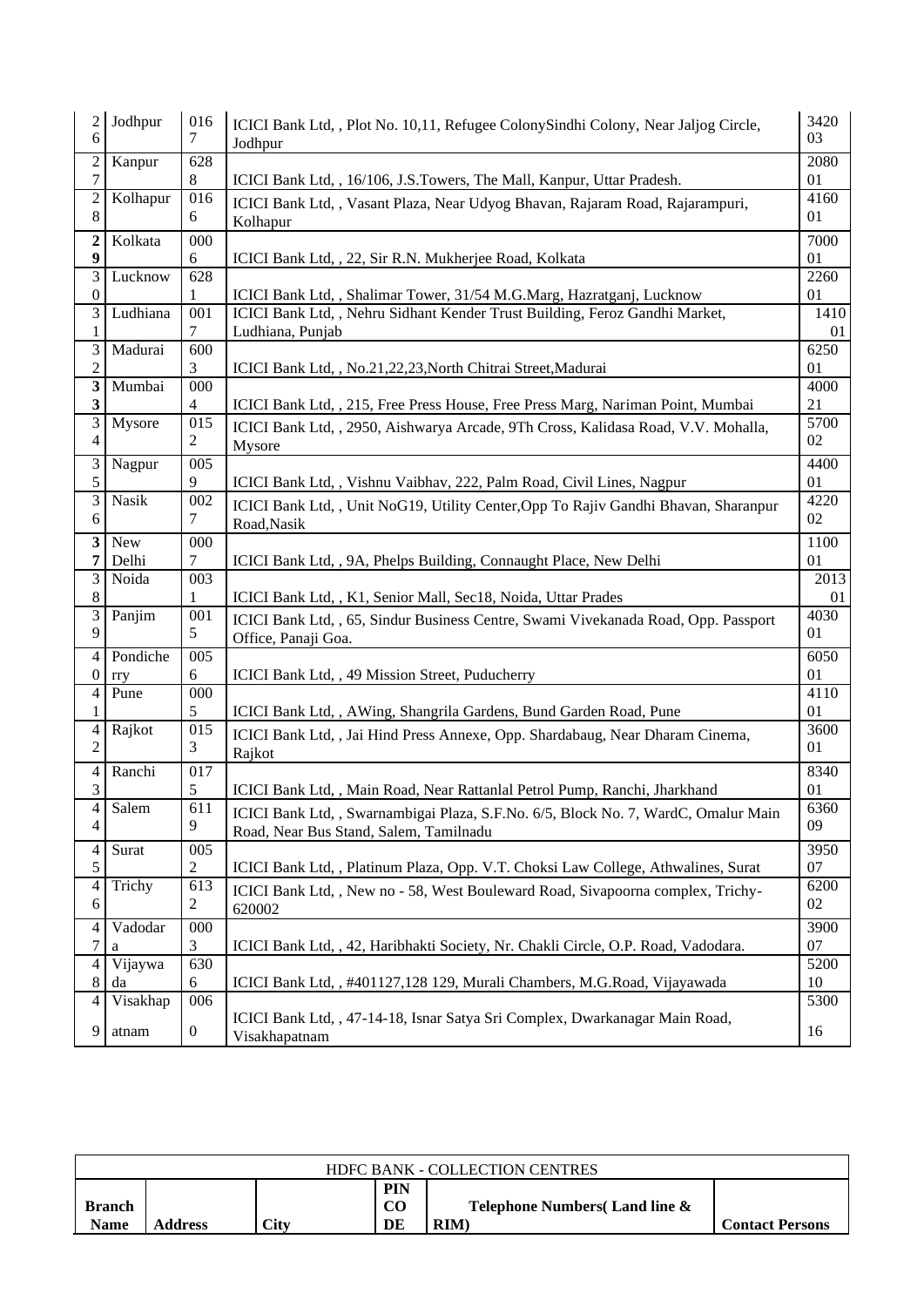|         | First<br>Floor, Pariney          |               |      |                                       |                                     |
|---------|----------------------------------|---------------|------|---------------------------------------|-------------------------------------|
|         | Garden, Bhagf                    |               |      |                                       |                                     |
|         | arjana, Civil<br>Lines, Agra -   |               | 2820 |                                       | Surinder Pal Singh                  |
| Agra    | 282002.                          | Agra          | 02   | 0562-2600815                          | / Sunil Jena                        |
|         | <b>HDFC BANK</b>                 |               |      |                                       |                                     |
|         | LTD,1st floor,                   |               |      |                                       |                                     |
|         | Astral<br>Building, Near         |               |      |                                       |                                     |
|         | Mithakali Six                    |               |      |                                       |                                     |
| Ahmed   | Cross Road,                      |               | 3800 | RIM:- 079-32423470 RIM :-             | Tarang Sheth /                      |
| abad    | Navrangpura                      | Ahmedabad     | 06   | 09374021787                           | Hardik Gandhi                       |
|         | Wholesale                        |               |      |                                       |                                     |
|         | Banking<br>Operations.Aji        |               |      |                                       |                                     |
|         | nkya Tara                        |               |      |                                       |                                     |
|         | Complex, Opp.                    |               |      |                                       |                                     |
|         | Saintara<br>Hotel,               |               |      |                                       |                                     |
|         | Narhari Nagar                    |               |      |                                       |                                     |
|         | Corner, Gulmo                    |               |      |                                       |                                     |
|         | har                              |               |      |                                       |                                     |
|         | Road, Ahmedn                     |               |      |                                       |                                     |
| Ahmed   | agar,<br>Maharashtra, P          |               | 4140 |                                       | Amit Chitnis /                      |
| nagar   | $IN - 414003$                    | Ahmednagar    | 03   | 0241-2451963,2450194                  | Shivprasad                          |
|         |                                  |               |      |                                       | <b>Mahipal Singh</b>                |
|         |                                  |               |      |                                       | Rathore /<br>Laxmikant Joshi /      |
|         | <b>HDFC</b> Bank                 |               |      |                                       | Kuldeep Kapoor,                     |
|         | Ltd.Ground                       |               |      |                                       | <b>Mahipal Singh</b>                |
|         | Floor, Rajastha                  |               |      |                                       | Rathore, Pankaj                     |
|         | n Patrika<br>Building, Ajme      |               | 3050 |                                       | Trivedi, Vithal<br>Chhipa, Gaurav   |
| Ajmer   | r, Rajasthan                     | <b>AJMER</b>  | 01   | 0145-5100123,9314409520,09351325708   | Bhargava,                           |
|         | Sethi Heights,                   |               |      |                                       |                                     |
|         | 1st Floor,                       |               |      |                                       | Dipesh Khetan,                      |
|         | Opp. Zilla<br>Parishad,          |               |      |                                       | Nitin A<br>Chaudhari, Amit          |
|         | AKOLA 444                        |               | 4440 |                                       | Prakashsingh                        |
| Akola   | 001                              | <b>AKOLA</b>  | 01   | 0724-2420726,2432204,/9372491068      | Pawar,                              |
|         | Masoodabad<br>Chowk, G.T         |               |      |                                       | Samar Abbas                         |
|         | Road, Aligarh                    |               | 2020 |                                       | Safvi / / Sushil                    |
| Aligarh | $-202001$                        | Aligarh       | 01   | 0571-2741973, 09319077737             | Kumar Sharma                        |
|         |                                  |               |      |                                       | Wasi Ur Rehman,                     |
|         |                                  |               |      |                                       | Abhishek A                          |
|         |                                  |               |      |                                       | Krishna, Subhash<br>Bisht, Abhishek |
|         |                                  |               |      |                                       | Rastogi,                            |
|         | 58,sp marg                       |               |      |                                       | Samarendra                          |
| Allahab | civil lines                      |               | 2110 |                                       | SinghGanesh                         |
| ad      | Allahabad<br><b>Bhagat Singh</b> | Allahabad     | 03   | 3982510505514/9335070679              | Jaiswal                             |
|         | Circle, Opp.UI                   |               | 3010 | Office Phone-0144-5100880 Cell Phone- | Mr.Sumit                            |
| Alwar   | T,Alwar(Raj.)                    | Alwar         | 01   | 09351302094                           | Beejawat                            |
|         | 6352/11<br><b>NICHOLSON</b>      |               |      |                                       |                                     |
|         | <b>ROAD FIRST</b>                | <b>AMBALA</b> | 1330 |                                       | Navneet Goyal,                      |
| Ambala  | <b>FLOOR</b>                     | <b>CANTT</b>  | 01   | 01713200848 & 9315802678              | Ajay Verma                          |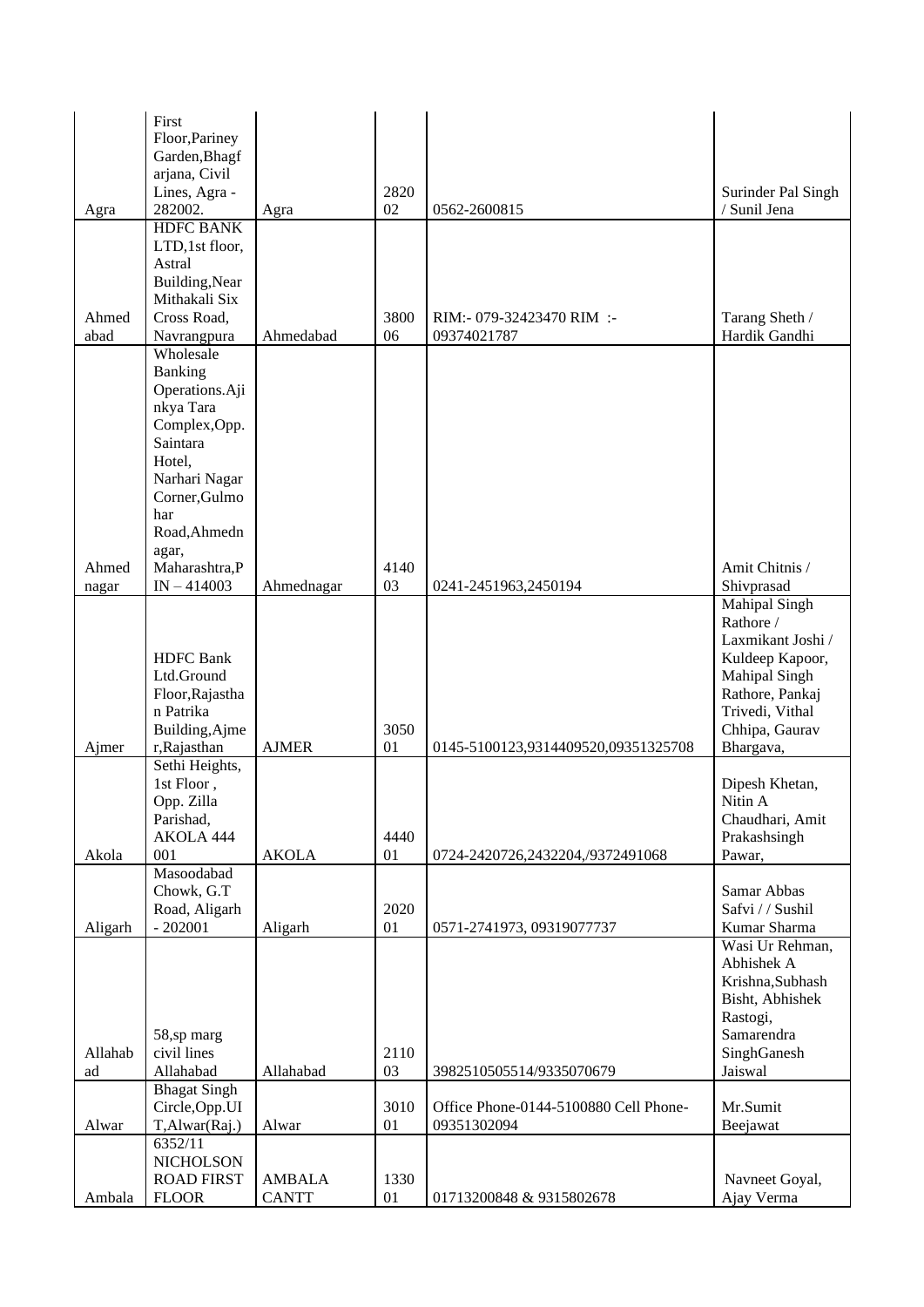|                | AMBALA                    |                  |      |                                      |                   |
|----------------|---------------------------|------------------|------|--------------------------------------|-------------------|
|                | <b>CANTT</b>              |                  |      |                                      |                   |
|                | <b>HDFC BANK</b>          |                  |      |                                      |                   |
|                | LTD,C/o                   |                  |      |                                      |                   |
|                | Venus Plaza,              |                  |      |                                      | Suryakant         |
| Amrava         | Shegaon naka              |                  | 4446 |                                      | Sisodiya,         |
| ti             | Road                      | Amravati         | 04   | 0721-2190640 /9372499428/9422190040  | Mahendra Soni,    |
|                | STREET $#2,$              |                  |      |                                      | Vivek Worah,      |
|                | <b>MANEKPAR</b>           |                  |      |                                      | Vaishali Thanki,  |
|                | <b>A MAIN</b>             |                  | 3656 |                                      | Darshan           |
| Amreli         | <b>ROAD</b>               | <b>AMRELI</b>    | 01   | (02792)-220342 / 09328126897         | Khambholia,       |
|                |                           |                  |      |                                      | Gurpreet singh    |
|                |                           |                  |      |                                      | Dediyala Pankaj   |
|                |                           |                  |      |                                      | Kapoor, Nabendu   |
|                | 26 Kennedy                |                  |      |                                      | Mohapatra Kumar,  |
| Amritsa        | <b>Avenue First</b>       |                  | 1430 |                                      | Sumit V Sharma,   |
| r              | Floor Amritsar            | Amritsar         | 01   | 0183-3018603 and 606                 | Shelly Dhawan     |
|                | <b>HDFC</b> Bank          |                  |      |                                      |                   |
|                | Ltd. 1st Floor,           |                  |      |                                      |                   |
|                | Sanket                    |                  |      |                                      |                   |
|                | Complex,                  |                  |      |                                      |                   |
|                | Next to Sales             |                  |      |                                      |                   |
|                | India, Grid               |                  |      |                                      |                   |
|                | cross road,               |                  |      |                                      |                   |
|                | Anand -                   |                  | 3880 | RIM - 093275 68094, Tata - 02692 -   | Kaushik S Patel / |
| Anand          | 388001                    | <b>ANAND</b>     | 01   | 653195, Fax - 02692 246430           | Akshit Buch,      |
|                | <b>HDFC</b> Bank<br>Ltd., |                  |      |                                      |                   |
|                | Commercial                |                  |      |                                      |                   |
|                | Plot 73/P,                |                  |      |                                      |                   |
|                | GIDC Estate,              |                  |      |                                      |                   |
|                | S.A.Motors                |                  |      |                                      | Ashish Patel, Ram |
|                | Building, Old             |                  |      |                                      | Mistry, Mukul     |
|                | Ankleshwar                |                  |      |                                      | Bhatt, Deepak     |
|                | Highway,                  |                  |      |                                      | Shelat, Pinank    |
| Anklesh        | Ankleshwar -              | <b>ANKLESHWA</b> | 3930 |                                      | Shah, Javil       |
| war            | 393001.                   | ${\bf R}$        | 01   | 02646-650826/02646-227221/9328211511 | Bakrola           |
|                | P.C Chatterjee            |                  |      |                                      |                   |
|                | Market.                   |                  |      |                                      |                   |
|                | rambandhu                 |                  |      |                                      |                   |
|                | talaw, asansol            |                  | 7133 |                                      |                   |
| Asansol        | , pin - 713303            | Asansol          | 03   | 0341-2315179, 9332277661             | Syed G Madani     |
|                | <b>HDFC BANK</b>          |                  |      |                                      |                   |
|                | LTD. Divekar              |                  |      |                                      |                   |
|                | Plaza, CTS No             |                  |      |                                      |                   |
|                | 18272, IInd               |                  |      |                                      |                   |
|                | Floor, Railway            | <b>AURANGABA</b> |      |                                      | Shailendra Bora,  |
|                | Station                   | D,               |      |                                      | Krishna           |
| Aurang         | Road, Padamp              | <b>MAHARASHT</b> | 4310 |                                      | Choudhari, Manoj  |
| abad           | ura,                      | RA               | 01   | 0240-6604355, 9371619597             | Indasrao,         |
|                | opp:railway               |                  |      |                                      |                   |
|                | Station ward              |                  |      |                                      |                   |
|                | No 10                     |                  |      |                                      | Satyanarayana     |
| Bagalko        | Bagakot                   |                  | 5871 |                                      | Setty, Vishwanath |
| t              | 587101                    | <b>Bagalkot</b>  | 01   | 9343340658/9886656652                | Bantanur,         |
|                | F.M.Circle,Ba             |                  |      |                                      |                   |
| <b>Balasor</b> | lasore                    |                  | 7560 |                                      |                   |
| ${\bf e}$      | Branch, Orissa            | Balasore         | 01   | 09338090244, 06782-263335            | Debajyoti Basu    |
|                | <b>HDFC BANK</b>          |                  |      |                                      | P S Sudhir,       |
| Bangalo        | LTD.,                     |                  | 5600 |                                      | Vinodkumar        |
| re             | Cash                      | <b>BANGALORE</b> | 25   | 806663313109343790037                | CHILANKARA,       |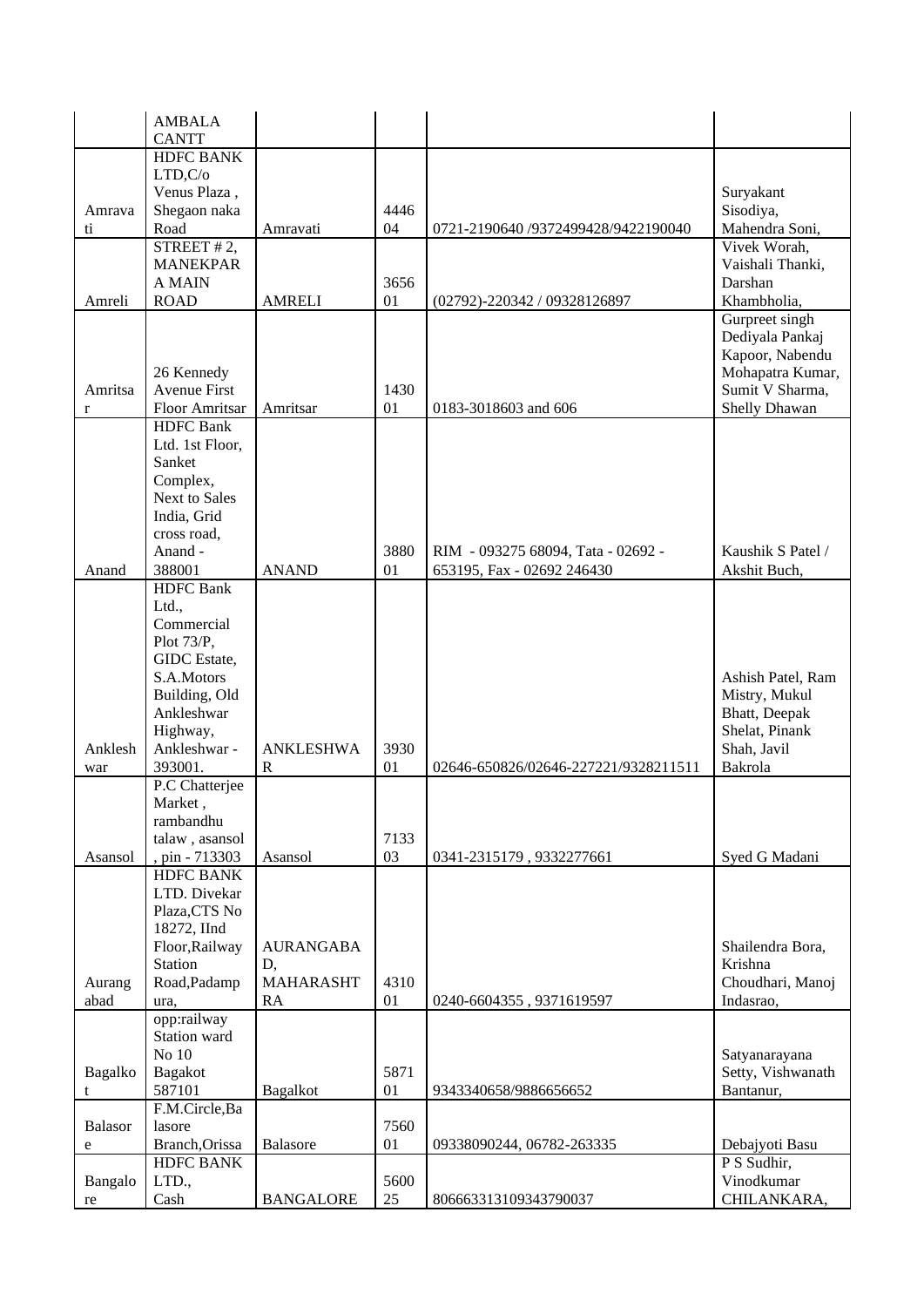|                | Management                |                  |      |                                     | Krishnaiah Murthy         |
|----------------|---------------------------|------------------|------|-------------------------------------|---------------------------|
|                | Services                  |                  |      |                                     |                           |
|                | "SALCO                    |                  |      |                                     |                           |
|                | <b>CENTRE"</b>            |                  |      |                                     |                           |
|                | # $8/24$ ,                |                  |      |                                     |                           |
|                | Richmond                  |                  |      |                                     |                           |
|                | Road                      |                  |      |                                     |                           |
|                | Shree Ambika              |                  |      |                                     |                           |
|                | Niketan,                  |                  |      |                                     |                           |
|                | Station                   |                  | 3946 |                                     |                           |
|                | Road, Sardar              |                  |      |                                     | Mr.Mitesh<br>Sankaria     |
| Bardoli        | Baug, Bardoli<br>WBO, 1st | Bardoli          | 01   | LL-(02622)223879,652576/09327568085 |                           |
|                | Floor, 154,               |                  |      |                                     |                           |
|                | Krishna Place,            |                  |      |                                     |                           |
|                | Civil Lines,              |                  |      |                                     |                           |
|                | Bareilly - 243            |                  |      | 0581-3299631/0581-3201718/0581-     | Manish Gupta,             |
|                | 001 Uttar                 |                  | 2430 | 2510980/0581-2510232/0581-2510235/  | Padmini Shukla,           |
| Bareilly       | Pradesh                   | Bareilly         | 01   | 09319090814 (Rim)                   | Mohit H Agarwal           |
|                | 1st Floor,                |                  |      |                                     |                           |
|                | Fortune                   |                  |      |                                     |                           |
|                | Tower, Vadoda             |                  |      |                                     |                           |
|                | ra Stock                  |                  |      |                                     |                           |
|                | Exchange                  |                  |      |                                     |                           |
|                | Building, Opp.            |                  |      |                                     | Nirav Jagdishbhai         |
|                | Parsi                     |                  |      |                                     | Patel, Shekhar            |
|                | Agiyari, Sayaji           |                  | 3900 |                                     | PilliYogendra             |
| Baroda         | gunj,                     | Baroda           | 05   | 0265 6585517, /93247468108          | Muley                     |
|                | SCF173-174                |                  |      |                                     |                           |
|                | <b>JALANDHA</b>           |                  | 1435 |                                     |                           |
| Batala         | <b>R ROAD</b>             | <b>BATALA</b>    | 05   | 1871-500042                         | Navneet Singh             |
|                | <b>KACHHARI</b>           |                  |      |                                     |                           |
|                | CHOWK,                    |                  |      |                                     |                           |
| Begusar        | <b>TODAY</b>              |                  | 8511 |                                     |                           |
| ai             | <b>MARKET</b>             | <b>BEGUSARAI</b> | 01   | 9334391765                          | Rahul K Srivastav         |
|                | <b>HDFC</b> Bank          |                  |      |                                     |                           |
|                | Ltd.                      |                  |      |                                     |                           |
|                | WBO, IInd                 |                  |      |                                     |                           |
|                | Floor                     |                  |      |                                     |                           |
|                | <b>CTS No.5854</b>        |                  |      |                                     |                           |
|                | CongressRoad<br>Tilakwadi |                  |      |                                     | Saiprakash<br>Mavinkurve, |
|                | Belgaum - 590             |                  |      |                                     | Ganesh                    |
| Belgau         | 006,                      |                  | 5900 |                                     | <b>KudtarkarGeeta</b>     |
| m              | Karnataka                 | Belgaum          | 06   | 0831 2404415 093790 51939           | Shatoji,                  |
|                | Triveni                   |                  |      |                                     |                           |
|                | appartment,               |                  |      |                                     |                           |
|                | Dr. R. P                  |                  |      |                                     |                           |
|                | <b>ROAD</b>               |                  |      |                                     |                           |
| Bhagalp        | ,BHAGALPU                 |                  | 8120 |                                     | Pawan Kumar               |
| ur             | $\mathbf R$               | <b>BHAGALPUR</b> | 02   | 9334391764                          | Thakur                    |
|                | <b>HDFC BANK</b>          |                  |      |                                     |                           |
|                | LTD, 127,                 |                  |      |                                     |                           |
|                | <b>ALFA</b>               |                  |      |                                     | Anuradha Gupta,           |
| Bharuc         | SOCIETY,                  |                  | 3920 |                                     | Prashant Shah,            |
| h              | <b>LINK ROAD</b>          | <b>BHARUCH</b>   | 01   | 9327468094/02642-650882             | Samir Parikh,             |
|                | <b>HDFC BANK</b>          |                  |      |                                     |                           |
|                | LTD 83/1                  |                  |      |                                     | Sandeep Kumar             |
|                | <b>LIBERTY</b>            |                  |      |                                     | Garg, Neeraj              |
| <b>Bhatind</b> | CHOWK,CIV                 |                  | 1510 |                                     | Mittal, Vijay A           |
| a              | <b>IL LINES</b>           | <b>BHATINDA</b>  | 01   | 9316982824/01642000000              | Sharma,                   |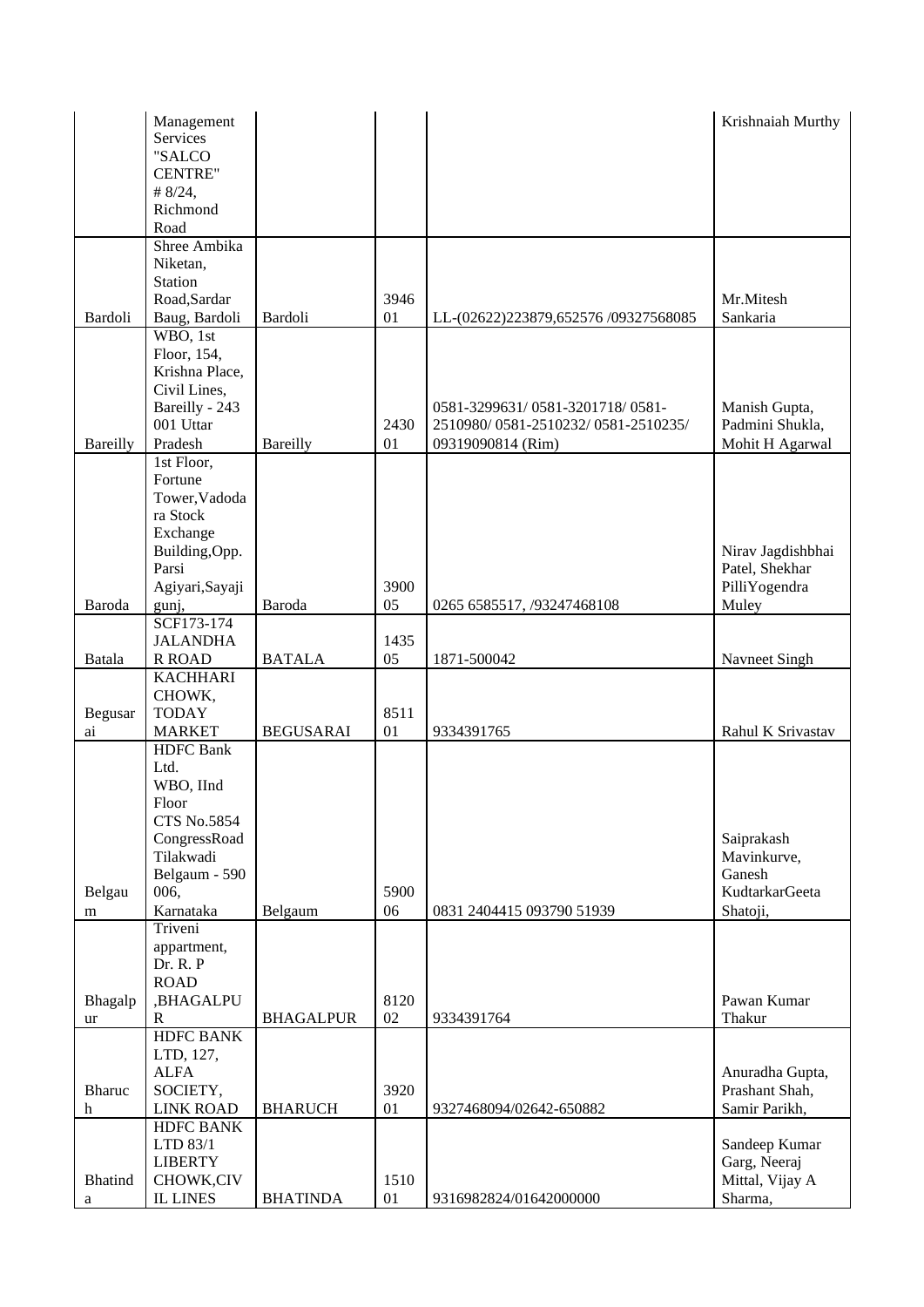| Corporate<br>House, 3rd<br>Floor, Near<br>Takteshwar<br>Manish<br>MalkanChirag P<br>Post Office,<br>Trivedi, Ashish N<br>Waghawadi<br>Road, Bhavnag<br>3640<br>Joshi, Mihir Dixit,<br>Bhavna<br>ar - 364 001<br>Manish Sarvaiya<br>Bhavnagar<br>01<br>0278-2561625/9327568121<br>gar<br>Sunil Kumar<br>Chauhan<br>Borker, Ramesh<br>Estate, G.E.<br>4900<br>Imandi, Preetpal<br>Bhilai<br>Bhilai<br>23<br>Singh,<br>Road, Supela,<br>07884062729 & 09301174457<br><b>HDFC</b> Bank<br>Ltd., WBO,<br>Shop no. 1-2-<br>3-4, "A"<br>Block, First<br>Floor, SK<br>Plaza, Pur<br>Road<br>Mayank K<br>Bhilwar<br>Bhilwara<br>3110<br>Sharma, Amit Kr<br>Bhilwara<br>01<br>Verma,<br>(Raj.) 311001<br>01482-512686, 9351302102<br>a<br>Ankur Tandon,<br>Nirman Bhargava,<br>Ashwini Sharma,<br>Ravinder Reehl,<br>Tarun Panwar,<br>Gaurav Govind<br><b>RIICO</b><br>Bhiwad<br><b>CHOWK</b><br>3010<br>Sharma, Vikas Suba<br>Bhiwadi<br>19<br>shPatni,<br>Bhiwadi<br>01493-510646, 09351302097<br>$\mathbf i$<br>$S-175D/1,$<br>Jalan Nagar,<br>Bhiwan<br>Meham<br>1270<br>Chowk.<br><b>BHIWANI</b><br>Varun Bhardwaj<br>21<br>i<br>01664-324542, 9315683095<br>Asha Avenue,<br>Naveen<br>1st Floor, Z-1,<br>NautiyalNadeem<br>Zone-1 M P<br>SiddiquiHarish<br>Chandra Kalra<br>Nagar,<br>Vibhor Tilwankar,<br>Bhopal-<br>4620<br>0755-4002914, 4002916, 4002917,<br>462011<br><b>Uttam Pandey</b><br>Bhopal<br>Bhopal<br>11<br>9302446025<br>1st Floor<br>,Wholesale<br>Banking<br>Operations, A-<br>Subir Roy<br>$62/1$ , Unit 8,<br>Bhuban<br>7510<br>Somanatha<br>Nayapalli<br>eshwar<br>12<br>9338182087<br>Mahapatra,<br>Bhubaneswar |  |
|------------------------------------------------------------------------------------------------------------------------------------------------------------------------------------------------------------------------------------------------------------------------------------------------------------------------------------------------------------------------------------------------------------------------------------------------------------------------------------------------------------------------------------------------------------------------------------------------------------------------------------------------------------------------------------------------------------------------------------------------------------------------------------------------------------------------------------------------------------------------------------------------------------------------------------------------------------------------------------------------------------------------------------------------------------------------------------------------------------------------------------------------------------------------------------------------------------------------------------------------------------------------------------------------------------------------------------------------------------------------------------------------------------------------------------------------------------------------------------------------------------------------------------------------------------------------------------------------------------------------------------|--|
|                                                                                                                                                                                                                                                                                                                                                                                                                                                                                                                                                                                                                                                                                                                                                                                                                                                                                                                                                                                                                                                                                                                                                                                                                                                                                                                                                                                                                                                                                                                                                                                                                                    |  |
|                                                                                                                                                                                                                                                                                                                                                                                                                                                                                                                                                                                                                                                                                                                                                                                                                                                                                                                                                                                                                                                                                                                                                                                                                                                                                                                                                                                                                                                                                                                                                                                                                                    |  |
|                                                                                                                                                                                                                                                                                                                                                                                                                                                                                                                                                                                                                                                                                                                                                                                                                                                                                                                                                                                                                                                                                                                                                                                                                                                                                                                                                                                                                                                                                                                                                                                                                                    |  |
|                                                                                                                                                                                                                                                                                                                                                                                                                                                                                                                                                                                                                                                                                                                                                                                                                                                                                                                                                                                                                                                                                                                                                                                                                                                                                                                                                                                                                                                                                                                                                                                                                                    |  |
|                                                                                                                                                                                                                                                                                                                                                                                                                                                                                                                                                                                                                                                                                                                                                                                                                                                                                                                                                                                                                                                                                                                                                                                                                                                                                                                                                                                                                                                                                                                                                                                                                                    |  |
|                                                                                                                                                                                                                                                                                                                                                                                                                                                                                                                                                                                                                                                                                                                                                                                                                                                                                                                                                                                                                                                                                                                                                                                                                                                                                                                                                                                                                                                                                                                                                                                                                                    |  |
|                                                                                                                                                                                                                                                                                                                                                                                                                                                                                                                                                                                                                                                                                                                                                                                                                                                                                                                                                                                                                                                                                                                                                                                                                                                                                                                                                                                                                                                                                                                                                                                                                                    |  |
|                                                                                                                                                                                                                                                                                                                                                                                                                                                                                                                                                                                                                                                                                                                                                                                                                                                                                                                                                                                                                                                                                                                                                                                                                                                                                                                                                                                                                                                                                                                                                                                                                                    |  |
|                                                                                                                                                                                                                                                                                                                                                                                                                                                                                                                                                                                                                                                                                                                                                                                                                                                                                                                                                                                                                                                                                                                                                                                                                                                                                                                                                                                                                                                                                                                                                                                                                                    |  |
|                                                                                                                                                                                                                                                                                                                                                                                                                                                                                                                                                                                                                                                                                                                                                                                                                                                                                                                                                                                                                                                                                                                                                                                                                                                                                                                                                                                                                                                                                                                                                                                                                                    |  |
|                                                                                                                                                                                                                                                                                                                                                                                                                                                                                                                                                                                                                                                                                                                                                                                                                                                                                                                                                                                                                                                                                                                                                                                                                                                                                                                                                                                                                                                                                                                                                                                                                                    |  |
|                                                                                                                                                                                                                                                                                                                                                                                                                                                                                                                                                                                                                                                                                                                                                                                                                                                                                                                                                                                                                                                                                                                                                                                                                                                                                                                                                                                                                                                                                                                                                                                                                                    |  |
| 101/102<br><b>Sunrise Tower</b><br>Simran Jat, Dipti<br>Dave, Arpit<br>, Vijay Nagar,<br>Hospital Road<br>3700<br>Mankad, Dipti<br>Dave<br>Bhuj<br>, Bhuj<br>bhuj<br>01<br>9327568107/02832 258727                                                                                                                                                                                                                                                                                                                                                                                                                                                                                                                                                                                                                                                                                                                                                                                                                                                                                                                                                                                                                                                                                                                                                                                                                                                                                                                                                                                                                                 |  |
| Mansingh<br>Complex.<br>C.T.S. No.<br>3294 (H.No.<br>$4/285$ )<br>Jamner Road,<br>Opp CSM<br>4252<br>Bhusav<br>Nitin Kawale,<br>Complex,<br>Bhusaval<br>01<br>02582-220588,645496 Rim-9323563602<br>Chandrakant Patil,<br>al                                                                                                                                                                                                                                                                                                                                                                                                                                                                                                                                                                                                                                                                                                                                                                                                                                                                                                                                                                                                                                                                                                                                                                                                                                                                                                                                                                                                       |  |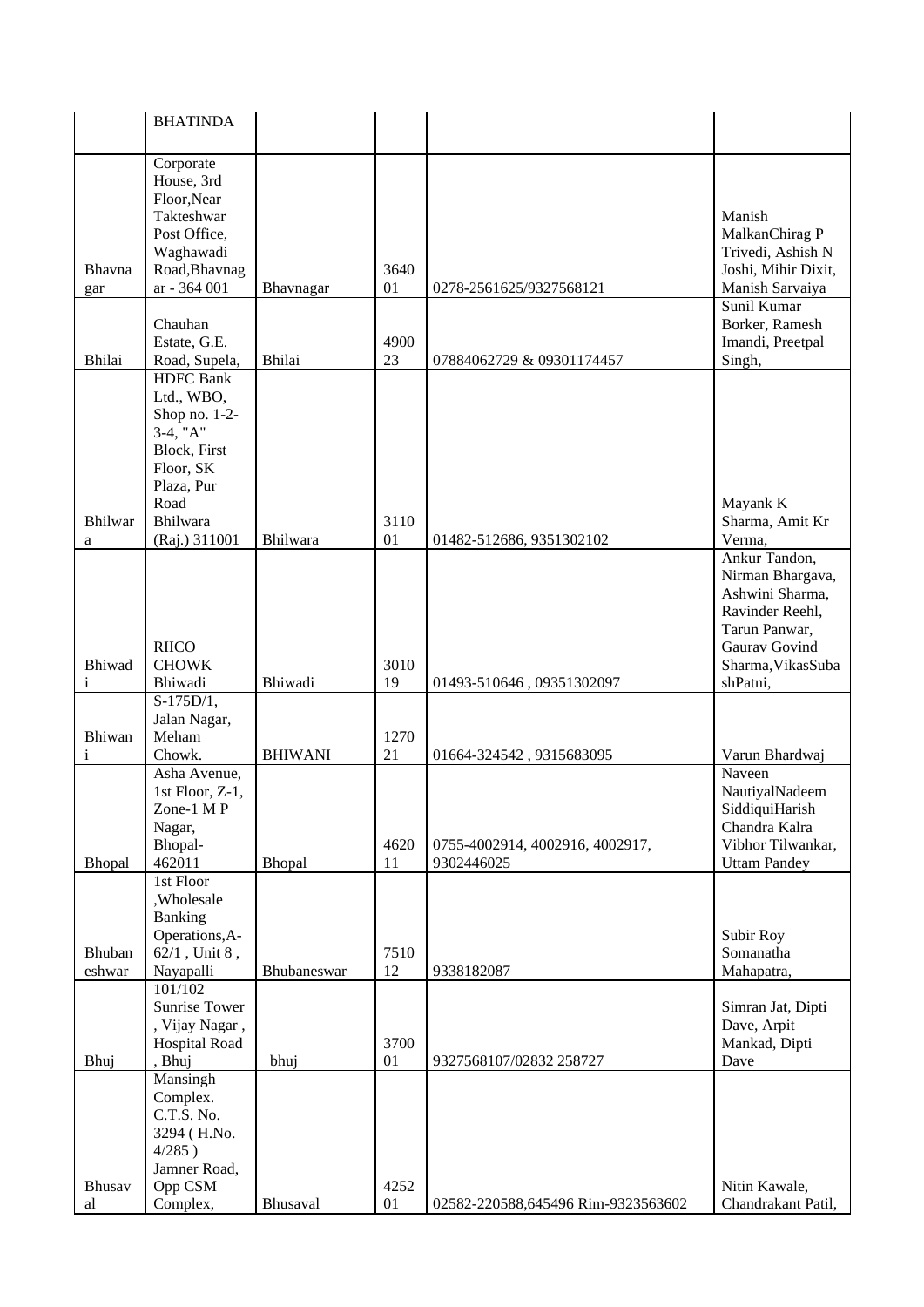|                         | Bhusaval -<br>425 201                                                                                                                         |                       |                  |                                                                                 |                                                                                                                                                                      |
|-------------------------|-----------------------------------------------------------------------------------------------------------------------------------------------|-----------------------|------------------|---------------------------------------------------------------------------------|----------------------------------------------------------------------------------------------------------------------------------------------------------------------|
| <b>Bikaner</b>          | <b>HDFC BANK</b><br>LTD.<br><b>ROSHAN</b><br>PLAZA,<br><b>RANI</b><br>BAZAR,<br><b>BIKANER</b>                                                | <b>BIKANER</b>        | 3340<br>01       | 0151-5130042, 09314232073                                                       | Divya N Kothari,<br>Jitendra Purohit,<br>Manish Jangir,<br>Kripal Singh<br>Devra,                                                                                    |
|                         | Prashant<br>Complex, Opp<br>osite Sheffer's<br>School, Munge<br>li                                                                            |                       |                  |                                                                                 | Amit S Thakur,                                                                                                                                                       |
| Bilaspu<br>$\mathbf{r}$ | Road, Bilaspur<br>, Chhattisgarh                                                                                                              | <b>BILASPUR</b>       | 4950<br>01       | 9302299907/9300947670                                                           | Bhramar Gupta,<br>Sumit Panda,                                                                                                                                       |
| <b>Bokaro</b>           | $B-9$ , City<br>Centre,<br>Sector-4,<br><b>Bokaro Steel</b><br>City                                                                           | <b>Bokaro</b>         | 8270<br>01       | (06542) 232787/9334006003                                                       | Pawan Dubey                                                                                                                                                          |
|                         | <b>HDFC BANK</b><br>LTD, III<br>FLOOR,<br><b>SIMAX</b><br>TOWERS,<br><b>KANNUR</b><br>ROAD,<br><b>NADAKKAV</b>                                |                       | 6730             | 9349206616, 9388241847/0495-                                                    | $\overline{M}K$<br>Raveendranath,<br>Anoop<br>Thottoli, Premjith<br>Pulparambil,<br>Ratheesh<br>ChandranNikhil<br>Meniyedath,<br>Aravindakshan<br>Edayilkoth, Dinesa |
| Calicut                 | E, CALICUT                                                                                                                                    | <b>CALICUT</b>        | 11               | 4433154,155                                                                     | nNambiar,<br>RemmitancesSanje<br>ev Parmar,<br>Upload, Harish<br>Bhardwaj,                                                                                           |
| Chandi<br>garh          | sco-189-190<br>Sector 17 c                                                                                                                    | Chandigharh           | 1600<br>17       | 0172-4603770-5088306/09316175094                                                | Prashant Thakur,<br>Nitika Agnihotri                                                                                                                                 |
| Chenga                  | Golden<br>Towers, MC<br>Road<br>Chenganasser                                                                                                  | Kottayam              | 6861<br>01       | 0481-2425002,9387688548                                                         | Predeep Nath                                                                                                                                                         |
| nassery<br>Chenga       | V<br>Bin Tower,<br>Govt Hospital<br>Junction, M.C<br>Road,                                                                                    |                       | 6891             |                                                                                 |                                                                                                                                                                      |
| nnur<br>Chennai         | Chengannur.<br>No. 115, Dr.<br>Radhakrishna<br>n Salai, 2nd<br>Floor, Opp. to<br>CSI Kalyani<br>Hospital,<br>Mylapore,<br>Chennai -<br>600004 | Chengannur<br>Chennai | 21<br>6000<br>04 | 0479 - 2456215, 09388879159<br>Ph: - 28477191/28477026/28477029 /<br>9381284723 | Praveen T.R<br>Dinesh Anandan,<br>Soundarrajan<br>Jayasree                                                                                                           |
| Cochin                  | <b>FIRST</b><br>FLOOR,<br><b>PALARIVAT</b><br><b>TOM 25</b>                                                                                   | <b>COCHIN</b>         | 6820<br>25       | 0484-4456607,09349133899                                                        | Jisha George,<br>Sreejith<br>Vasudevan Sindhu<br>SankarnarayananH                                                                                                    |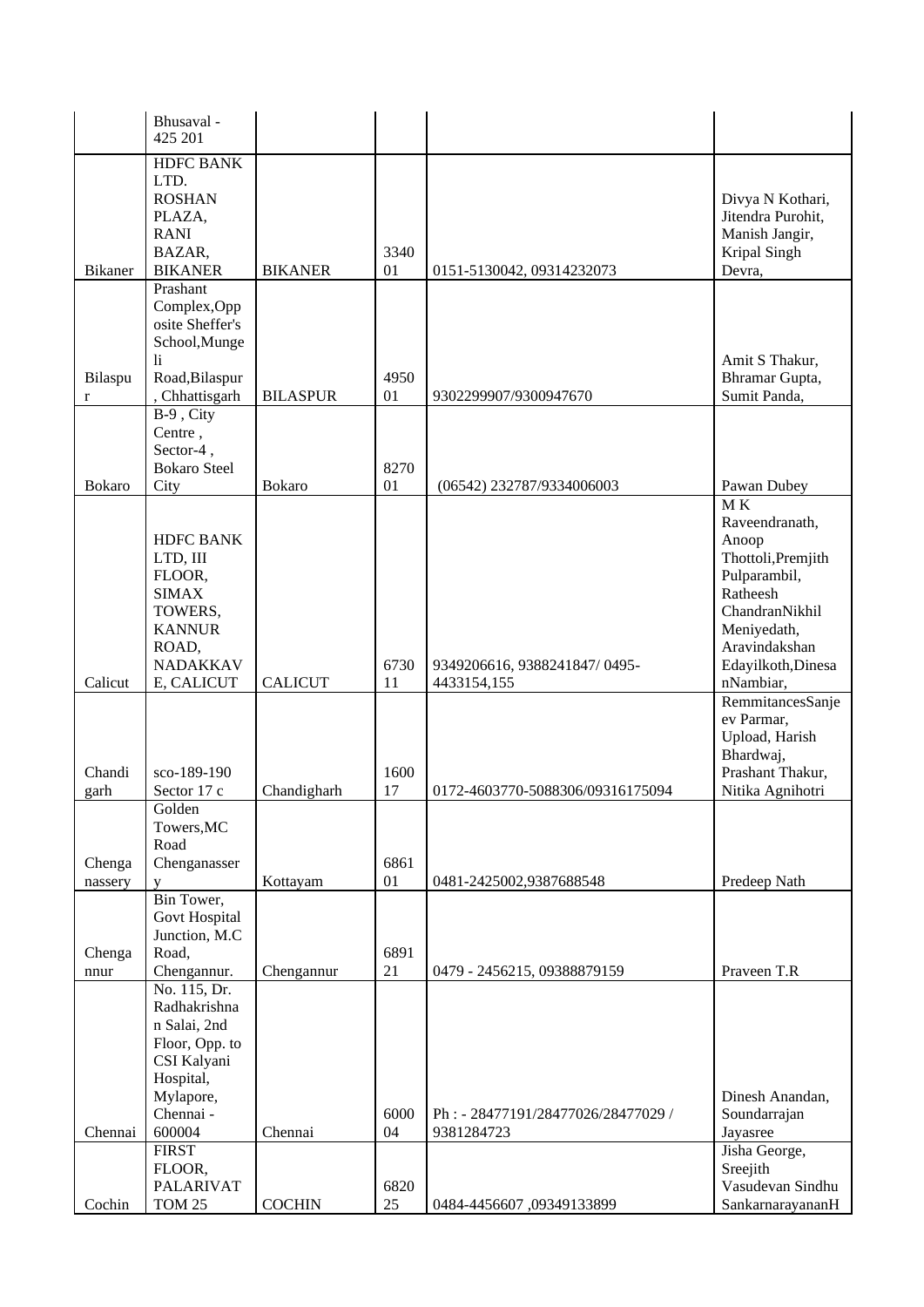|              |                                    |                  |      |                                    | areesh Varma,<br>Jisha               |
|--------------|------------------------------------|------------------|------|------------------------------------|--------------------------------------|
|              |                                    |                  |      |                                    | George, AshaMarti<br>nSwarup Cherian |
|              | 1st floor,                         |                  |      |                                    |                                      |
|              | No.315/316,M<br>ettupalayam        |                  |      |                                    |                                      |
|              | Road,                              |                  |      |                                    |                                      |
|              | Opp Murugan                        |                  |      |                                    |                                      |
|              | Mills, Near                        |                  |      |                                    |                                      |
|              | Ganga<br>Hospital,                 |                  |      |                                    |                                      |
|              | Coimnatore,                        |                  |      |                                    | Karthikeyan                          |
|              | Tamilnadu                          |                  |      |                                    | Ravindran, R                         |
| Coimba       | 641 043                            |                  | 6410 |                                    | Somaprakash,                         |
| tore         | India<br><b>HDFC</b> Bank          | Coimbatore       | 18   | 0422-4202636, RIM: 9345699097      | Hariram Sayeeram                     |
|              | Ltd, RRR                           |                  |      |                                    |                                      |
|              | Towers,                            |                  |      |                                    |                                      |
|              | Dwaraka                            |                  |      |                                    |                                      |
| Cuddap       | Nagar, RS<br>Road,                 |                  | 5160 |                                    | Shaik Basha<br>Yasin, Rajeswara      |
| ah           | Nagarajupalli,                     | <b>CUDDAPAH</b>  | 01   | Ph: -08562-645003,9391134538       | Velicherla,                          |
|              | <b>HDFC</b> Bank                   |                  |      |                                    |                                      |
|              | Ltd, WBO<br>Shantiniketan          |                  |      |                                    |                                      |
|              | <b>Building</b>                    |                  |      |                                    |                                      |
|              | Jholasahi,                         |                  |      |                                    | Satyasri                             |
|              | Cuttack -                          |                  | 7530 |                                    | Mohanty/Sanjeev                      |
| Cuttack      | 753001<br><b>MATRU</b>             | <b>CUTTACK</b>   | 01   | 0671-2204744/9338090244            | Agarwal                              |
|              | ASHISH,                            |                  |      |                                    | RAHUL CHITRE,                        |
|              | <b>IRANI</b>                       |                  | 4016 | 02528 -225603,225604,225606, RIM - | <b>PUSHPENDRA</b>                    |
| Dahanu       | ROAD.                              | <b>DAHANU</b>    | 02   | 9322194241                         | <b>CHAUDHARY</b>                     |
|              | ACE<br><b>SHOPPING</b>             |                  |      |                                    |                                      |
|              | MALL, DILIP                        |                  |      |                                    |                                      |
|              | NAGAR,                             |                  | 3962 |                                    |                                      |
| Daman        | <b>TEEN BATTI</b><br><b>NATRAJ</b> | <b>DAMAN</b>     | 10   | 0260-6536184                       | <b>ALTAF DAMANI</b>                  |
|              | <b>BHAWAN, I</b>                   |                  |      |                                    |                                      |
|              | ST FLOOR,                          |                  |      |                                    |                                      |
|              | <b>KATKI</b>                       |                  |      |                                    |                                      |
|              | BAZAR,<br><b>TOWER</b>             |                  |      |                                    |                                      |
|              | CHAWK,                             |                  |      |                                    | Amrendra Jha,                        |
| Darbha       | <b>DARBHANG</b>                    |                  | 8460 |                                    | Amit Chitranjan                      |
| nga          | A, BIHAR                           | <b>DARBHANGA</b> | 04   | 06272 295030/9334391763            | Kumar,                               |
|              | #651BHM<br>Enclave, HM             |                  |      |                                    | Swamy V                              |
|              | Road,                              |                  |      |                                    | Gangadhar,                           |
| Davang       | Mandipet, Dav                      |                  | 5770 |                                    | Hariprasad                           |
| ere          | angere                             | Davangere        | 01   | 08192-232781/82                    | Bairethaya,                          |
|              | WBO Deptt,<br>HDFC Bank,           |                  |      |                                    | Gurjeet Singh,                       |
| Dehrad       | 56, Rajpur                         |                  | 2480 | 0135-3245791, 0135-2745295,        | Vinod Kr Mishra,                     |
| un           | Road                               | Dehradun         | 01   | 9319072148                         | Vishal Anand,                        |
|              | E-13/29, 2nd<br>Floor, Harsha      |                  |      |                                    | Kshitij                              |
|              | Bhavan,                            |                  | 1100 |                                    | Khanna, Rahul R                      |
| <b>DELHI</b> | Middle                             | New Delhi        | 01   | 0120-4894211 / 9313576709          | Singhal,                             |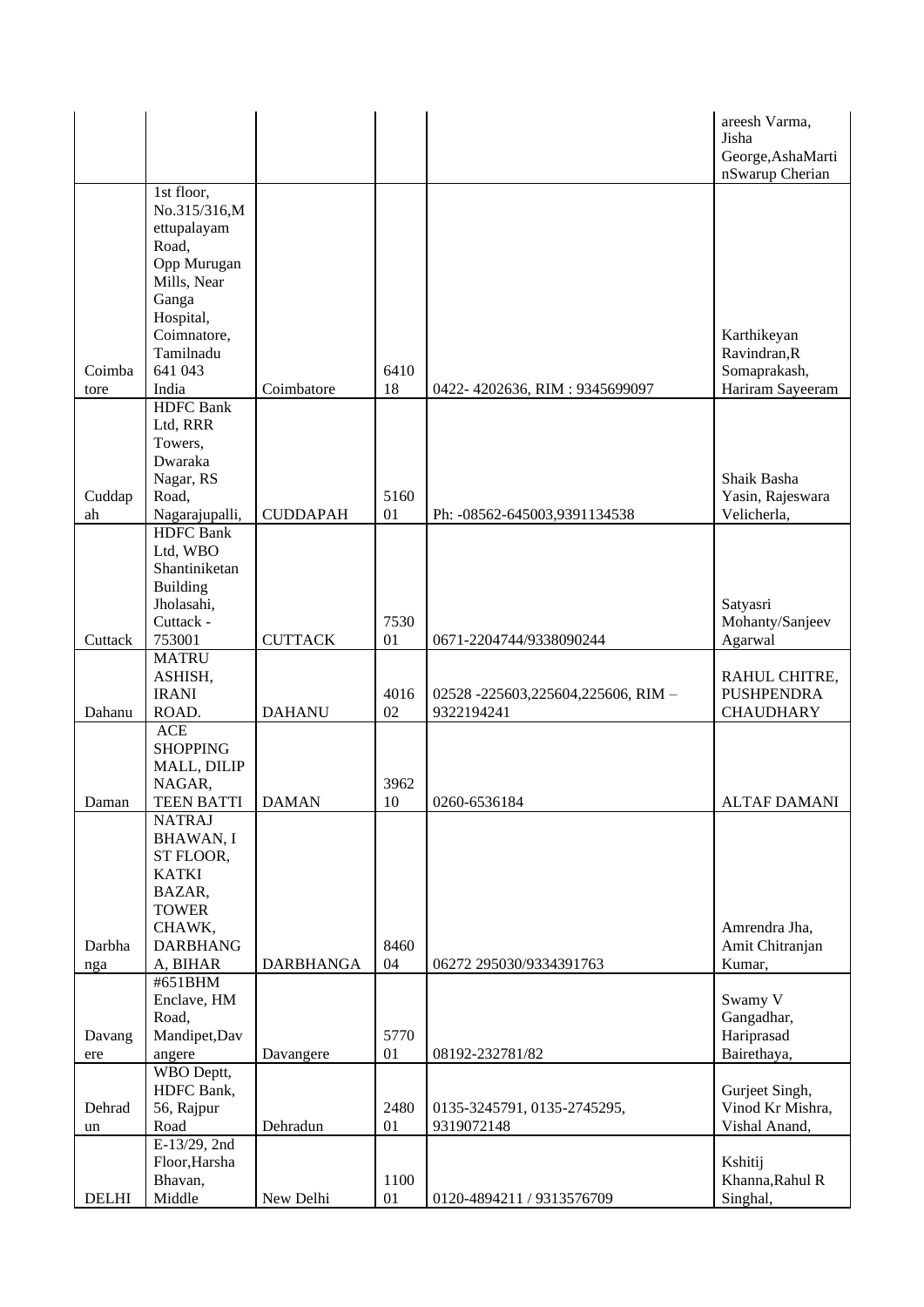|             | Circle, Connau                  |                  |            |                          |                             |
|-------------|---------------------------------|------------------|------------|--------------------------|-----------------------------|
|             | ght Place                       |                  |            |                          |                             |
|             | assam acess                     |                  |            |                          |                             |
|             | road, near                      |                  |            |                          |                             |
|             | tower chowk                     |                  |            |                          |                             |
| Deogar      | deoghar, 81411                  |                  | 8141       |                          | Agya Kumar                  |
| h           | $\overline{2}$                  | Deoghar          | 12         | 9304220878, 06432-292539 | Singh                       |
|             | <b>SRI RAM</b>                  |                  |            |                          |                             |
|             | PLAZA, 1ST                      |                  |            |                          |                             |
| <b>DHAN</b> | FLOOR,<br><b>BANK MORE</b>      |                  |            |                          |                             |
| <b>BAD</b>  | <b>DHANBAD</b>                  | <b>JHARKHAND</b> | 826<br>001 | $(0326)$ 2308831         | Baij Nath Joshi             |
|             | $363/3$ ,                       |                  |            |                          |                             |
|             | <b>CENTRE</b>                   |                  |            |                          |                             |
|             | POINT,                          |                  |            |                          |                             |
|             | CIVIL LINE,                     |                  |            |                          |                             |
| Dharam      | <b>DHARAMSH</b>                 | <b>DHARAMSHA</b> | 1762       |                          | Ashwani Dhiman,             |
| shala       | <b>ALA</b>                      | LA               | 15         | 01892-229569/9318833357  | Sanjay Sood,                |
|             | Wholesale                       |                  |            |                          |                             |
|             | Banking                         |                  |            |                          |                             |
|             | Operations(C                    |                  |            |                          |                             |
|             | MS), Lane                       |                  |            |                          |                             |
|             | No- $6,$                        |                  |            |                          |                             |
|             | Mundada                         |                  |            |                          |                             |
|             | Arcade, Parola                  |                  | 4240       |                          | Rajkumar Shah,              |
| Dhule       | Road, Dhule                     | Dhule            | 01         | 02562-235672, 9324172109 | Atul Pande,                 |
|             | Balai                           |                  |            |                          |                             |
|             | Commercial                      |                  |            |                          |                             |
|             | Complex,3rd                     |                  |            |                          |                             |
|             | Floor.                          |                  |            |                          |                             |
| Durgap      | Benachity, Nac<br>han Road.     | <b>DURGAPUR</b>  | 7132<br>13 |                          | Subhendu                    |
| ur          | NO.680, Lotus                   |                  |            | 0343-2588501/9330038188  | Banerjee                    |
|             | Enclave, Broug                  |                  | 6380       |                          | Senthilkumar                |
| Erode       | h Road, Erode                   | Erode            | 01         | 0424-2261287             | Manivasagan                 |
|             | MC No.                          |                  |            |                          |                             |
|             | 594, Gaushala                   |                  | 1521       |                          |                             |
| Fazilka     | Road                            | Fazilka          | 23         | 01638-502759/9316669972  | Sanjaynarang                |
|             | <b>BUILDING</b>                 |                  |            |                          |                             |
|             | NO.30/7,                        |                  |            |                          |                             |
|             | <b>UDHAM</b>                    |                  |            |                          |                             |
| Ferozep     | <b>SINGH</b>                    |                  | 1520       |                          | Navdeep Sidhu               |
| ur          | CHOWK,                          | Ferozepur        | 01         | 9316280934               | Singh                       |
|             | <b>HDFC</b> Bank                |                  |            |                          |                             |
|             | Ltd, Wholesale                  |                  |            |                          |                             |
|             | Bankng                          |                  |            |                          |                             |
|             | Operations, Plo                 |                  |            |                          | Devang                      |
|             | t#301, Ward                     |                  |            |                          | MotaDipesh                  |
|             | $12/B$ , 2nd<br>Floor, Opp. Dr. |                  |            |                          | VoraJaya<br>Nandwani, Rajen |
| Gandhi      |                                 |                  | 3702       |                          | RavalNirav C                |
| dham        | C.G. High<br>School,            | Gandhidham       | 01         | 02836-239640             | Shah,                       |
|             | <b>SWARAJ</b>                   |                  |            |                          |                             |
|             | <b>PURI</b>                     |                  |            |                          |                             |
|             | ROAD, OPP-                      |                  |            |                          |                             |
|             | SBBJ BANK,                      |                  |            |                          |                             |
|             | NEAR-                           |                  |            |                          |                             |
|             | <b>BHARAT</b>                   |                  |            |                          |                             |
|             | <b>SEVASHAR</b>                 |                  | 8230       |                          | Himanshu                    |
| Gaya        | AM SANGH,                       | Gaya             | 01         | 0631-2222968/9334991424  | Chhotaray                   |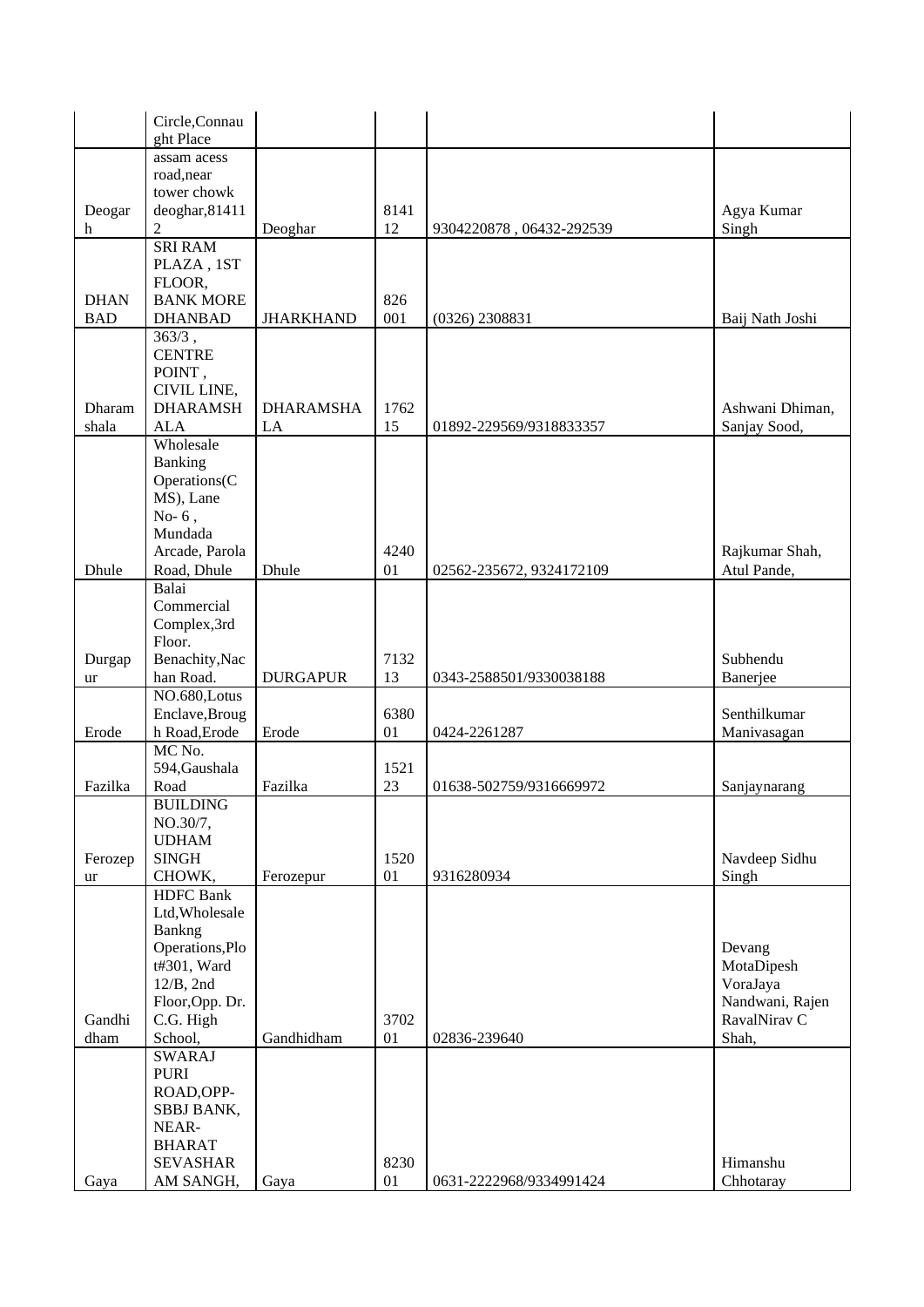|                                  | <b>HDFC</b> Bank<br>Ltd. $-$    |                  |            |                                      |                                    |
|----------------------------------|---------------------------------|------------------|------------|--------------------------------------|------------------------------------|
|                                  | Wholesale<br>Banking            |                  |            |                                      |                                    |
|                                  | Operations,                     |                  |            |                                      |                                    |
|                                  | 1st Floor,                      |                  |            |                                      |                                    |
|                                  | Aadinath                        |                  |            |                                      |                                    |
|                                  | complex,<br>college             |                  | 3603       | 91-2825-645161 Fax: + 91-2825-221182 | Nidhip Joshi,                      |
| Gondal                           | chowk,                          | Gondal           | 11         | Rim: 9328150983                      | Jagdip Bharad,                     |
|                                  | Wholesale                       |                  |            |                                      |                                    |
|                                  | Banking                         |                  |            |                                      |                                    |
|                                  | Operations, Sh<br>reenath       |                  |            |                                      |                                    |
| <b>GORA</b>                      | Complex, 10,                    |                  |            |                                      |                                    |
| <b>KHPU</b>                      | Park Road,                      |                  | 273        | 0551-2205685 / 0551-3208666 /        |                                    |
| $\mathbf R$                      | Civil Lines,                    | <b>GORAKHPUR</b> | 001        | 09335086506                          | Alok Dhyani                        |
|                                  | <b>HDFC</b> Bank                |                  |            |                                      |                                    |
|                                  | Ltd, SCF-1<br>Improvement       |                  |            |                                      |                                    |
|                                  | Trust Bldg,                     |                  |            |                                      |                                    |
|                                  | Hanuman                         |                  |            |                                      |                                    |
| Gurdas                           | Chowk,                          |                  | 1435       |                                      |                                    |
| pur                              | Gurdaspur.<br>Wholesale         | Gurdaspur        | 21         | 01874-242335,242451,09316280928      | Sumit Sharma                       |
|                                  | Banking                         |                  |            |                                      |                                    |
|                                  | Operations, Bu                  |                  |            |                                      |                                    |
|                                  | ildwell                         |                  |            |                                      |                                    |
|                                  | Compound, Ne                    |                  |            |                                      |                                    |
|                                  | ar Darwin<br>Campus(Besid       |                  |            |                                      |                                    |
|                                  | e Neepco                        |                  |            |                                      |                                    |
|                                  | Bhawan),1st                     |                  |            |                                      |                                    |
|                                  | Floor, ZOO                      |                  |            |                                      |                                    |
|                                  | Road,<br>Guwahati,              |                  |            |                                      | Sandip Ganguly,<br>Ajay Sinha Roy, |
| Guwaha                           | Assam: 781                      |                  | 7810       |                                      | Ali Zaidi,                         |
| ti                               | 005.                            | Guwahati         | 05         | 03612132502                          | Arindam Kopil                      |
|                                  |                                 |                  |            |                                      | Sachin Chaurasia.                  |
|                                  |                                 |                  |            |                                      | Upendra Singh,<br>Manish Balani,   |
|                                  | J K PLAZA,<br><b>GAST KA</b>    |                  |            |                                      | Kaushal Saxena,                    |
|                                  | TAZIA,                          |                  | 4740       |                                      | Sunil Singh                        |
| Gwalior                          | <b>LASHKAR</b>                  | <b>GWALIOR</b>   | 01         | 07514015007/9300788558               | Yadav,                             |
|                                  | Vimel                           |                  |            |                                      |                                    |
|                                  | Complex, Dak<br>Banglow         |                  | 8441       |                                      | Tarique                            |
| Hajipur                          | Road, Hajipur                   | Hajipur          | 01         | 06224-260264                         | Mohammed                           |
|                                  | 8/6 Bhotia                      |                  |            |                                      | Ritu C Tewari,                     |
|                                  | Paraw,                          |                  |            |                                      | <b>Bhupal Singh</b>                |
| Haldwa<br>$\overline{\text{ni}}$ | Nainital Road,<br>Haldwani      | Haldwani         | 2631<br>39 | 05946-282801                         | Khetwal, Rupesh<br>Sharma          |
|                                  | $\overline{\text{NH-88}}$ , New |                  |            |                                      |                                    |
| Hamirp                           | Road,                           |                  | 1770       |                                      |                                    |
| ur                               | Hamirpur, HP                    | <b>HAMIRPUR</b>  | 01         | 01972-320496/9318785587              | Ajay Kumar Giri                    |
|                                  | HDFC Bank,                      |                  |            |                                      |                                    |
|                                  | Annanda<br>Chowk,               |                  |            |                                      |                                    |
| Hazarib                          | Hazaribagh,                     |                  | 8253       |                                      |                                    |
| agh                              | 825301                          | Hazaribagh       | 01         | 06546-292434                         | Gaurav A Kumar                     |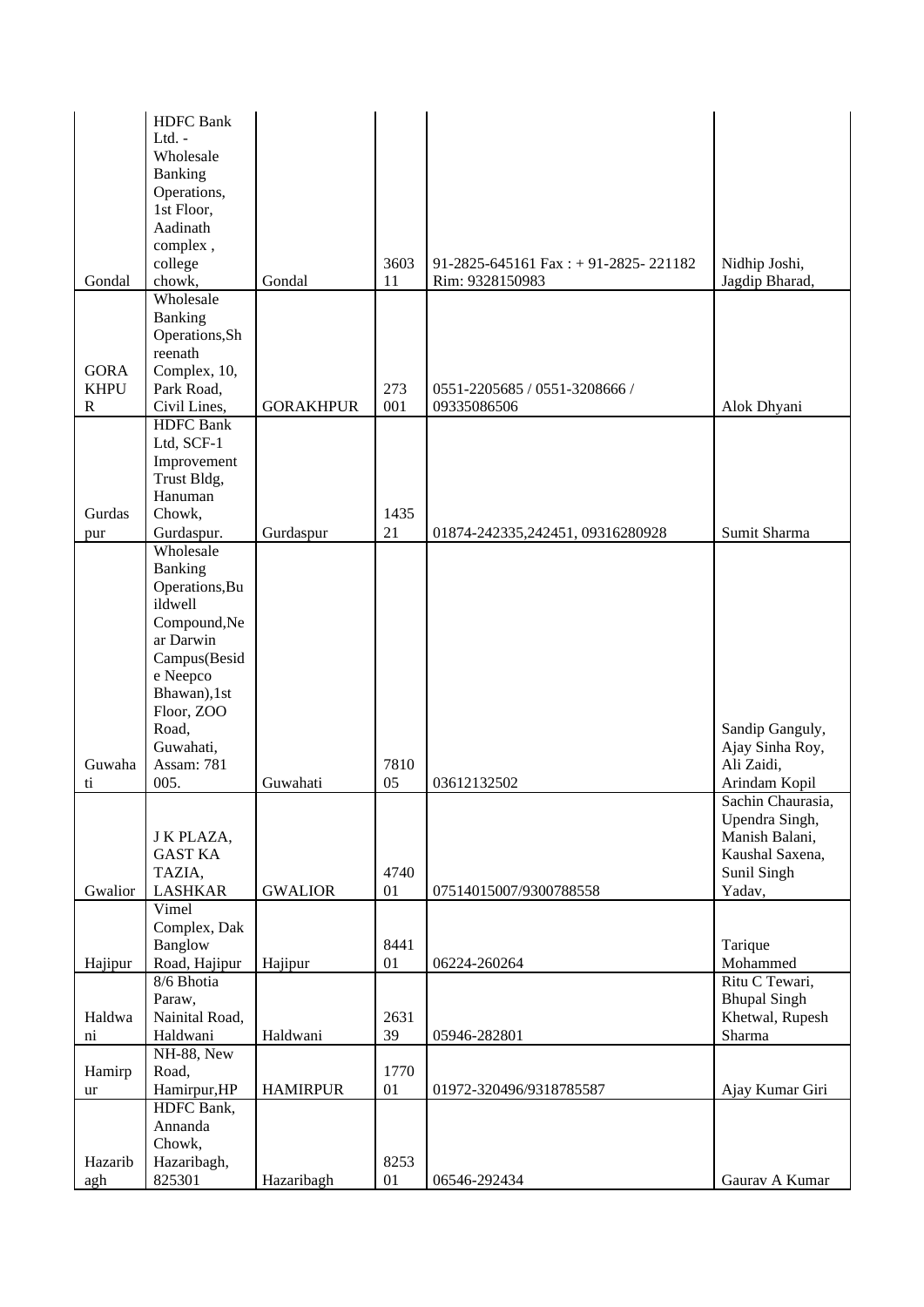|             | <b>G.F SHOP</b><br>NO 5-8 &          |                   |            |                                 |                   |
|-------------|--------------------------------------|-------------------|------------|---------------------------------|-------------------|
|             | <b>FIRST</b>                         |                   |            |                                 |                   |
|             | $FLOOR$ 4 – 9,                       |                   |            |                                 |                   |
|             | <b>KUMAR</b>                         |                   |            |                                 |                   |
|             | HOUSE,                               |                   |            |                                 |                   |
| <b>HIMM</b> | <b>DURGA OIL</b>                     |                   |            |                                 |                   |
| <b>ATNA</b> | <b>MILL</b>                          | <b>HIMMATNAG</b>  | 383        |                                 | <b>VANDAN</b>     |
| <b>GAR</b>  | <b>COMPOUND</b>                      | AR                | 001        | 02772-571156/9898592977         | <b>PATEL</b>      |
|             | 2nd floor<br>,Akash                  |                   |            |                                 |                   |
|             | Plaza, Near                          |                   |            |                                 |                   |
|             | Jindal                               |                   |            |                                 | Amitesh Dixit,    |
|             | Chowk, Hissar,                       |                   | 1250       |                                 | Vipin Virmani,    |
| Hissar      | Haryana                              | <b>HISAR</b>      | 01         | 01662-241023                    | Amit I Kumar,     |
|             | WBO, Ist                             |                   |            |                                 |                   |
|             | Floor, opp                           |                   |            |                                 |                   |
|             | Maharaja                             |                   |            |                                 |                   |
|             | Hotel, Sutheri                       |                   |            |                                 |                   |
| Hoshiar     | Road, Hoshiar                        |                   | 1460       |                                 |                   |
| pur         | pur 146001                           | Hoshairpur        | 01         | 09316280930,01882-502956,500093 | Amandeep Bajaj    |
|             | NO.24 & 25,                          |                   |            |                                 |                   |
|             | Maruthi                              |                   |            |                                 |                   |
|             | Nagar,                               |                   |            |                                 |                   |
|             | SIPCOT PO,                           |                   | 6351<br>26 |                                 | Arun Subendran    |
| Hosur       | Near Dharga,<br>Shriram Plaza        | Hosur             |            | 04344-400554,09345151173        |                   |
|             | Dervice                              |                   |            |                                 | Sanjeev Mudhol,   |
|             | <b>Branch Club</b>                   |                   | 5800       |                                 | Badariprasad      |
| Hubli       | Road                                 | Hubli             | 29         | 0836-2217084                    | Kulkarni,         |
|             | <b>HDFC</b>                          |                   |            |                                 |                   |
|             | Bank,"Bank                           |                   |            |                                 |                   |
|             | House"Whole                          |                   |            |                                 |                   |
|             | sale Banking                         |                   |            |                                 |                   |
|             | Operations,                          |                   |            |                                 |                   |
|             | M.No. 6-3-                           |                   |            |                                 |                   |
|             | 244/A & 246,                         |                   |            |                                 |                   |
|             | $\mathbf{I}$                         |                   |            |                                 |                   |
|             | Floor, Banjara<br>Hills, Road        |                   |            |                                 |                   |
|             | No.                                  |                   |            |                                 | Chandrasekhar     |
|             | 1,Hyderabad -                        |                   |            |                                 | Burra / Sirisha   |
| <b>HYDE</b> | 500                                  |                   |            |                                 | Patil / Kapuganti |
| <b>RABA</b> | 034, Telangana                       |                   | 500        |                                 | Ravikumar / Raja  |
| D           | <b>State</b>                         | <b>HYDERABAD</b>  | 034        | 093928 71478 / 30091415 /       | Vardhan           |
|             | <b>HOUSE NO</b>                      |                   |            |                                 |                   |
|             | 7-55(OLD                             |                   |            |                                 |                   |
|             | NO9-148)                             |                   |            |                                 |                   |
|             | <b>MAIN ROAD</b>                     |                   |            |                                 |                   |
| Ichalkar    | ,JANTA                               | <b>ICHALKARAN</b> | 4161       |                                 |                   |
| anji        | CHOWK,                               | Л                 | 15         | 0230-2422613 / 09371370794      | Pravin Magdum     |
|             | <b>HDFC</b> Bank<br>Ltd., 1st Floor, |                   |            |                                 |                   |
|             | <b>Brilliant</b>                     |                   |            |                                 |                   |
|             | Avenue, Sch                          |                   |            |                                 | Sunil Gopaldas    |
|             | No. 94, Sector                       |                   |            |                                 | Gupta, Deepti     |
|             | -B, Behind                           |                   |            |                                 | Goyal, Ajay       |
|             | Bombay                               |                   |            |                                 | Mridwal, Vishal   |
|             | Hospital, Ring                       |                   | 4520       | 0731-3912851, 3912856 RIM:      | Khanchandani,     |
| Indore      | Road                                 | Indore            | 10         | 09329766183                     | Arpit Ganguly,    |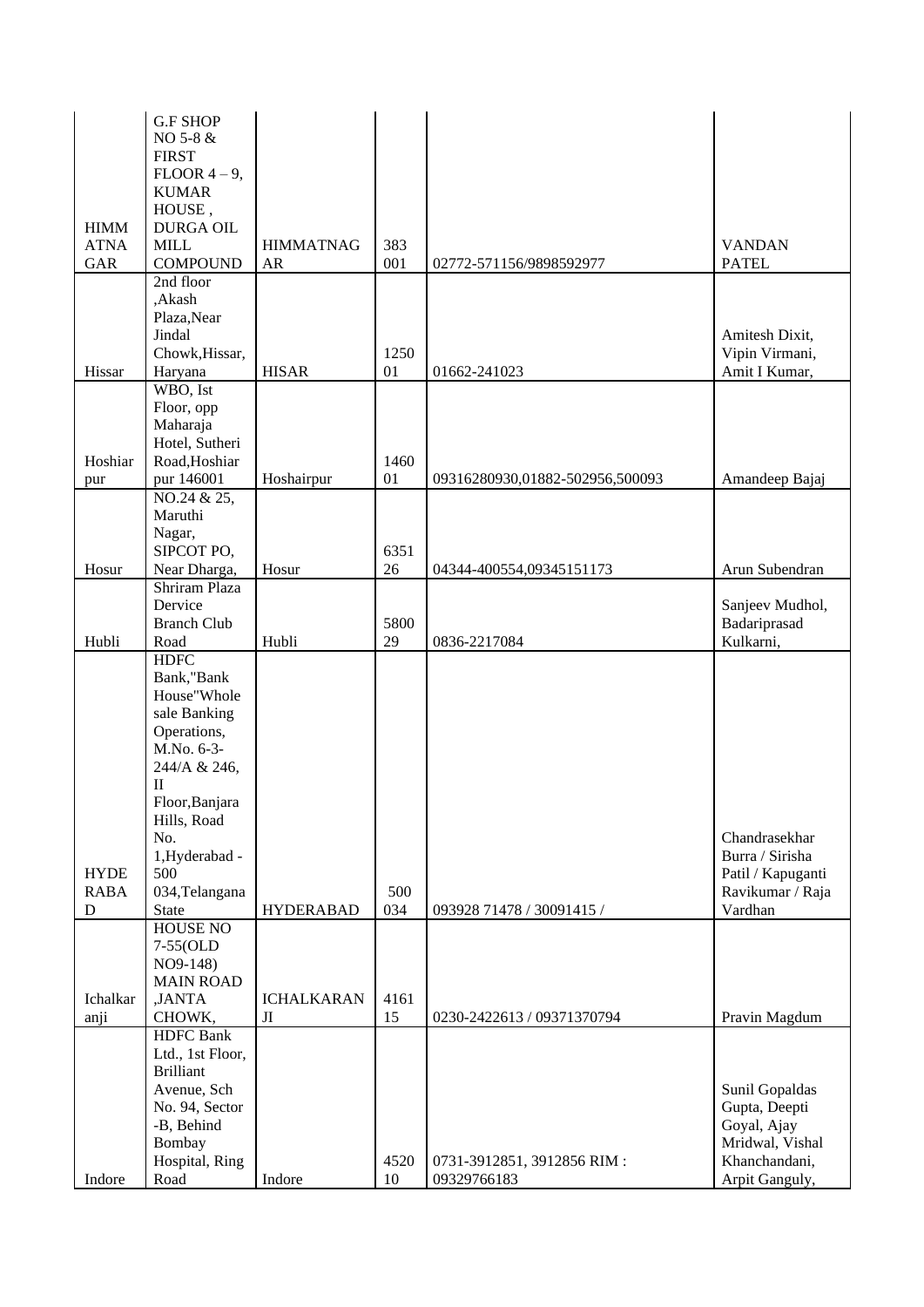|              | <b>HDFC</b> Bank        |                 |      |                                        |                          |
|--------------|-------------------------|-----------------|------|----------------------------------------|--------------------------|
|              | Ltd, 1st Floor,         |                 |      |                                        |                          |
|              | Kumbhare                |                 |      |                                        |                          |
|              | Mension, 636,           |                 |      |                                        |                          |
|              | Vijay Nagar,            |                 |      |                                        |                          |
|              | MR-4, Main              |                 |      |                                        | Amit K Mishra,           |
|              | Road, SBI               |                 |      |                                        | Sujay                    |
|              | Chowk,                  |                 |      |                                        | BattacharyaBiplab        |
| Jabalpu      | Jabalpur (MP)           |                 | 4820 | 0761-4018773/0761-4084853/             | Pal, Girraj Gupta,       |
| r            | $-482002$               | Jabalpur M.p.   | 02   | 9301744303/9301744304                  | Abhishek Chawla,         |
|              | Plot No.1,              |                 |      |                                        |                          |
|              | Rajesh Nagar<br>Colony, |                 | 1350 |                                        |                          |
| Jagadhr<br>i | Ambala Road,            | Jagadhri        | 01   | 01732-247006/9315450536                | Amit Mehta               |
|              | OPP SSP                 |                 |      |                                        |                          |
|              | OFFICE, TEH             |                 | 1420 |                                        |                          |
| Jagraon      | <b>SEL ROAD</b>         | <b>JAGRAON</b>  | 26   | 01624-541771                           | Vikas Dhawan             |
|              | <b>HDFC</b> Bank        |                 |      |                                        |                          |
|              | House, 2nd              |                 |      |                                        | Puneet                   |
|              | Floor, O-               |                 |      |                                        | SaxenaJaipur,            |
|              | 10, Ashok               |                 |      |                                        | UploadShubham            |
|              | Marg, C-                |                 | 3020 |                                        | Pareek, Deepak K         |
| Jaipur       | Scheme, Jaipur          | Jaipur          | 01   | 5103486, 5115476 & 9314274796          | Khanna,                  |
|              | <b>HDFC</b> Bank        |                 |      |                                        |                          |
|              | Ltd,WBO                 |                 |      |                                        |                          |
|              | Deptt,2nd               |                 |      |                                        |                          |
| Jalandh      | Floor, 5 Cool           |                 | 1440 |                                        |                          |
| ar           | Road,                   | Jalandhar       | 01   | 093576-94590                           | Jatinder Kumar           |
|              | <b>HDFC BANK</b>        |                 |      |                                        |                          |
|              | LTD,3rd                 |                 |      |                                        |                          |
|              | Floor, Sugan            |                 |      |                                        |                          |
|              | Heights, P P            |                 |      |                                        |                          |
|              | NO 324/2,               |                 |      |                                        |                          |
|              | TPS II, Near            |                 |      |                                        |                          |
|              | <b>Central Bus</b>      |                 | 4250 | Dir: - 0257-2237642, Fax-0257-2237042, | vishal kadam,            |
| Jalgaon      | Stand Jalgaon           | <b>JALGAON</b>  | 01   | Rim No 9372747743                      | Sachin Sakhare,          |
|              | CB-13, Rail             |                 |      |                                        |                          |
|              | Head                    |                 |      |                                        |                          |
|              | Commercial<br>Complex,  |                 | 1800 |                                        | Arun<br>ChannaRattanjeet |
| Jammu        | Gandhi Nagar            | <b>JAMMU</b>    | 04   | 0191 -2471427, 2475396                 | Singh,                   |
|              | Abhishek3rd             |                 |      |                                        |                          |
|              | Floor ,Saru             |                 |      |                                        |                          |
|              | Section                 |                 |      |                                        |                          |
|              | Road, Near              |                 |      |                                        |                          |
|              | Savan                   |                 |      |                                        |                          |
|              | appartment, Ja          |                 |      |                                        |                          |
| Jamnag       | mnagar-                 |                 | 3610 |                                        | Kinnari Mehta,           |
| ar           | 361008                  | <b>JAMNAGAR</b> | 08   | PH-02886541963 - RIM-9327812378        | Sandip Buddh             |
|              |                         |                 |      |                                        | Vishal Kumar             |
|              |                         |                 |      |                                        | Sinha, Amit              |
|              | <b>HDFC</b> Bank        |                 |      |                                        | Kummar Singh,            |
|              | Ltd., 1st floor,        |                 |      |                                        | Rajnish Singh,           |
|              | 105, SNP                |                 |      |                                        | Abhishek Ghosh,          |
|              | Area, Sakchi,           |                 |      |                                        | Jambunathan              |
| Jamshe       | Jamshedpur -            |                 | 8310 |                                        | Rajesh, Susmita          |
| dpur         | 831 00                  | Jamshedpur      | 01   | 0657-2442756/09304003963               | Pal                      |
|              | <b>HDFC</b> Bank        |                 |      |                                        |                          |
|              | Ltd Damroo              |                 |      |                                        |                          |
|              | Cinema                  |                 | 2840 |                                        | Gautam Gupta,            |
| Jhansi       | complex, civil          | Jhansi          | 03   | 0510-2449330 & 9335087889              | Varun Srivasava,         |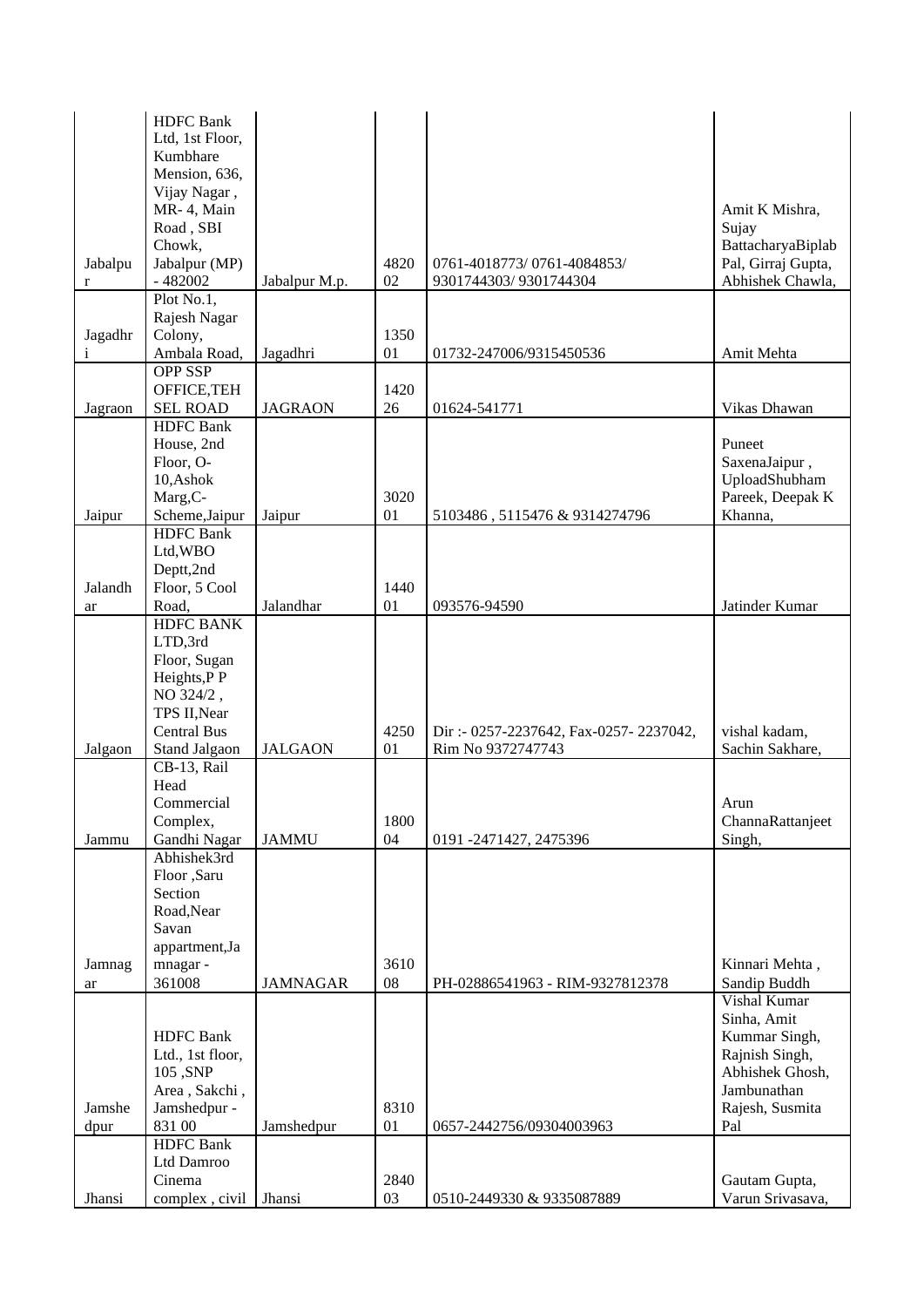|         | Lines Jhansi                  |                  |            |                                   |                                     |
|---------|-------------------------------|------------------|------------|-----------------------------------|-------------------------------------|
|         | 284003                        |                  |            |                                   |                                     |
|         | <b>HDFC BANK</b><br>LTD SCF-5 |                  |            |                                   |                                     |
|         | <b>RANI</b>                   |                  | 1261       |                                   |                                     |
| Jind    | <b>TALAB JIND</b>             | <b>JIND</b>      | 02         | 9315811091                        | Kapil Satija                        |
|         | <b>HDFC BANK</b>              |                  |            |                                   |                                     |
|         | LTD., Ist                     |                  |            |                                   |                                     |
|         | Floor, 15,                    |                  |            |                                   |                                     |
|         | Keshav                        |                  |            |                                   |                                     |
|         | Comlex,                       |                  |            |                                   |                                     |
|         | Nimbera<br>House, Paota,      |                  |            |                                   | Rajeev Narang<br>Sristee Choudhary, |
|         | Mandore                       |                  |            |                                   | Jitendra                            |
|         | Road, Jodhpur                 |                  | 3420       |                                   | SahaniAmit                          |
| Jodhpur | $-342010.$                    | Jodhpur          | 10         | LL. 0291-2541839, Rim-09314158246 | Bohra, Nitin Vyas                   |
|         |                               |                  |            |                                   | Viren Mansata,                      |
|         |                               |                  |            |                                   | Achyut Vasani,                      |
|         | Ground                        |                  |            |                                   | Gaurav Baxi,                        |
|         | Floor, Moti                   |                  |            |                                   | Tushar Gondia,<br>Dharmesh          |
|         | palace,<br>opp.Rayji          |                  |            |                                   | Upadhayay, Ravi                     |
| Junagad | Nagar, Moti                   |                  | 3620       |                                   | Majithiya, Jignesh                  |
| h       | baugh road.                   | Junagadh         | 01         | 0285-2670067/9327568072           | Kothari,                            |
|         | 1450/51                       |                  |            |                                   |                                     |
|         | Ambala road,                  |                  |            |                                   |                                     |
|         | <b>PEHOWA</b>                 |                  |            |                                   |                                     |
|         | <b>CHOWK</b>                  |                  |            |                                   |                                     |
| Kaithal | kaithal -<br>136027           | kaithal          | 1360<br>27 | 9315886887/01746000000            | Regula Giri Babu                    |
|         | <b>NEAR BUS</b>               |                  |            |                                   |                                     |
|         | <b>STAND</b>                  |                  | 1760       |                                   |                                     |
| Kangra  | <b>KANGRA</b>                 | <b>KANGRA</b>    | 01         | 01892 260350/09318809991          | suresh kumar                        |
|         | <b>HDFC</b> Bank              |                  |            |                                   |                                     |
|         | ,Ist Floor                    |                  |            |                                   |                                     |
|         | <b>KVR</b><br>Tower, South    |                  |            |                                   | Sayish                              |
|         | Bazar, Kannur-                |                  | 6700       |                                   | Ponmudiyan,<br>Shyam                |
| Kannur  | 2, Kerala                     | Kannur           | 02         | 0497-2705880,9388417237           | Durganand,                          |
|         |                               |                  |            |                                   | Vasudha Khemka,                     |
|         |                               |                  |            |                                   | Sajjad Hasan                        |
|         | $15/46$ , 1st                 |                  |            |                                   | RizviAshutosh                       |
|         | floor, Civil                  |                  |            |                                   | Goel, Neeraj R                      |
|         | Lines, kanpur-                |                  | 2080<br>01 | 0512-3028933, 09369078559,        | Dubey, Peeyush<br>Awasthi           |
| Kanpur  | 208001<br>THE MALL            | Kanpur           |            | 09336015983                       |                                     |
|         | <b>NEAR MGN</b>               |                  |            |                                   |                                     |
| Kapurth | <b>PUBLIC</b>                 | <b>KAPURTHAL</b> | 1446       |                                   | <b>HARSIMRAT</b>                    |
| ala     | <b>SCHOOL</b>                 | A                | 01         | 01822-233973/9316280912           | <b>SINGH</b>                        |
|         | <b>Besides Hotel</b>          |                  |            |                                   |                                     |
|         | Sangam,                       |                  |            |                                   |                                     |
| Karad   | Kolhapur<br>Naka, Karad       | <b>KARAD</b>     | 4151<br>10 | 02164-229679/9372499423           | Tushar Wable                        |
|         |                               |                  |            |                                   | Amit Kumar                          |
|         |                               |                  |            |                                   | Bansal, Sanjay                      |
|         | Basement, Sco                 |                  |            |                                   | Gandhi, Sanjeev                     |
|         | 778-779, opp.                 |                  |            |                                   | Uppal, Ritish                       |
|         | Mahabeer Dal                  |                  | 1320       |                                   | Angra, Taran                        |
| karnal  | Hospital                      | Karnal           | 01         | 0184-2202789/9315135220           | Singh,                              |
| Karur   | 126/D/E<br><b>ANNAI</b>       | <b>KARUR</b>     | 6390<br>02 | 04324-233722/93456 21501          | Krishnakumar<br>Jayaraman           |
|         |                               |                  |            |                                   |                                     |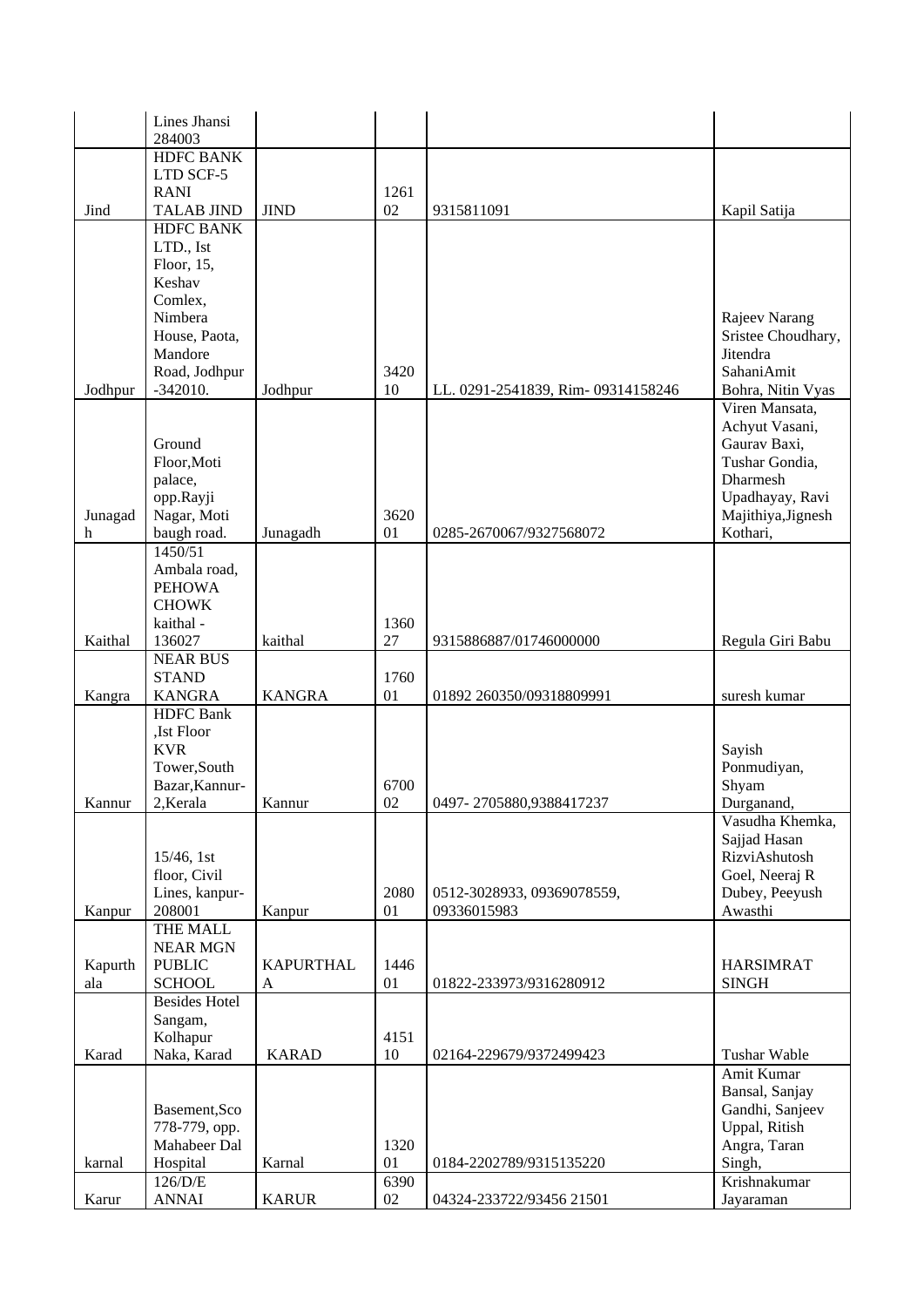|         | PLAZA, KOV            |                  |            |                                      |                    |
|---------|-----------------------|------------------|------------|--------------------------------------|--------------------|
|         | AI ROAD               |                  |            |                                      |                    |
|         | <b>HDFC</b>           |                  |            |                                      |                    |
|         | BANK, OPP.            |                  |            |                                      |                    |
|         | <b>BUS STAND.</b>     |                  |            |                                      |                    |
|         | G.T. ROAD,            |                  |            |                                      |                    |
|         | KHANNA.               |                  | 1414       |                                      |                    |
| Khanna  | <b>PUNJAB</b>         | <b>KHANNA</b>    | 01         | 01628-221684/9357299402              | Sanjeev Dhawan,    |
|         | 1116/D, "E"           |                  |            |                                      |                    |
|         | Ward,                 |                  |            |                                      |                    |
|         | Shahupuri,            |                  |            |                                      |                    |
|         | Near Paach            |                  |            |                                      |                    |
|         | Bunglow,              |                  |            |                                      |                    |
|         | Bhagarathi            |                  |            |                                      |                    |
|         | Heights,              |                  |            |                                      |                    |
|         | Second Floor,         |                  |            |                                      |                    |
| Kolhap  | WBO,                  |                  | 4160       |                                      | Vijay Prakash      |
| ur      | Kolhapur.             | <b>KOLHAPUR</b>  | 01         | 0231-6652759,6652763,9373083495      | Patil,             |
|         | <b>HDFC</b> Bank      |                  |            |                                      |                    |
|         | Limited.,             |                  |            |                                      |                    |
|         | Bhowanipore           |                  |            |                                      |                    |
|         | <b>Branch</b>         |                  |            |                                      | Biswadip           |
|         | 2nd Floor, 88         |                  |            |                                      | Chatterjee, Abu    |
|         | Chowringhee           |                  |            |                                      | Kamaludin,         |
|         | Road,                 |                  |            |                                      | Parameswaran       |
|         | Kolkata -             |                  | 7000       |                                      | Agilesh, Ayan A    |
| Kolkata | 700020                | Kolkata          | 20         | 22273761, 9331992557, 9331430891     | Chatterjee,        |
|         | $\overline{VGP}$      |                  |            |                                      |                    |
|         | Bulidings, Nea        |                  |            |                                      |                    |
|         | r                     |                  |            |                                      |                    |
|         | Irumpupalam,          |                  |            |                                      |                    |
|         | Kollam                |                  | 6910       |                                      |                    |
| Kollam  | 691001                | Kollam           | 01         | 0474-3244221/09387503987             |                    |
|         | WBO, HDFC             |                  |            |                                      |                    |
|         | Bank Ltd,             |                  |            |                                      |                    |
|         | Second Floor,         |                  |            |                                      |                    |
|         | 1 A 1, SFS, Dr        |                  |            |                                      |                    |
|         | S C Nursing           |                  |            |                                      |                    |
|         | Home<br>Road, Talwand |                  |            |                                      | Pankaj gaur /      |
|         | i, Kota -             |                  | 3240       |                                      | Nilesh Kumar Jain  |
| Kota    | 324005                | <b>KOTA</b>      | 05         | 0744-2430485,2420230                 | / Manish Govil     |
|         | B-X/740,              |                  |            |                                      |                    |
|         | <b>FARIDKOT</b>       |                  |            |                                      | Nilesh Kumar       |
|         | ROAD,                 |                  |            |                                      | Jain, Nitin        |
| Kotkap  | <b>KOTKAPUR</b>       |                  | 1512       |                                      | KhetrapalSeema     |
| ura     | A                     | <b>KOTKAPURA</b> | 04         | 01635-502763/09316670270             | Dua,               |
|         | 3rd Floor             |                  |            |                                      |                    |
|         | Unity                 |                  |            | 0481-2302361,9387332717/0481-        |                    |
| Kottaya | Buildings,            |                  | 6860       | 642418,9387332720/0481-3206000/0481- |                    |
| m       | <b>KK</b> Road        | Kottayam         | 02         | 6452418                              | Jaipal Kansal      |
|         | <b>HDFC</b> Bank      |                  |            |                                      |                    |
|         | Ltd,Shop              |                  |            |                                      | Vijesh             |
|         | $No.1-5,$             |                  |            |                                      | Prabhakaran, Giri  |
|         | Kalawati              |                  |            |                                      | Prabhu, Vinod      |
|         | Market,               |                  |            |                                      | Pathinanchil, Jinu |
|         | Railway               |                  |            |                                      | Babu, Vinish       |
| Kuruks  | ROad, Kuruks          |                  | 1361       |                                      | Kumar, Mobin       |
| hetra   | hetra                 | Kurukshetra      | 18         | 01744-244732                         | Philip             |
|         | <b>HDFC BANK</b>      |                  |            |                                      |                    |
| Latur   | LTD,II nd             | Latur            | 4135<br>12 | 02382 255116/117/118 / 9372499438    |                    |
|         |                       |                  |            |                                      |                    |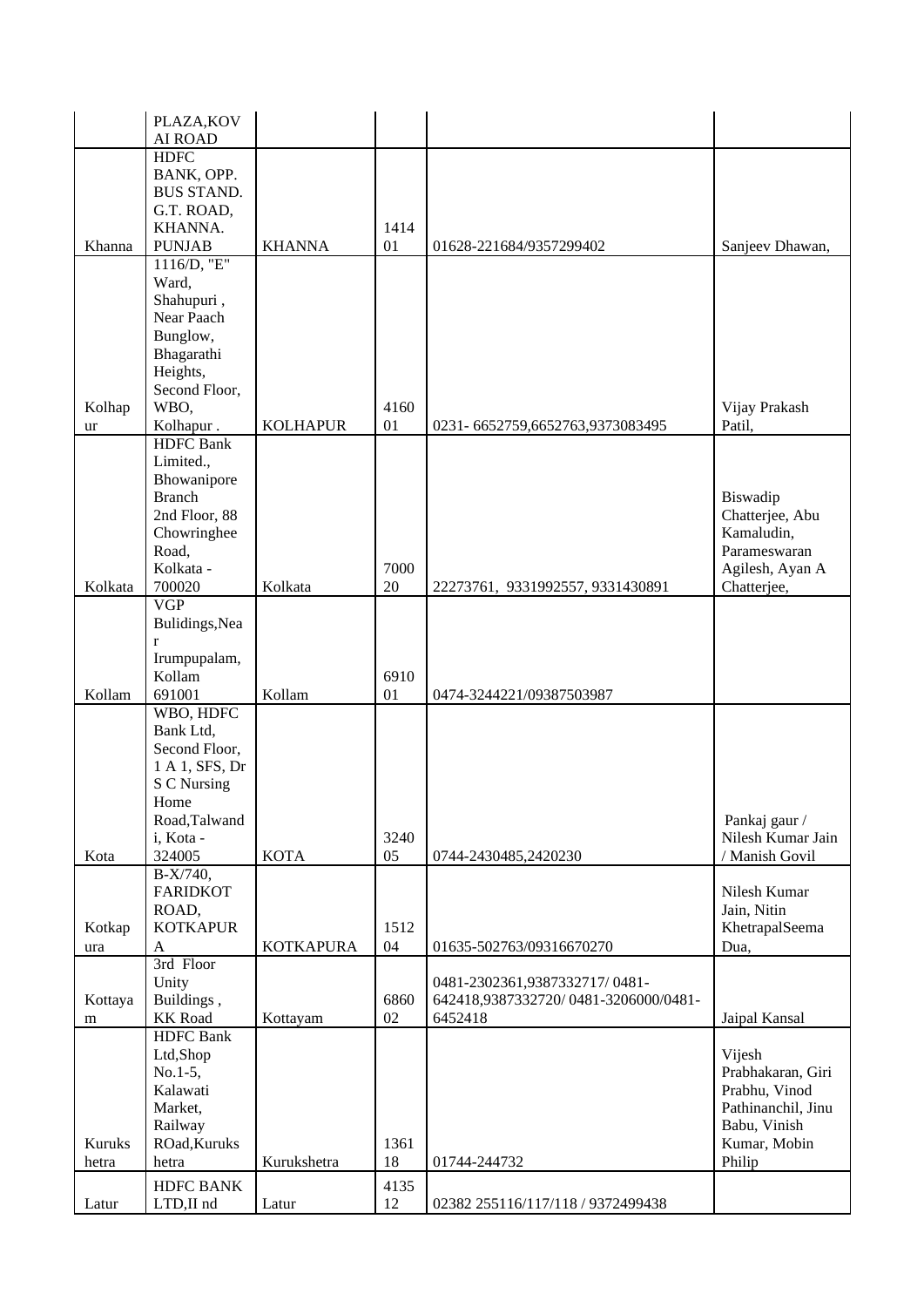|               | Floor ,Shri                   |                  |            |                                    |                                |
|---------------|-------------------------------|------------------|------------|------------------------------------|--------------------------------|
|               | Prabha<br>Arcade, Vora        |                  |            |                                    |                                |
|               | Bunglow, Mai                  |                  |            |                                    |                                |
|               | n Road, Nr                    |                  |            |                                    |                                |
|               | Nagar                         |                  |            |                                    |                                |
|               | Parishad,                     |                  |            |                                    |                                |
|               | Pranay towers                 |                  |            |                                    |                                |
|               | 38, Darbari                   |                  |            |                                    |                                |
|               | Lal Sharma                    |                  |            |                                    |                                |
| Luckno        | Marg                          |                  | 2260       |                                    |                                |
| W             | Lucknow                       | Lucknow          | 01         | 0522-3918326/9335090834/9336666174 | Vineet Agarwal                 |
|               | SCO-54,<br>Phase -2           |                  |            |                                    | Amit Bhasker,<br>Bhuwan Ahuja, |
| Ludhian       | <b>Urban Estate</b>           |                  | 1410       |                                    | Amit Sandhal,                  |
| a             | Dugri                         | Ludhiana         | 01         | 0161-3040060/61/62/63/9316897673   | Gaurav Kr Sharma               |
|               | Sri                           |                  |            |                                    |                                |
|               | Nithyakalyani                 |                  |            |                                    | Sathis Rajendran,              |
|               | Towers, No 34                 |                  |            |                                    | Balaji Murugesan,              |
|               | Krishnarayan                  |                  |            |                                    | Revathy                        |
|               | Tank Street,                  |                  |            |                                    | Venkatesan,                    |
| Madura        | North Veli                    |                  | 6250       |                                    | Jegadesh Chandra               |
| i             | Street                        | Madurai          | 01         | 0452 4246609, 4246609\9367156995   | Bose, Dipti Bhat,              |
|               | <b>HUKAM</b><br><b>CHAND</b>  |                  |            |                                    |                                |
|               | BUILDING,                     |                  |            |                                    |                                |
| Mandi         | <b>NEAR MAIN</b>              | <b>MANDI</b>     |            |                                    | Sandeep Verma,                 |
| Gobind        | <b>POST</b>                   | <b>GOBINDGAR</b> | 1473       |                                    | Navneet Goyal,                 |
| garh          | <b>OFFICE</b>                 | H                | 01         | 01765-506033, 093161-75098         | Amit Singla,                   |
|               |                               |                  |            |                                    | Prashanth                      |
|               | <b>Ideal Towers</b>           |                  |            |                                    | Ubrangala,                     |
|               | 1st floor, Opp                |                  |            |                                    | Vikram Baliga,                 |
|               | Sharavu                       |                  |            |                                    | Prasanna Kumar                 |
|               | Ganapathi                     |                  |            |                                    | Yermal, Prashanth              |
|               | Temple, GT<br>road            |                  | 5750       |                                    | Ubrangala,<br>Madhusudhan      |
| Mangal<br>ore | Mangalore -1                  | Mangalore        | 01         | 0824-6451392/93/rim -9342231594    | Radhakrishna,                  |
|               | <b>HDFC BANK</b>              |                  |            |                                    |                                |
|               | LTD,                          |                  |            |                                    |                                |
|               | <b>KURIKKAL</b>               |                  |            |                                    |                                |
|               | PLAZA,                        |                  |            |                                    |                                |
|               | <b>KACHERIPP</b>              |                  | 6761       |                                    |                                |
| Manjeri       | ADI.                          | <b>MANJERI</b>   | 21         | 4833294040                         | <b>SHERLY JOHN</b>             |
|               | 169/2                         |                  |            |                                    | Sarvesh Tiwari,                |
|               | Gaushala                      |                  |            |                                    | Sarita Saxena,                 |
|               | Road OPP                      |                  |            |                                    | Anil Kumar                     |
| Mathur<br>a   | <b>BSA College</b><br>Mathura | Mathura          | 2810<br>01 | 9319059212                         | Sharma, Hemant<br>Pal          |
|               | <b>HDFC BANK</b>              |                  |            |                                    |                                |
|               | LTD 1st Floor                 |                  |            |                                    |                                |
|               | 381, Western                  |                  |            |                                    |                                |
|               | Kutchery Rd                   |                  | 2500       |                                    | Harbans Chandna,               |
| Meerut        | Meerut U.P                    | Meerut           | 01         | 0121-4028363/65, 09319058981       | Tarun Singhal,                 |
|               | Prabhu                        |                  |            |                                    |                                |
|               | Complex " Nr                  |                  |            |                                    | Mahmmad A                      |
|               | Rajkamal                      |                  |            |                                    | Mandli, Vasudev                |
|               | Petrol Pump,                  |                  |            |                                    | Patel,                         |
| Mehsan        | Highway<br>Road, Mehsana      |                  | 3840       |                                    | Mukeshkumar<br>Patel, Jayendra |
| a             | 384002.                       | Mehsana          | 02         | 02762 243173/9327568081            | Patel                          |
|               |                               |                  |            |                                    |                                |
| Moga          | <b>GT ROAD</b>                | <b>MOGA</b>      | 1420       | 1636283003/9316900000              | Navdeep Singh                  |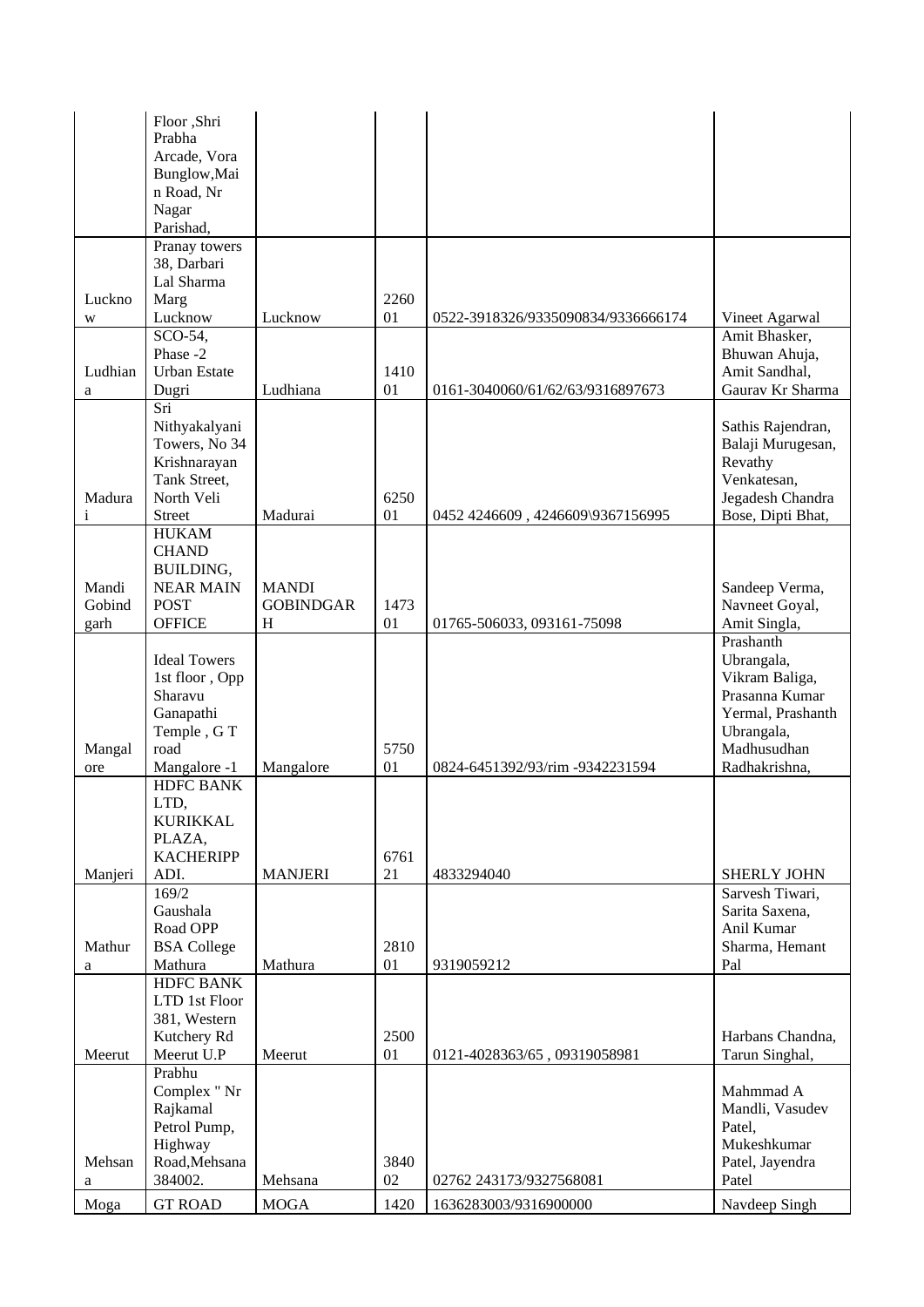|         | <b>OPPDC</b>                 |                  | 01         |                                                        |                                      |
|---------|------------------------------|------------------|------------|--------------------------------------------------------|--------------------------------------|
|         | <b>OFFICE</b>                |                  |            |                                                        |                                      |
|         | <b>THAMAN</b>                |                  |            |                                                        |                                      |
|         | <b>SINGH GILL</b>            |                  |            |                                                        |                                      |
|         | <b>MARKET</b>                |                  |            |                                                        |                                      |
|         | <b>MOGA</b>                  |                  |            |                                                        |                                      |
|         | 142001                       |                  |            |                                                        |                                      |
|         | <b>HDFC</b> Bank             |                  |            |                                                        |                                      |
|         |                              |                  |            |                                                        |                                      |
|         | Ltd,                         |                  |            |                                                        |                                      |
|         | Wholesale                    |                  |            |                                                        |                                      |
|         | Banking                      |                  |            |                                                        |                                      |
|         | Operations, Pa               |                  |            |                                                        |                                      |
|         | ndit Shankar                 |                  |            |                                                        |                                      |
|         | Dutt Sharma                  |                  |            |                                                        |                                      |
|         | Marg, Opposit                |                  |            |                                                        |                                      |
|         | e Election                   |                  |            |                                                        |                                      |
| Morada  | Office, Civil                |                  | 2440       |                                                        |                                      |
| bad     | Lines,                       | Moradabad        | 01         | 09368488333                                            | Prashant Jauhari                     |
|         | Om Shopping                  |                  |            |                                                        |                                      |
|         | Complex,                     |                  | 3636       |                                                        | Piyushkumar                          |
| Morvi   | Ravapar Road,                | <b>MORVI</b>     | 41         | 02822-221316/09327568116                               | Jadeja                               |
|         | Ground Floor,                |                  |            |                                                        |                                      |
|         | Maneckji                     |                  |            |                                                        |                                      |
|         | Wadia                        |                  |            |                                                        |                                      |
|         | Building, Nani               |                  |            |                                                        |                                      |
|         | k Motwani                    |                  |            |                                                        |                                      |
|         | Marg, Near                   |                  |            |                                                        |                                      |
|         | Kala                         |                  |            |                                                        | Ramesh Gujar,                        |
|         | Ghoda,opp                    |                  |            |                                                        | Vinod Kumar                          |
|         | Mumbai                       |                  |            |                                                        | Thakur, Mukesh                       |
|         | University, For              |                  |            |                                                        | Margaj, Shree                        |
| Mumba   | t Mumbai-                    |                  | 4000       |                                                        | Joshi, Menaka                        |
| i       | 400 001                      | Mumbai           | 01         | 022-40801570 / 1528 / 1570 / 1560                      | Malkar,                              |
|         | First Floor,                 |                  |            |                                                        |                                      |
|         | 53/4 Janshat                 |                  |            |                                                        |                                      |
| Muzaff  | Road, New                    |                  | 2510       |                                                        |                                      |
| arnagar | Mandi                        | Muzaffarnagar    | 01         | 01131+2661333 / RIM 9319065143                         | shashnak j ain                       |
|         | <b>HDFC BANK</b>             |                  |            |                                                        |                                      |
|         | LTD, TILAK                   |                  |            |                                                        |                                      |
|         | <b>MAIDAN</b>                |                  |            |                                                        |                                      |
|         | ROAD,                        |                  |            |                                                        |                                      |
| Muzaff  | <b>MUZAFFAR</b>              | <b>MUZAFFARP</b> | 8420       |                                                        | Himanshu                             |
| arpur   | <b>PUR</b>                   | <b>UR</b>        | 01         | 9334179610                                             | Chhotaray                            |
|         |                              |                  |            |                                                        | Vidyasagar S V N,                    |
|         |                              |                  |            |                                                        | Manu                                 |
|         | Mythri                       |                  |            |                                                        |                                      |
|         | Arcade,                      |                  |            |                                                        | Balachandra,                         |
|         | Saraswathipur                |                  |            |                                                        | Prasanna                             |
|         | am,1st Main,                 |                  | 5700       |                                                        | Vydyeshwaraiah,                      |
| Mysore  | Mysore                       | Mysore           | 09         | 0821-4255304/9342591264                                | Vinay Nagaraj                        |
|         | $SCF$ 14,15                  |                  |            |                                                        |                                      |
|         | Patiala gate                 |                  | 1472       |                                                        | Jagdeep Singh                        |
| Nabha   | Nabha                        | Nabha            | 01         | 01765224924, 9316952494                                | Sohi                                 |
|         | 1st floor,                   |                  |            |                                                        |                                      |
|         | Metro City, Pij              |                  |            |                                                        | Dilshadahmed                         |
|         | Road, Nadiad -               |                  | 3870       |                                                        | Shaikh, Rakesh                       |
| Nadiad  | 387 002                      | Nadiad           | 01         | 0268-6540114, 09327568096                              | Mehta,                               |
|         |                              |                  |            |                                                        |                                      |
|         | <b>HDFC</b> Bank             |                  |            |                                                        | Manish Warke,                        |
|         | Ltd                          |                  |            |                                                        | Srinivasa Kumar,                     |
|         | <b>WBO</b> Group             |                  |            |                                                        | Amit Burangi,                        |
|         |                              |                  |            |                                                        |                                      |
| Nagpur  | First Floor,<br>Plot No 18/3 | Nagpur           | 4400<br>22 | 0712-2454417,2451746 and RIM<br>9372153142, 9371657462 | Aparna Sambhe,<br>Prasun Chatterjee, |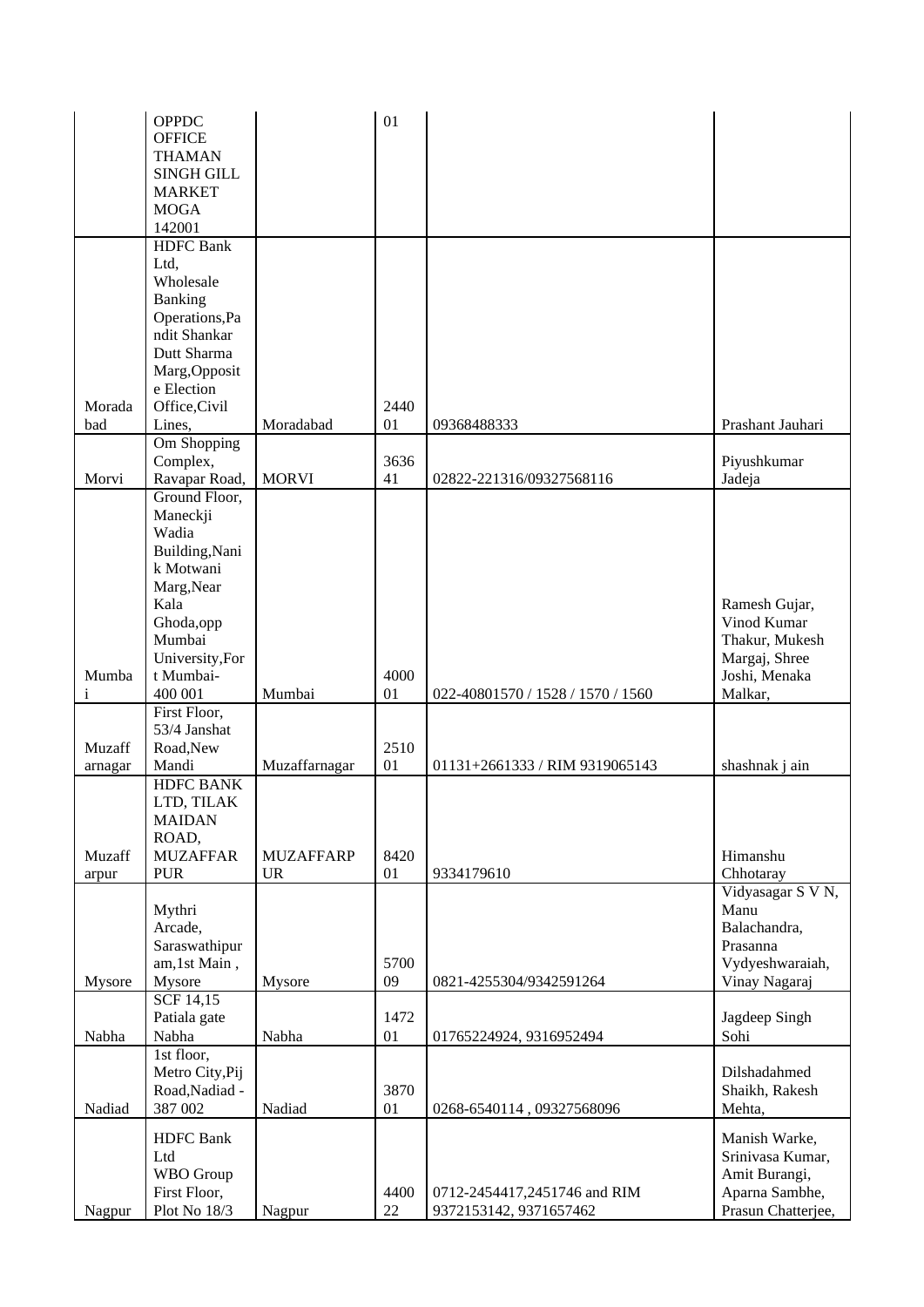|              | & 18/3-Part IT                     |                  |      |                                    |                                  |
|--------------|------------------------------------|------------------|------|------------------------------------|----------------------------------|
|              | Park, Behind                       |                  |      |                                    |                                  |
|              | Persistent                         |                  |      |                                    |                                  |
|              | Systems<br>Software                |                  |      |                                    |                                  |
|              | Technology                         |                  |      |                                    |                                  |
|              | Park                               |                  |      |                                    |                                  |
|              | Gayatri Nagar,                     |                  |      |                                    |                                  |
|              | Mouza                              |                  |      |                                    |                                  |
|              | Parsodi                            |                  |      |                                    |                                  |
|              | Nagpur                             |                  |      |                                    |                                  |
|              | Opp. S. P.                         |                  |      |                                    |                                  |
|              | Residence,                         |                  |      |                                    |                                  |
|              | Mahinder                           |                  |      |                                    |                                  |
|              | Garh Road,                         |                  | 1230 |                                    |                                  |
| Narnaul      | <b>HARYANA</b><br><b>HDFC BANK</b> | Narnaul          | 01   | 01282253388/09315811386            | Rohit Sharma                     |
|              | LTD,3rd Floor                      |                  |      |                                    |                                  |
|              | , Archit Centre                    |                  |      |                                    |                                  |
|              | , Opp Sandeep                      |                  |      |                                    |                                  |
|              | Hotel,                             |                  |      |                                    |                                  |
|              | Chandak                            |                  |      |                                    |                                  |
|              | Circle Link                        |                  |      |                                    |                                  |
|              | Road, Near                         |                  |      |                                    |                                  |
|              | Mahamarg                           |                  |      |                                    | Pravin Jadhav /                  |
|              | Bus Stand,                         |                  | 4220 | 0253-6620251/252/95253-2578322/    | Deepak M Patil /                 |
| <b>Nasik</b> | Nasik 422 002<br>GR FLR,           | <b>NASIK</b>     | 02   | 95253-2578322, RIM NO: 93727 48487 | Pravin Jadhav                    |
|              | <b>NANDANI</b>                     |                  |      |                                    |                                  |
|              | COMPLEX,                           |                  |      |                                    |                                  |
|              | <b>STATION</b>                     |                  | 3964 |                                    | Tarak Gandhi,                    |
| Navsari      | <b>ROAD</b>                        | <b>NAVSARI</b>   | 45   | 02637-280901,9327568065            | Nirav Gandhi,                    |
|              | B 1/148,                           |                  |      |                                    |                                  |
|              | <b>BANGA</b>                       |                  |      |                                    |                                  |
|              | ROAD,                              |                  |      |                                    |                                  |
| Nawans       | <b>NAWANSHA</b>                    | <b>NAWANSHAH</b> | 1445 |                                    |                                  |
| hahar        | <b>HAR</b>                         | <b>AR</b>        | 14   | 01823503053 9316915541             | Dinesh M Joshi<br>Kolipakula     |
|              | 17/126,                            |                  |      |                                    | MuralikrishnaAyy                 |
|              | G.V.R.                             |                  |      |                                    | angar Vangala,                   |
|              | Enclave, G.T.                      |                  |      |                                    | Jalluri Lakshmi                  |
|              | Road,                              |                  |      |                                    | Prasanna,                        |
|              | NELLORE -                          |                  | 5240 |                                    | Kolipakula                       |
| Nellore      | 524001                             | Nellore          | 01   | 0861-6450852/0861-2327171          | Muralikrishna                    |
|              | VIII/246, $1st$                    |                  |      |                                    |                                  |
|              | Floor,                             |                  |      |                                    |                                  |
| Palakka      | Chandranagar<br>Jn. Palakkad       |                  | 6780 |                                    | Kalyana<br>Sundaram, Jayan       |
| d            | 678007                             | Palakkad         | 07   | 0491 6452086, 09349201227          | R Nair                           |
|              | Nr. Cozy                           |                  |      |                                    |                                  |
| Palanpu      | Tower, Opp:                        |                  | 3850 |                                    | Parixit Soni,                    |
| $\mathbf r$  | Joravar Palace                     | Palanpur         | 01   | 2742651638 / RIM: 09374023764      | Paresh B Patel,                  |
|              | Wholesale                          |                  |      |                                    |                                  |
|              | Banking                            |                  |      |                                    |                                  |
|              | Operations,                        |                  |      |                                    |                                  |
|              | <b>HDFC</b> Bank                   |                  |      |                                    | Anil Arora / Amit                |
|              | Ltd., Harmony<br>Towers,           |                  |      |                                    | Mehta / Gaurav<br>Batra / Manu O |
|              | Panipat-                           |                  | 1321 |                                    | Verma / Sougata                  |
| Panipat      | 132103                             | <b>PANIPAT</b>   | 03   | 9315416685/01804015268             | Das                              |
|              |                                    |                  |      |                                    |                                  |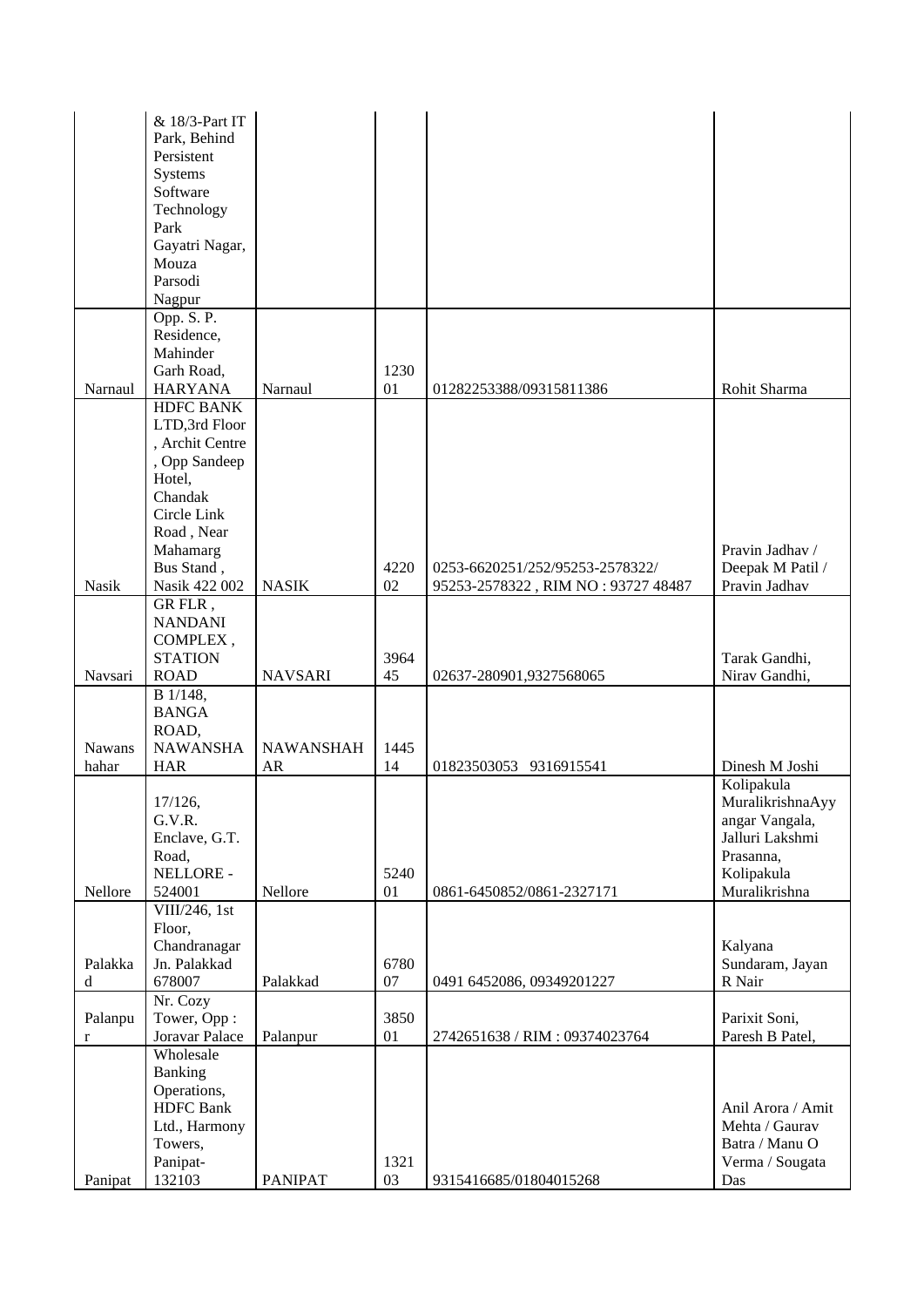| <b>HDFC</b> Bank                                                                       |                                  |
|----------------------------------------------------------------------------------------|----------------------------------|
| Ltd, WBO 2nd                                                                           |                                  |
| Floor,<br>Metropolis -                                                                 |                                  |
| II,Opp.                                                                                |                                  |
| Vintage                                                                                |                                  |
| Hospital, St.                                                                          |                                  |
| Inez,                                                                                  |                                  |
| Panjim, Goa -<br>4030                                                                  | Amaresh                          |
| 403 001<br>Panjim<br>Panjim<br>01<br>0832-6659744 / 43                                 | Maneriker,                       |
| <b>ABAN</b>                                                                            |                                  |
| ARCADE,                                                                                |                                  |
| RING ROAD,<br><b>PATHANAM</b>                                                          |                                  |
| Pathana<br>THITHA, KER<br><b>PATHANAMT</b><br>6896                                     | Sreekanth                        |
| mthitha<br>${\rm ALA}$<br><b>HITHA</b><br>45<br>0468-2272335, 09388879162(RIM)         | Madhavan                         |
| <b>Building NO</b>                                                                     |                                  |
| 11520, 1st                                                                             |                                  |
| Floor Leela                                                                            |                                  |
| 1470<br>bhawan, Near                                                                   |                                  |
| Patiala<br><b>Gopal Sweets</b><br>Patiala<br>01<br>0175-5022000,9317664977,9356055165, | Amrit Singh,                     |
| plot no 651                                                                            | Priya Srivastva,                 |
| jamal rd<br>8000<br>02<br>Patna<br>9334384682<br>patna-<br>patna                       | Praveen Kishore,<br>Nitesh Verma |
| Wholesale                                                                              |                                  |
| Banking,                                                                               |                                  |
| <b>HDFC</b> Bank                                                                       |                                  |
| Ltd.,Sree                                                                              |                                  |
| Complex,                                                                               |                                  |
| Calicut                                                                                |                                  |
| Road, Perinthal                                                                        |                                  |
| 6793<br>Perintha<br>manna-679                                                          | Umesh K                          |
| 322.<br>22<br>Perinthalmana<br>Tel # 04933325306, Rim # 09388414222<br>lmana<br>Kalra  | Pisharam                         |
| Complex G T                                                                            |                                  |
| Road<br>1444<br>Phagwa                                                                 | Rishma Shukla,                   |
| 01<br>Phagwara<br>01824-508675/01824-502615<br>phagwara<br>ra                          | Rajat Mahajan,                   |
| T.S.No.6,                                                                              |                                  |
| 100Ft Road,                                                                            | Mohan Kumar,                     |
| 6050<br>Pondich<br>Ellaipillaichav                                                     | Venkata Samy,                    |
| 05<br>ady,<br>Pondicherry<br>0413 - 2206575/9362845444<br>erry                         | Yogesh Baradan,                  |
| <b>OM SHIV</b><br><b>SHAKTI</b>                                                        |                                  |
| R.D.CHAMB                                                                              |                                  |
| ERS, M.G.                                                                              |                                  |
| ROAD,                                                                                  |                                  |
| <b>PORBANDA</b><br>Porband<br>3605                                                     | Rajiv Doshi, Niraj               |
| 75<br>R - 360 575<br><b>PORBANDAR</b><br>0286 6541019/9327568115<br>ar                 | Gautam,                          |
| <b>HDFC</b> Bank                                                                       |                                  |
| Ltd,                                                                                   |                                  |
| Wholesale<br>Banking                                                                   |                                  |
| Operations,                                                                            |                                  |
| Fortune                                                                                |                                  |
| Square, Near                                                                           |                                  |
| Deep                                                                                   |                                  |
| <b>Bunglow</b>                                                                         |                                  |
| Chowk,                                                                                 | Sameer                           |
| Model                                                                                  | DeshmukhKishor                   |
| Colony,<br>4110<br>020-41224309/020-41224328/020-                                      | Thorat, Vikas                    |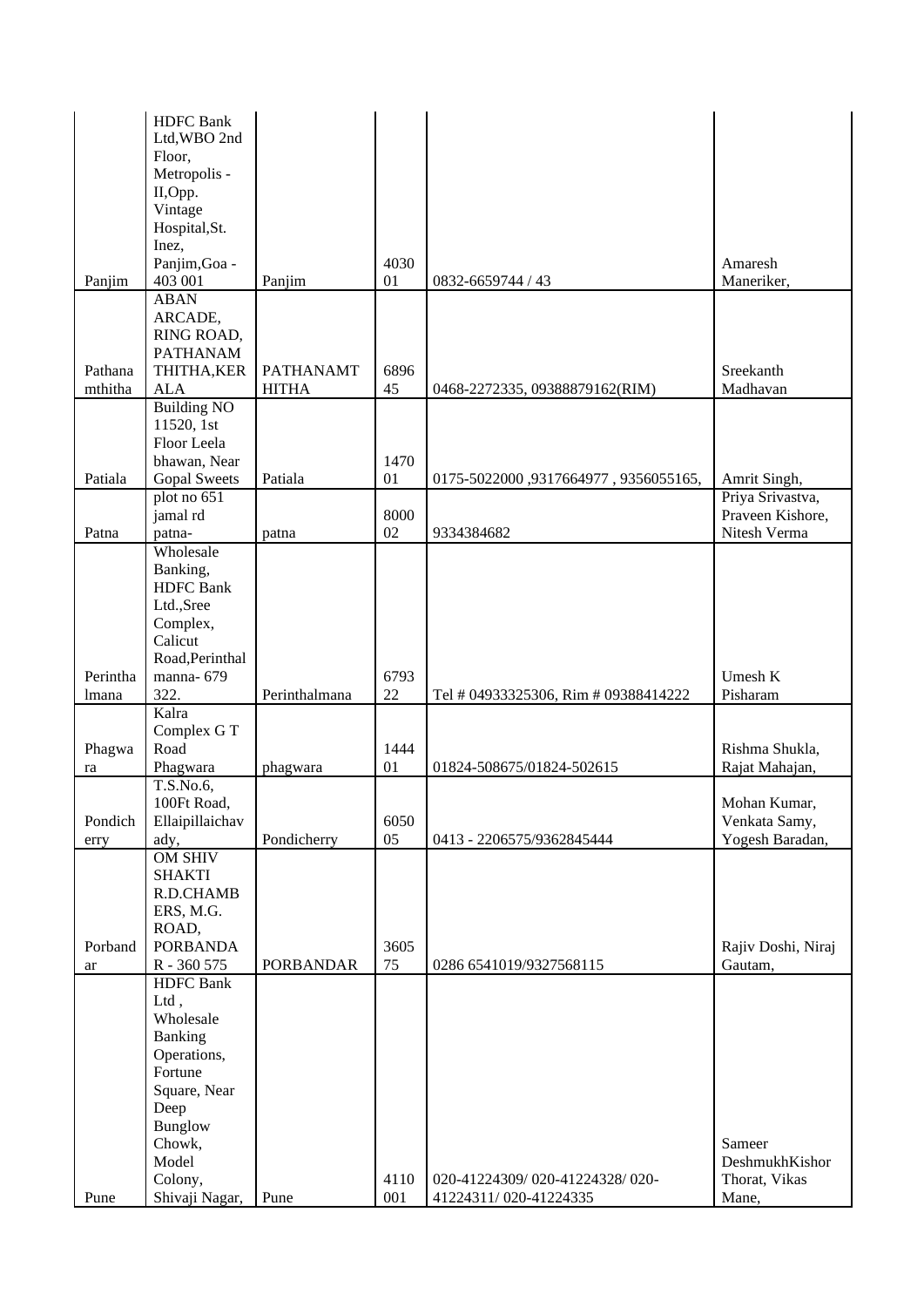|                | Pune 411 016.               |                 |      |                                       |                   |
|----------------|-----------------------------|-----------------|------|---------------------------------------|-------------------|
|                |                             |                 |      |                                       |                   |
|                |                             |                 |      |                                       |                   |
|                | Plot No 280,                |                 |      |                                       |                   |
|                | 1st Floor,                  |                 |      |                                       |                   |
|                | Mahadev Ghat                |                 |      |                                       |                   |
|                | Road,                       |                 |      |                                       |                   |
|                | <b>Besides</b>              |                 |      |                                       |                   |
|                | Sunder Nagar                |                 |      |                                       |                   |
|                | <b>Filing Station</b>       |                 |      |                                       |                   |
|                | (Bharat                     |                 |      |                                       |                   |
|                | Petroleum)                  |                 |      |                                       |                   |
|                | Sunder Nagar,               |                 |      |                                       | Sunil Nagpal      |
|                | $Rainur -$                  |                 | 4920 |                                       | Remittance        |
| Raipur         | 492013                      | <b>RAIPUR</b>   | 13   | 0771-2241103, 104, 105, 106, 108, 108 | Raipur, Atul Bire |
|                | 46-17-20,                   |                 |      |                                       |                   |
|                | 1stFloor,                   |                 |      |                                       | Kasibhotla        |
| Rajahm         | Danavaipet,                 |                 | 5331 | 0883-2428691 / 0883-2428826,          | SharmaKasibhotla  |
| undry          | Rajahmundry                 | Rajahmundry     | 03   | RIM:9391132485                        | Sharma,           |
|                | 251E                        |                 |      |                                       |                   |
|                | Kadabankula                 |                 |      |                                       |                   |
|                | m Main,                     |                 |      |                                       |                   |
|                | Rajapalayam                 |                 |      |                                       |                   |
|                | Thenkasi                    |                 |      |                                       |                   |
| Rajapal        | Road,                       |                 | 6261 |                                       |                   |
| ayam           | Rajapalayam                 | Virudhungar     | 17   | 04563-230009/93447 01197              | Vijay K/Subbu AR  |
|                | 1st & 2nd<br>Floor, " Shri  |                 |      |                                       |                   |
|                | Harish,"40 / A              |                 |      |                                       | Dhaval Vakharia,  |
|                | Bhaktinagar                 |                 |      |                                       | Sandip            |
|                | Society                     |                 |      |                                       | GandhiPiyush      |
|                | ,Bhaktinagar                |                 |      |                                       | Zaveri, Viresh    |
|                | Circle. Rajkot              |                 | 3600 |                                       | Mehta, Rajesh     |
| Rajkot         | - 360 002.                  | Rajkot          | 02   | 0281-6536982/09377408494              | Adhiya,           |
|                | $# 11 - 12B,$               |                 |      |                                       |                   |
|                | Clibre Market,              |                 | 1404 |                                       |                   |
| Rajpura        | Rajpura                     | Rajpura         | 01   | 01762243114, 09356565658              | Vishal Godra      |
|                | bazaar no -1                |                 |      |                                       |                   |
|                | opp sbbj bank,              |                 |      |                                       |                   |
| Ramgan         | Ramganj                     |                 | 3265 |                                       |                   |
| mandi          | mandi                       | Ramganj mandi   | 19   | 9875091240/9351305319                 | sumit varshney    |
|                | N.H-33 MAIN                 |                 |      |                                       |                   |
|                | ROAD, NEAR                  |                 |      |                                       |                   |
|                | <b>BANK OF</b>              |                 |      |                                       |                   |
|                | <b>BARODA, RA</b>           |                 |      |                                       |                   |
|                | <b>MGARH</b>                |                 |      |                                       |                   |
|                | CANTT-                      |                 |      |                                       |                   |
| Ramhga         | 829122, JHAR                | <b>RAMHGARH</b> | 8291 |                                       | <b>ARVIND</b>     |
| r <sub>h</sub> | <b>KHAND</b>                | <b>CANTT</b>    | 22   | 06553-230476                          | <b>KUMAR</b>      |
|                | 56 ROHINI<br><b>COMPLEX</b> |                 |      |                                       |                   |
|                | <b>CIRCULAR</b>             |                 |      |                                       |                   |
|                | <b>ROAD</b>                 |                 |      |                                       |                   |
|                | <b>LALPUR</b>               |                 |      |                                       |                   |
|                | <b>RANCHI</b>               |                 | 8340 |                                       |                   |
| Ranchi         | 834001                      | <b>RANCHI</b>   | 01   | 6512560522                            | Amit Kumar Jha    |
|                | $A/29$ , N S B              |                 |      |                                       |                   |
|                | ROAD,                       |                 |      |                                       |                   |
|                | Opposite                    |                 |      |                                       |                   |
| Ranigan        | Asoka Petrol                |                 | 7133 |                                       | Debasish S        |
|                | Pump,                       | <b>RANIGANJ</b> | 47   | 9330038274                            | Mondal            |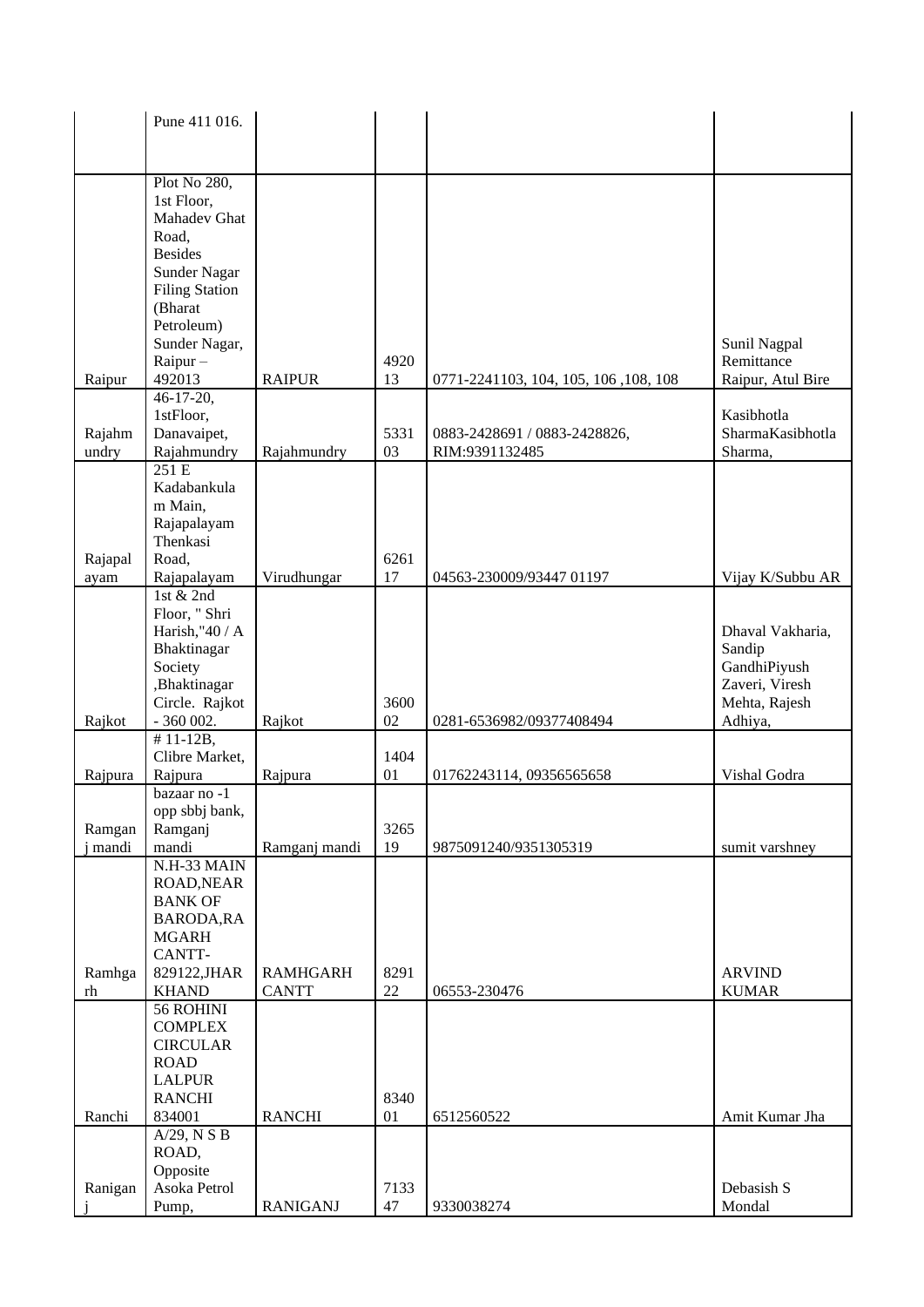|                            | Raniganj, Dist                                                            |                          |            |                                   |                                                                                       |
|----------------------------|---------------------------------------------------------------------------|--------------------------|------------|-----------------------------------|---------------------------------------------------------------------------------------|
|                            | Burdwan                                                                   |                          |            |                                   | Hemant<br>Tilwankar, Vikas<br>Paliwal,<br>Kripanandan<br>Chandrakashi,                |
|                            | <b>HDFC BANK</b><br>(WBO) 90,<br><b>STATION</b><br><b>ROAD</b><br>RATLAM- |                          | 4570       |                                   | Amit Y Joshi,<br>Ashish Tamrakar,<br>Alok<br>Shrivastava, Amit.J<br>eriya@in.hdfcbank |
| Ratlam                     | 457001<br>Show room                                                       | <b>RATLAM</b>            | 01         | 07412-400672/9329766184           | .com,                                                                                 |
|                            | No.3, mangesh<br>Shanta,<br>Apartment, Ne                                 |                          |            |                                   |                                                                                       |
|                            | ar Maruti<br>Mandir,<br>Ratnagiri-                                        |                          |            |                                   |                                                                                       |
| Ratnagi                    | Kolhapur                                                                  |                          | 4156       |                                   | Rajesh Ramesh                                                                         |
| $\overline{\rm n}$         | Highway,<br>$L203$ , 1st                                                  | Ratnagiri                | 39         | 02352-271275/9325264448           | Sawant                                                                                |
|                            | floor, Modal<br>Town, Old<br>court Road,<br>Rewari,                       |                          |            |                                   | Sanjay J Singh,<br>Bijender Yadav,<br>Mahesh N Gupta,                                 |
|                            | Haryana - 123                                                             |                          | 1234       |                                   | <b>Amarjeet Singh</b>                                                                 |
| Rewari                     | 401                                                                       | Rewari                   | 01         | 01274-221283, 09315361012         | Kabo                                                                                  |
|                            | <b>MC NO 53</b><br><b>MJ MALL</b>                                         |                          |            |                                   |                                                                                       |
| Rishike                    | <b>RAILWAY</b>                                                            |                          | 2492       |                                   |                                                                                       |
| sh                         | <b>ROAD</b>                                                               | <b>RISHIKESH</b>         | 01         | 0135-3209449/9319510323           | Avinash Goel                                                                          |
|                            | Jawahar<br>market, Opp                                                    |                          |            |                                   | Anil AroraNitin                                                                       |
|                            | D-Park,                                                                   |                          | 1240       | 01262-326841, 210098, 9315608207, | Beri, Sunil Kumar                                                                     |
| Rohtak                     | Model town                                                                | Rohtak                   | 01         | 9315467899                        | Miglani                                                                               |
| Roorke                     | 313/8, CIVIL<br>LINES,                                                    |                          | 2476       |                                   |                                                                                       |
| ${\bf e}$                  | <b>ROORKEE</b><br><b>HDFC</b> Bank                                        | <b>ROORKEE</b>           | 67         | 01332-275772, 9319027520          | Amit K Kashyap                                                                        |
|                            | Ltd, Raj Hotel                                                            |                          |            |                                   |                                                                                       |
|                            | Complex,<br>College Road,                                                 |                          |            |                                   |                                                                                       |
|                            | Ropar (                                                                   |                          |            |                                   |                                                                                       |
|                            | Punjab)                                                                   |                          | 1400       |                                   |                                                                                       |
| Ropar                      | 140001                                                                    | Ropar                    | 01         | 01881-228870 & 09316280925        | Mr Sanjiv Kumar                                                                       |
| Rourkel                    | Dewadi<br>Bhavan                                                          | Rourkela                 | 7690<br>01 | 661250066                         | Anindya Sengupta,<br>Pranab Barik,                                                    |
| a                          | <b>PLOT</b>                                                               |                          |            |                                   |                                                                                       |
|                            | NO1&2, NANI                                                               |                          |            |                                   |                                                                                       |
|                            | TAL ROAD,                                                                 |                          |            |                                   |                                                                                       |
|                            | <b>PLOT</b>                                                               |                          |            |                                   | Anuj Srivastava,                                                                      |
| <b>RUDR</b><br><b>APUR</b> | NO1&2, NANI                                                               | <b>RUDRAPUR</b>          | 263<br>153 |                                   | Priyankur<br>Srivastava,                                                              |
|                            | <b>TAL ROAD</b><br><b>HDFC BANK</b>                                       |                          |            | 05944-241747                      |                                                                                       |
|                            | LTD, Hotel                                                                |                          |            |                                   |                                                                                       |
|                            | Suryalok,                                                                 |                          |            |                                   | Bharti Verma, Arif                                                                    |
|                            | <b>RLY</b>                                                                |                          |            |                                   | Ali Khan, Gaurav                                                                      |
| Saharan<br>pur             | Road, Near<br>Clock                                                       | SAHARANPU<br>$\mathbf R$ | 2470<br>01 | 0132 3203365 / 9319322366         | L Jain, Meenakshi<br>sharmaa                                                          |
|                            |                                                                           |                          |            |                                   |                                                                                       |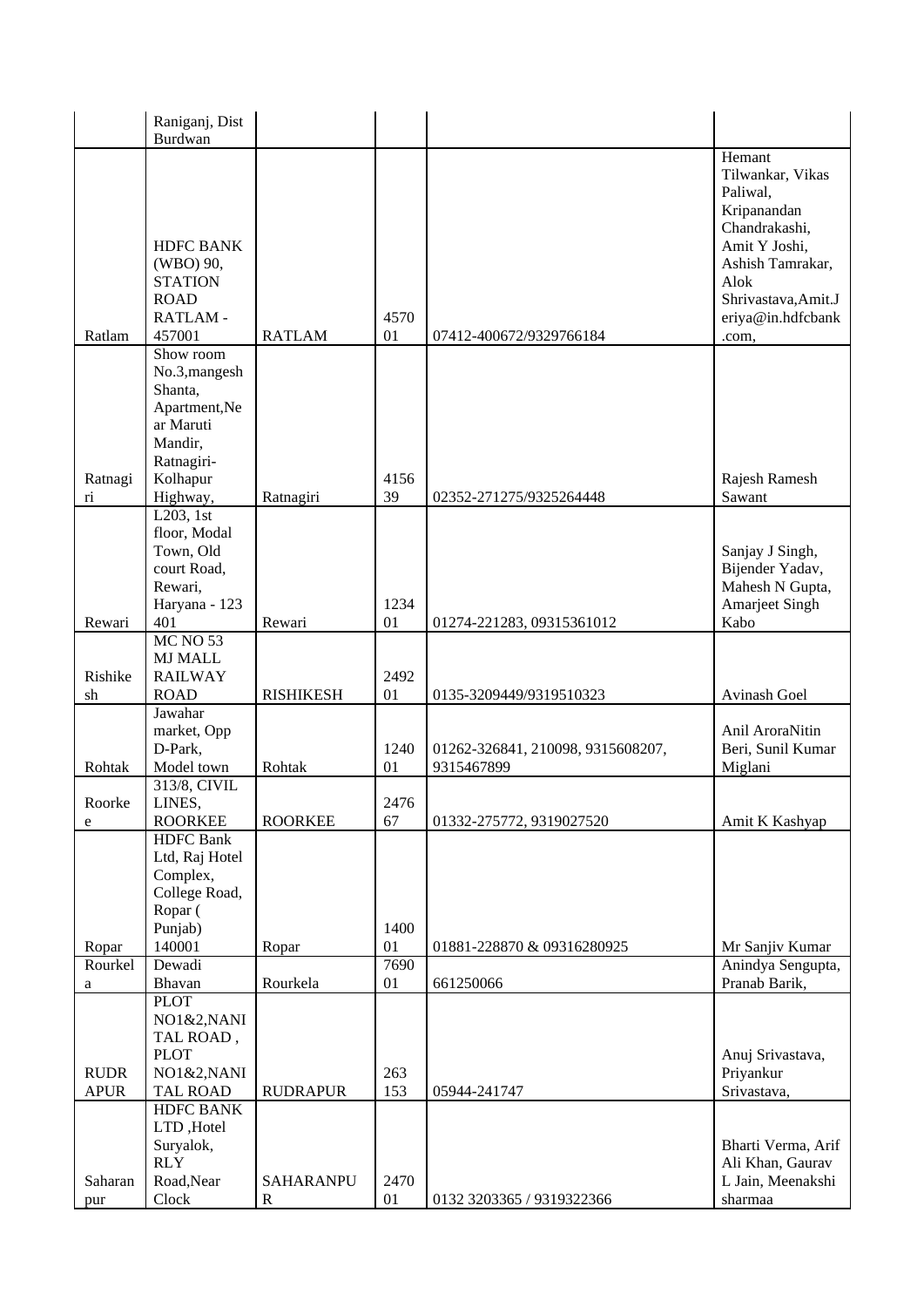|          | Tower, Sahara                   |                  |      |                                   |                                |
|----------|---------------------------------|------------------|------|-----------------------------------|--------------------------------|
|          | npur - 247001                   |                  |      |                                   |                                |
|          | <b>HDFC</b> Bank                |                  |      |                                   |                                |
|          | Ltd, Wholesale                  |                  |      |                                   |                                |
|          | Banking                         |                  |      |                                   |                                |
|          | Operations, Set                 |                  |      |                                   |                                |
|          | hukrishna                       |                  |      |                                   |                                |
|          | Trade                           |                  |      |                                   |                                |
|          | Centre, 1st                     |                  |      |                                   | Fazil S                        |
|          | Floor, 133/31A<br>, Trichy Main |                  | 6360 |                                   | Rahuman/Rajaku                 |
| Salem    | Road, Gugai                     | <b>SALEM</b>     | 04   | 0427-2210250/9344111472           | mar Rajagopalan                |
|          | <b>HDFC BANK</b>                |                  |      |                                   |                                |
|          | <b>LTD</b>                      |                  |      |                                   |                                |
|          | <b>NAYAPARA</b>                 |                  |      |                                   |                                |
|          | <b>GOLEBAZA</b>                 |                  |      |                                   |                                |
|          | ${\bf R}$                       |                  |      |                                   |                                |
| Sambal   | <b>SAMBALPU</b>                 |                  | 7680 |                                   |                                |
| pur      | $\mathbb{R}$                    | <b>SAMBALPUR</b> | 01   | 06632400756/9337740453            | Prithpal Singh                 |
|          | 1 Janak Plaza,                  |                  |      |                                   |                                |
|          | New Nagar                       |                  |      |                                   |                                |
|          | Road                            |                  |      |                                   |                                |
| Sangam   | Sangamner                       |                  | 4226 |                                   |                                |
| ner      | 422 0605                        | Sangamner        | 05   | 224354/9372925580                 | Yogesh Rode                    |
|          | 640, Venkatesh                  |                  |      |                                   |                                |
|          | senate, Sangli                  |                  |      |                                   |                                |
|          | Miraj road,                     |                  | 4164 |                                   |                                |
| Sangli   | Sangli 416416                   | Sangli           | 16   | 0233-2327836 and Rim 9371651906   | Vinit Ranbhor                  |
|          | $SCO-$                          |                  |      |                                   |                                |
|          | 1,2,3. Kaula                    |                  | 1480 |                                   |                                |
| Sangrur  | Park,<br>Sangrur(PB)            | Sangrur          | 01   | 01672-501803/09316280933          | Vijay Garg                     |
|          | <b>ANDERS</b>                   |                  |      |                                   |                                |
|          | MANSION,                        |                  |      |                                   |                                |
|          | <b>POLICE</b>                   |                  |      |                                   |                                |
| Shillon  | <b>BAZAR, SHIL</b>              |                  | 7930 |                                   |                                |
| g        | <b>LONG</b>                     | <b>SHILLONG</b>  | 01   | 3642506043                        | Suraj Chhetri                  |
|          |                                 |                  |      |                                   |                                |
|          | shimla3, JANK                   |                  |      |                                   |                                |
|          | <b>IDAS</b>                     |                  | 1710 |                                   |                                |
| Shimla   | BLDG, shimla                    | shimla           | 01   | 0177-2658541/9319595554           | Mohit Khurana                  |
|          | <b>HDFC BANK</b>                |                  |      |                                   |                                |
|          | LTD, WBO,                       |                  |      |                                   |                                |
|          | No 447                          |                  |      |                                   |                                |
|          | ,Sharavathi                     |                  |      |                                   |                                |
|          | Complex,                        |                  |      |                                   | Satish Kumar H N,              |
| Shimog   | Savarlane<br>Road,              |                  | 5772 |                                   | Narasimhalu<br>Bondu, Girish G |
|          | Shimoga                         | Shimoga          | 01   | Land Line 08182-261359/9324014897 | <b>Bhat</b>                    |
| a        |                                 |                  |      |                                   | Tamagna Das,                   |
|          |                                 |                  |      |                                   | Subrata                        |
|          |                                 |                  |      |                                   | MalakarDinesh                  |
|          | 136/115 Hill                    |                  | 7344 |                                   | BhandariNiraj                  |
| Siliguri | Cart road                       | Siliguri         | 01   | 0353-2520409/9333744964           | Pandit                         |
|          | 1-16, JAYPEE                    |                  |      |                                   |                                |
|          | HOUSE, OPP.                     |                  |      |                                   |                                |
|          | <b>PATEL</b>                    |                  |      |                                   |                                |
|          | <b>PETROL</b>                   |                  |      |                                   |                                |
|          | PUMP,                           |                  | 3962 |                                   |                                |
| Silvassa | SILVASSA.                       | <b>SILVASSA</b>  | 30   | 9377016345/0260-6547172           | Sangeeta Shintre               |
| Sindhan  | NO 6-1-                         | <b>SINDHANUR</b> | 5841 | LAND:08535 220611/9343384939      | SAVITA.M                       |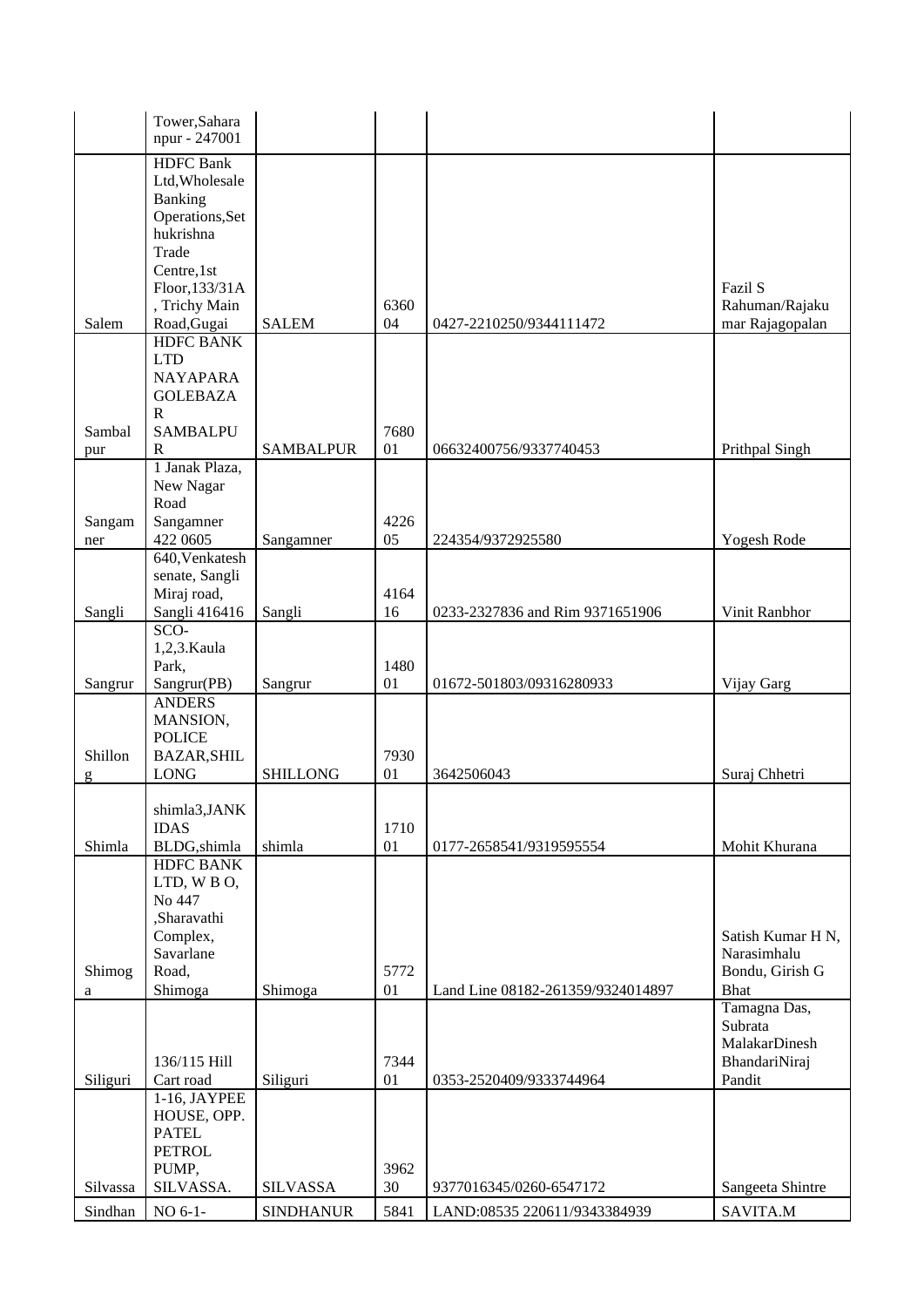| ur             | 2992/1, WAR               |                 | 28     |                                  |                      |
|----------------|---------------------------|-----------------|--------|----------------------------------|----------------------|
|                | D <sub>NO</sub>           |                 |        |                                  |                      |
|                | 12, KUSHTA                |                 |        |                                  |                      |
|                | <b>GI ROAD</b>            |                 |        |                                  |                      |
|                | the mall road,            |                 |        |                                  |                      |
|                | opp.uco bank,             |                 | 1732   |                                  | Ramesh Kumar         |
| Solan          | solan                     | solan           | 12     | 9318618249                       | Sharma               |
| Solapur        | <b>HDFC</b> Bank          | Solapur         | 4130   | Phone: 0217-2600877              | Atul Utture /        |
|                | Ltd.                      |                 | 03     | RIM: 9372499423                  | Ganesh Annam /       |
|                | Wholesale                 |                 |        |                                  | Vijay Pitta / Balaji |
|                | Banking                   |                 |        |                                  | Ughade.              |
|                | Operations                |                 |        |                                  |                      |
|                | Plot No.3,                |                 |        |                                  |                      |
|                |                           |                 |        |                                  |                      |
|                | Hotgi Road,<br>Gandhidham |                 |        |                                  |                      |
|                |                           |                 |        |                                  |                      |
|                | Society,                  |                 |        |                                  |                      |
|                | Solapur 413               |                 |        |                                  |                      |
|                | 003                       |                 |        |                                  |                      |
|                | First Floor, M.           |                 |        |                                  |                      |
|                | S. Shopping               |                 |        |                                  | Imtiyaz Ahmed        |
|                | Mall,                     |                 |        |                                  | Mir, Sheikh          |
| Srinaga        | Residency                 |                 | 1900   |                                  | Amjad, Towseef       |
| r              | Road                      | <b>SRINAGAR</b> | 01     | 0191-2483843                     | Ahmad,               |
|                | 1st Floor,                |                 |        |                                  |                      |
|                | Crossway                  |                 |        |                                  | Manish Mehta,        |
|                | Mall, Near                |                 |        |                                  | Devang Desai,        |
|                | Ram Chowk,                |                 |        | 0261-6677807, Manish Mehta: RIM: | Tejas Mehta,         |
|                | Ghod Dod                  |                 | 3950   | 09327026027, Devang Desai: RIM:  | Milind ShahSehul     |
| Surat          | Road                      | Surat           | 07     | 09327568067                      | Naranbhai Joshi,     |
|                | Middle Point,             |                 |        |                                  |                      |
|                | A Wing, Nr:               |                 |        |                                  |                      |
|                | Milan                     |                 |        |                                  |                      |
|                | Cenama, Main              |                 |        |                                  | Vikram B Mehta,      |
|                | Road,                     |                 |        |                                  | Jinesh Hakani,       |
| Surendr        | Surendranagar             |                 | 3630   |                                  | Piyush Acharya,      |
| anagar         |                           | Surendranagar.  | 02     | Rim: 9328208807/02752-650105     | Chirag Gosaliya      |
|                | Sahara                    |                 |        |                                  |                      |
| <b>Thalass</b> | Centre, AVK               |                 | 6701   |                                  |                      |
| ery            | Nair Road,                | Thalassery      | 01     | 0490 2325104                     | Satish Kallat        |
|                | HDFCBANK,                 |                 |        |                                  |                      |
|                | WBO - Theni,              |                 |        |                                  |                      |
|                | #422-A,                   |                 |        |                                  | <b>V ANIL</b>        |
|                | Periyakulam               |                 |        |                                  | KUMAR/T              |
|                | Road, Theni               |                 | 6255   |                                  | <b>NARYANA</b>       |
| Theni          | Allinagaram               | <b>THENI</b>    | 31     | Phone. 04546-321300/9364210919   | <b>SWAMY</b>         |
|                | Illampallil               |                 |        |                                  |                      |
|                | Buildings, 26/1           |                 |        |                                  |                      |
|                | 49,1&2,MC                 |                 |        |                                  |                      |
| Thiruva        | road, Ramanch             |                 | 6891   |                                  |                      |
| lla            | ira                       | Thiruvalla      | 01     | 0469-2741378.,9349343398         | <b>Dilip Mathews</b> |
|                | <b>HDFC BANK</b>          |                 |        |                                  |                      |
|                | LTD, 12,13,               |                 |        |                                  |                      |
|                | Trivandrum                |                 |        |                                  |                      |
|                | High                      |                 |        |                                  | Parthasarathy        |
|                | Road, Vannarp             |                 |        |                                  | Ramasamy,            |
|                | ettai,                    |                 |        |                                  | Selvakumar           |
|                | Palayamkottai,            |                 |        |                                  | Subbiah,             |
| Tirunel        | Tirunelveli-              |                 | 6270   |                                  | Thangarajan          |
| veli           | 627002.                   | Tirunelveli     | $02\,$ | Rim: 9344494818/0462-4200675     | Sargunam,            |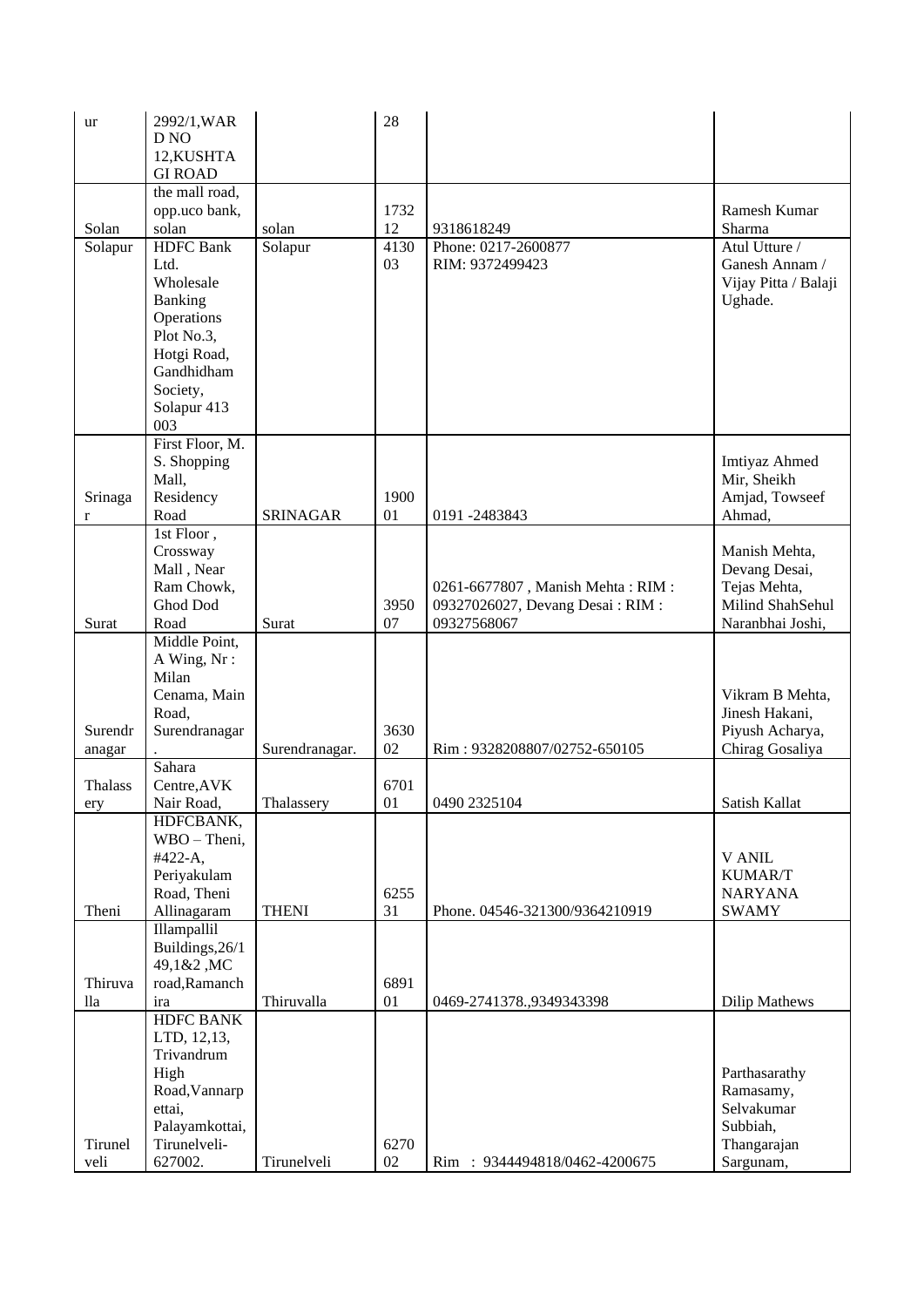| Ltd,No-<br>169, Chidamba<br>ram<br>Complex, Kum<br>Vijayakumar<br>Murugesan,<br>aran<br>Road, Tirupur<br>6416<br>Tirupur<br>$-641601$<br><b>TIRUPUR</b><br>01<br>y Natarajan,<br>0421-4342422<br><b>KMS</b><br>TOWER, Thaz<br>6761<br>Tirur<br>Tirur<br>hepalam<br>01<br>Arun Kumar<br>0494-6451045 & 09387314278<br>Third Floor,<br>Shaik, Ajithan<br>Suharsha<br>Towers, Shorn<br>6800<br>Pooloth, Prince<br>Davis<br>Trichur<br>ur Road,<br><b>TRICHUR</b><br>01<br>0487-6452085/6452098/09387069206<br>Krishnan<br>Sooryakumar<br>Antony J<br>an | Tirupati | <b>HDFC BANK</b><br>LTD, 19-8-<br>180, Krishna<br>Arcade,<br><b>Beside IBP</b><br>Petrol pump,<br>Near<br>Annamaiah<br>Circle | <b>TIRUPATI</b> | 5175<br>01 | 9391132489/9347527320/8772220374 | Madhusudhan<br>Avadhani,<br>Thatavarthi<br>Ramesh, Sowmya<br>Ravikumar,<br>Lavanya Srivaram,<br>Tadepalli Arun,<br>Prabhat Kumar<br>Pasupula |
|------------------------------------------------------------------------------------------------------------------------------------------------------------------------------------------------------------------------------------------------------------------------------------------------------------------------------------------------------------------------------------------------------------------------------------------------------------------------------------------------------------------------------------------------------|----------|-------------------------------------------------------------------------------------------------------------------------------|-----------------|------------|----------------------------------|----------------------------------------------------------------------------------------------------------------------------------------------|
|                                                                                                                                                                                                                                                                                                                                                                                                                                                                                                                                                      |          | <b>HDFC</b> Bank                                                                                                              |                 |            |                                  |                                                                                                                                              |
|                                                                                                                                                                                                                                                                                                                                                                                                                                                                                                                                                      |          |                                                                                                                               |                 |            |                                  |                                                                                                                                              |
|                                                                                                                                                                                                                                                                                                                                                                                                                                                                                                                                                      |          |                                                                                                                               |                 |            |                                  | Muthukumarasam                                                                                                                               |
|                                                                                                                                                                                                                                                                                                                                                                                                                                                                                                                                                      |          |                                                                                                                               |                 |            |                                  |                                                                                                                                              |
|                                                                                                                                                                                                                                                                                                                                                                                                                                                                                                                                                      |          |                                                                                                                               |                 |            |                                  |                                                                                                                                              |
|                                                                                                                                                                                                                                                                                                                                                                                                                                                                                                                                                      |          |                                                                                                                               |                 |            |                                  | Tito Joy, Shabeer                                                                                                                            |
|                                                                                                                                                                                                                                                                                                                                                                                                                                                                                                                                                      |          |                                                                                                                               |                 |            |                                  |                                                                                                                                              |
|                                                                                                                                                                                                                                                                                                                                                                                                                                                                                                                                                      |          |                                                                                                                               |                 |            |                                  |                                                                                                                                              |
| Shastri Road,<br>Ragul<br>Thillai Nagar,<br>6200<br>Trichy -<br>620018<br>18<br>Trichy<br>Trichy<br>0431-2742204 & 09364192987                                                                                                                                                                                                                                                                                                                                                                                                                       |          | No. 8 B,                                                                                                                      |                 |            |                                  | Balasubramaniam,<br>Krishnamoorthy,<br>VijayKasthurireng<br>Lakshminarayanan<br>Purushothaman, Sri<br>ramKrishnamurthy                       |
| BOB Plaza,                                                                                                                                                                                                                                                                                                                                                                                                                                                                                                                                           |          |                                                                                                                               |                 |            |                                  |                                                                                                                                              |
| Second Floor,<br>T. C. 12/149<br>$(3)$ , Pattom<br>,Trivandrum-<br>Trivand<br>6950<br>Rajeev V J/<br>Praveen V K<br>695004<br>Trivandrum<br>04<br>0471-3083430/9388860244<br>rum                                                                                                                                                                                                                                                                                                                                                                     |          |                                                                                                                               |                 |            |                                  | Harish Sivaram/                                                                                                                              |
| <b>HDFC</b> Bank<br>Ltd Durga<br>Nursery Road-<br>Udaipur,<br><b>UDAIPUR-</b><br>3130<br>Vyas, Mangi<br>313001<br>Dangi<br>Udaipur<br>Udaipur<br>01<br>0294-5103355/5132355/09309038035                                                                                                                                                                                                                                                                                                                                                              |          |                                                                                                                               |                 |            |                                  | Palka SharmaAnil                                                                                                                             |
| Panduranga<br>Tower/Diana<br>Circle, Court<br>Road, Udupi -<br>5761<br>Manoj Puthran,                                                                                                                                                                                                                                                                                                                                                                                                                                                                |          |                                                                                                                               |                 |            |                                  |                                                                                                                                              |
| $-5760101$<br>Udupi<br>Udupi<br>01<br>Rajesh Rao,<br>0820-4294936/9343789969<br>1st Floor,                                                                                                                                                                                                                                                                                                                                                                                                                                                           |          |                                                                                                                               |                 |            |                                  |                                                                                                                                              |
| Suvidhi<br>Complex,<br>3841<br>Station Road,<br><b>UNJHA</b><br>70<br>Unjha<br>02762-240624 & 93275 68117<br>1st Floor, Ekta<br>Puneet Mapara,                                                                                                                                                                                                                                                                                                                                                                                                       |          |                                                                                                                               |                 |            |                                  | Manoj Prajapati,                                                                                                                             |
| Apt, Tithal<br>3960<br>Hitesh Desai,<br>Road, Valsad.<br>Valsad<br>Valsad<br>01<br>Nilesh Unalkat,<br>02632 652201 - 09327568090                                                                                                                                                                                                                                                                                                                                                                                                                     |          |                                                                                                                               |                 |            |                                  |                                                                                                                                              |
| Vapi<br>Vapi<br>1 st Floor,<br>3961<br>0260-6548104, 09377929205                                                                                                                                                                                                                                                                                                                                                                                                                                                                                     |          |                                                                                                                               |                 |            |                                  | Kersi Pithawala,                                                                                                                             |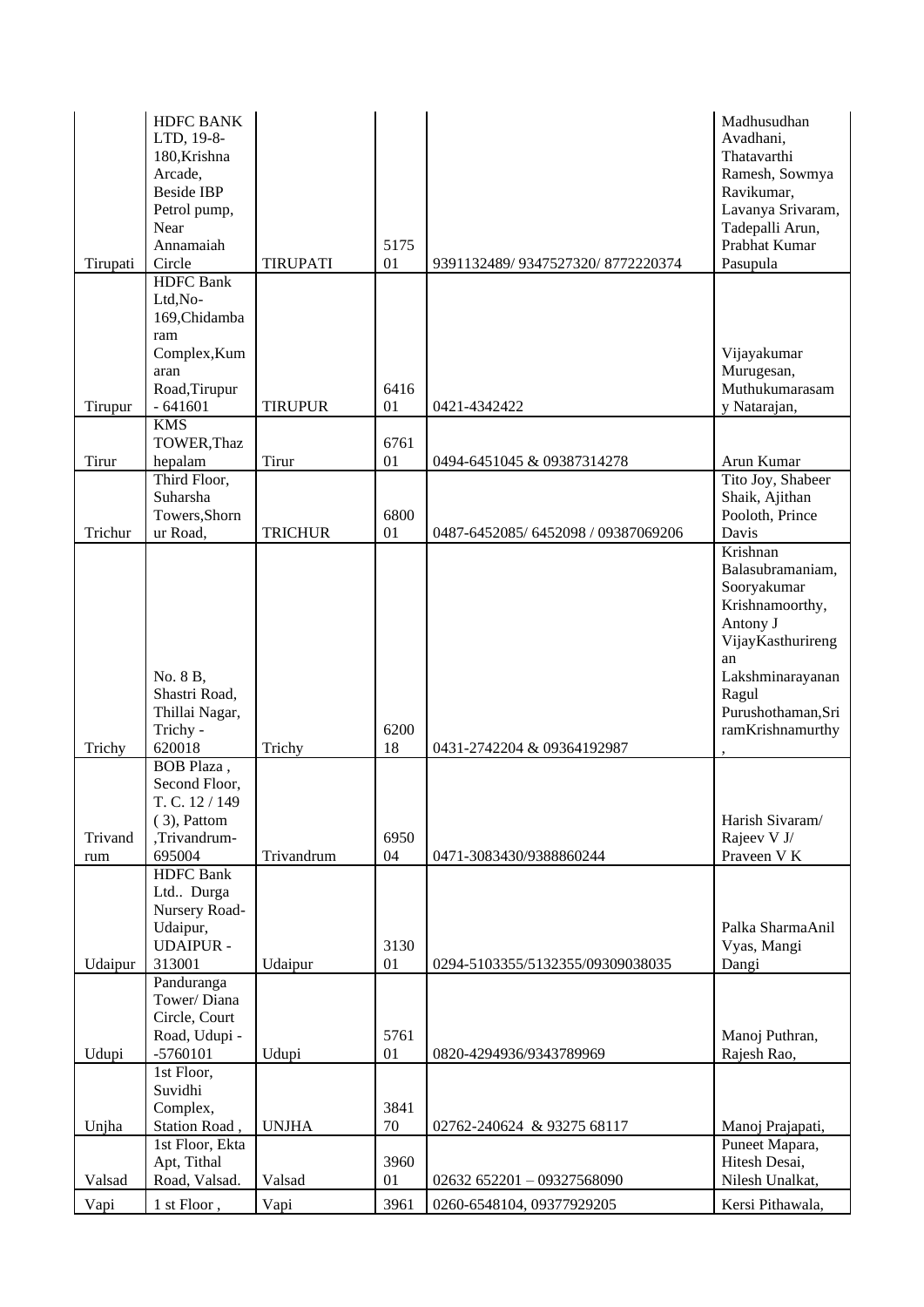|              | Kanta Trade                     |                   | 95   |                                      | Bijal Desai,        |
|--------------|---------------------------------|-------------------|------|--------------------------------------|---------------------|
|              | Center, GIDC                    |                   |      |                                      |                     |
|              | Char Rasta                      |                   |      |                                      |                     |
|              | <b>HDFC</b> Bank                |                   |      |                                      |                     |
|              | Ltd, WBO                        |                   |      |                                      |                     |
|              | DEPT, 1st Flr                   |                   |      |                                      |                     |
|              | Varanasi                        |                   |      |                                      |                     |
|              | Trade Centre,                   |                   |      |                                      | Priya A Singh,      |
|              | Maqbool                         |                   |      |                                      | Kamal Kumar         |
| Varanas      | Alam Road.                      |                   | 2210 |                                      | Jain, Jyoti         |
| $\mathbf{i}$ | Khajuri                         | Varanasi          | 02   | 05422221271/9307021271               | Srivastava,         |
|              | <b>73 OFFICERS</b>              |                   | 6320 |                                      | Thirumalaivasan     |
| Vellore      | <b>LINE</b>                     | Vellore           | 01   | 0416-2210338 & 9345542033            | Varadharajan        |
|              | <b>HDFC BANK</b>                |                   |      |                                      |                     |
|              | LTD "Amrut                      |                   |      |                                      |                     |
|              | Deep",                          |                   |      |                                      |                     |
|              | Rajmahal                        |                   |      |                                      |                     |
|              | Road, Opp.                      |                   |      |                                      |                     |
|              | Public                          |                   |      |                                      |                     |
|              | Garden,                         |                   | 3622 |                                      | Nipul Naik, Pratik  |
| Veraval      | Veraval                         | Veraval           | 65   | (02876) 650219 - 93275 68092         | N Solanki,          |
|              | <b>HDFC</b> Bank                |                   |      |                                      |                     |
|              | Ltd., D.No:                     |                   |      |                                      | Amara Lakshmi       |
|              | $40-5-4A$ , I                   |                   |      |                                      | Narayana, Vetcha    |
|              | Floor, Tikkle                   |                   |      |                                      | Rajesh ,Suresh      |
| Vijaya       | Road, Vijayaw                   | <b>VIJAYAWAD</b>  | 5200 |                                      | Surepalli, Kasibhot |
| wada         | ada-520 010                     | $\mathbf{A}$      | 10   | 0866-6647400/9395153648              | la Sharma           |
|              | <b>HDFC</b>                     |                   |      |                                      |                     |
|              | BANK,                           |                   |      |                                      |                     |
|              | <b>FIRST</b>                    |                   |      |                                      |                     |
|              | FLOOR,                          |                   |      |                                      |                     |
|              | <b>POTLURI</b>                  |                   |      |                                      |                     |
|              | CASTLE, #                       |                   |      |                                      |                     |
|              | 48-14-9,                        |                   |      |                                      |                     |
|              | <b>DWARAKAN</b>                 |                   |      |                                      |                     |
| Vishaka      | <b>AGAR</b><br><b>VISAKHAPA</b> | <b>VISAKHAPAT</b> | 5300 |                                      | <b>UMESH</b>        |
| patnam       | <b>TNAM</b>                     | <b>NAM</b>        | 16   | 0891-6671123                         | <b>KRISHNA</b>      |
|              | $1 - 8 - 605/1$ ,               |                   |      |                                      |                     |
|              | <b>NAKKALAG</b>                 |                   |      |                                      |                     |
|              | UTTA,                           |                   |      |                                      |                     |
|              | <b>HANAMKON</b>                 |                   |      |                                      |                     |
|              | DA,                             |                   |      |                                      | Venkata             |
| Warang       | WARANGAL                        |                   | 5060 |                                      | Nageswara Rao       |
| al           | $-506001$                       | WARANGAL          | 01   | 0870-6454021, 9391132467, 9396869482 | Rekapalli           |
| Kakina       | Wholesale                       |                   |      |                                      |                     |
| da           | Banking                         |                   |      |                                      |                     |
|              | Ops, 11-1-7,                    |                   |      |                                      |                     |
|              | Meenakshi                       |                   |      |                                      |                     |
|              | Manor, Ramar                    |                   |      |                                      |                     |
|              | ao peta, 3rd                    |                   |      |                                      |                     |
|              | line, Near                      |                   |      |                                      |                     |
|              | Three Light                     |                   |      |                                      |                     |
|              | Junction, Praka                 |                   |      |                                      | <b>MHG</b>          |
|              | sam steet,                      |                   | 533  | RIM - 09391132490                    | <b>SUBRAHMANY</b>   |
|              | Kakinada                        | KAKINADA,         | 001  | LL& Fax - 0884 2387666               | AM                  |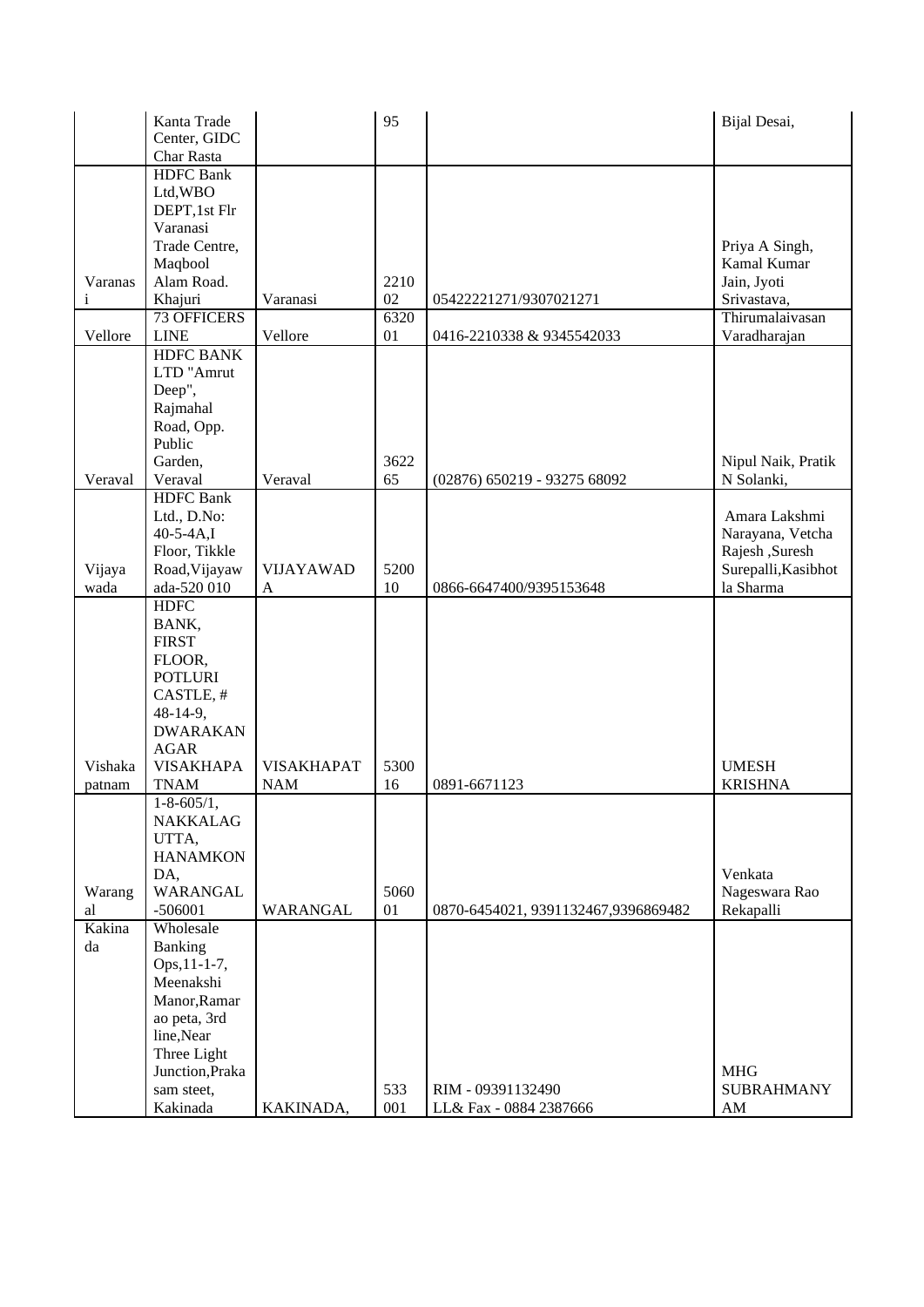|                 | Axis bank             |                         |                  |                                                           |                  |                |  |  |  |
|-----------------|-----------------------|-------------------------|------------------|-----------------------------------------------------------|------------------|----------------|--|--|--|
| <b>Sr</b>       | <b>BA</b>             | <b>BRA</b>              | ${\bf S}$        | ADDRESS AS PER NISCHINT SITE                              | <b>CONTACT</b>   | <b>CONTACT</b> |  |  |  |
|                 | N <sub>K</sub>        | <b>NCH</b>              | $\mathbf O$      |                                                           | NO. OF           | NO. OF         |  |  |  |
| N               | CO                    | <b>NAM</b>              | L                |                                                           | <b>OPERATION</b> | <b>BRANCH</b>  |  |  |  |
| о.              | DE                    | E                       | ID               |                                                           | <b>HEADS</b>     | <b>HEADS</b>   |  |  |  |
|                 |                       |                         |                  |                                                           |                  |                |  |  |  |
| $\mathbf{1}$    | AX <sub>0</sub>       | Agart                   | 27               | BANIK TOWER, H G BASAK ROAD, AGARTALA,                    | 9774402762       | 9774002761     |  |  |  |
|                 | 01                    | ala                     | 6                | TRIPURA, AGARTALA 799001 TRIPURA                          |                  |                |  |  |  |
| $\overline{2}$  | AX <sub>0</sub>       | Agra                    | 86               | SHOP NO. 1, 3 TO 16, BLOCK NO 51ANUPAM                    | 9536900862       | 9536900861     |  |  |  |
|                 | 02                    |                         |                  | PLAZA II, SANJAY PLACEAGRA 282002 UTTAR                   |                  |                |  |  |  |
|                 |                       |                         |                  | <b>PRADESH</b>                                            |                  |                |  |  |  |
| 3               | AX <sub>0</sub>       | Ahme                    | $\overline{3}$   | TRISHUL-OPPOSITESAMARTHESHWAR                             | 8980800032       | 8980800031     |  |  |  |
|                 | 03                    | dabad                   |                  | TEMPLEAHMEDABAD 380006 GUJARAT                            |                  |                |  |  |  |
| $\overline{4}$  | AX <sub>0</sub>       | Akola                   | 74               | KHATRI HOUSE, AMANKHA PLOT ROADAKOLA                      | 8806907492       | 8806907491     |  |  |  |
|                 | 04                    |                         | 9                | 444001 MAHARASHTRA                                        |                  |                |  |  |  |
| 5               | AX0<br>0 <sub>5</sub> | Aligar                  | 31               | OMJI COMPLEX, RAMGHAT ROAD, NIRANJAN                      | 8006403103       | 8006403102     |  |  |  |
|                 |                       | h.                      | $\overline{0}$   | PURI, ALIGARHALIGARH 202001 UTTAR<br><b>PRADESH</b>       |                  |                |  |  |  |
| 6               | AX <sub>0</sub>       | Allah                   | 28               | 28 B, CIVIL STATION, M.G.MARG, CIVIL                      | 8874202862       | 8874202861     |  |  |  |
|                 | 06                    | abad                    | 6                | LINESALLAHABAD 211001 UTTAR PRADESH                       |                  |                |  |  |  |
| $\tau$          | AX <sub>0</sub>       | Alwar                   | 40               | 1, JAI COMPLEXROAD NO 2, ALWARALWAR 301001                | 8875004012       | 8875004011     |  |  |  |
|                 | 07                    |                         | $\mathbf{1}$     | <b>RAJASTHAN</b>                                          |                  |                |  |  |  |
| 8               | AX0                   | Amar                    | 26               | <b>GULSHAN TOWER, MOFUSSIL PLOTS, NEAR</b>                | 8806902652       | 8806902651     |  |  |  |
|                 | 08                    | avathi                  | 5                | PANCHSHEELTALKIES, N H NO:6, NEAR                         |                  |                |  |  |  |
|                 |                       |                         |                  | JAISTAMBH CHOWKAMRAVATI 444601                            |                  |                |  |  |  |
|                 |                       |                         |                  | MAHARASHTRA                                               |                  |                |  |  |  |
| 9               | AX <sub>0</sub>       | Amba                    | 43               | JEEVAN JYOTI BUILDING, LIC OFFICE, JLN                    | 8053114322       | 8053114321     |  |  |  |
|                 | 09                    | la                      | $\overline{2}$   | MARG, JAGADHARI ROAD, AMBALA                              |                  |                |  |  |  |
|                 |                       |                         |                  | CANTTAMBALA 133001 HARYANA                                |                  |                |  |  |  |
| 10              | AX0                   | Amrit                   | 17               | 29, KENNEDY AVENUE, COURT ROAD, AMRITSAR                  | 8054701792       | 8054701791     |  |  |  |
|                 | 10                    | sar                     | 9                | 143001 PUNJAB                                             |                  |                |  |  |  |
| 11              | AX <sub>0</sub>       | Anan                    | 45               | SATYAM CHAMBERS, AMUL DAIRY ROADANAND                     | 8980804572       | 8980804571     |  |  |  |
|                 | 11                    | d                       | 7                | 388001 GUJARAT                                            |                  |                |  |  |  |
| $\overline{12}$ | AX <sub>0</sub>       | Ankle                   | $\overline{45}$  | PTNO.C-3/9, OPP.ASOPALAV GUEST HOUSENR                    | 8980804582       | 8980804581     |  |  |  |
|                 | 12                    | shwar                   | 8                | <b>RAILWAY</b>                                            |                  |                |  |  |  |
|                 |                       |                         |                  | STATION, OLDNHNO.8, GIDCANKLESHWAR 393002                 |                  |                |  |  |  |
|                 |                       |                         | 15               | <b>GUJARAT</b><br>APURBA COMPLEX, APCAR GARDENSEN RALEIGH |                  | 8001601501     |  |  |  |
| 13              | AX <sub>0</sub><br>13 | Asans<br><sub>o</sub> l | $\boldsymbol{0}$ | ROAD, ASANSOL 713304 WEST BENGAL                          | 8001601502       |                |  |  |  |
| 14              | AX <sub>0</sub>       | Auran                   | 16               | SAKAR BLDG. CTS NO. 18030ADALAT ROAD,                     | 8806901652       | 8806901651     |  |  |  |
|                 | 14                    | gabad                   | 5                | KRANTI CHOWKAURANGABAD 431001                             |                  |                |  |  |  |
|                 |                       |                         |                  | <b>MAHARASHTRA</b>                                        |                  |                |  |  |  |
| 15              | AX <sub>0</sub>       | <b>Balas</b>            | 22               | SUBHRA PLAZA, O T ROAD, PADHUAN                           | 9583002212       | 9583002211     |  |  |  |
|                 | 15                    | ore                     | 1                | PADA(NEAR POLICE LINES SQUARE)                            |                  |                |  |  |  |
|                 |                       |                         |                  | BALASOREBALASORE 756001 ODISHA                            |                  |                |  |  |  |
| 16              | AX0                   | Banga                   | 9                | NO.9 M.G. ROADBLOCK ABENGALURU 560001                     | 8095500092       | 8095500091     |  |  |  |
|                 | 16                    | lore                    |                  | <b>KARNATAKA</b>                                          |                  |                |  |  |  |
| 17              | AX0                   | Bank                    | 49               | 240/A, NUTAN CHATIPO & DISTRICT:                          | 8001604912       | 8001604911     |  |  |  |
|                 | 17                    | ura                     |                  | BANKURABANKURA 722101 WEST BENGAL                         |                  |                |  |  |  |
| 18              | AX <sub>0</sub>       | Bareil                  | 20               | 148, CIVIL LINESBAREILLY, UTTAR PRADESH                   | 8874202052       | 8874202051     |  |  |  |
|                 | 18                    | ly                      | 5                | STATEBAREILLY 243001 UTTAR PRADESH                        |                  |                |  |  |  |
| 19              | AX0                   | Barha                   | 16               | 3/20 K K BANERJEE                                         | 8001601632       | 8001601631     |  |  |  |
|                 | 19                    | mpore                   | 3                | ROADBAHARAMPURBAHARAMPUR, WEST                            |                  |                |  |  |  |
|                 |                       |                         |                  |                                                           |                  |                |  |  |  |
|                 |                       |                         |                  |                                                           |                  |                |  |  |  |
|                 |                       |                         |                  |                                                           |                  |                |  |  |  |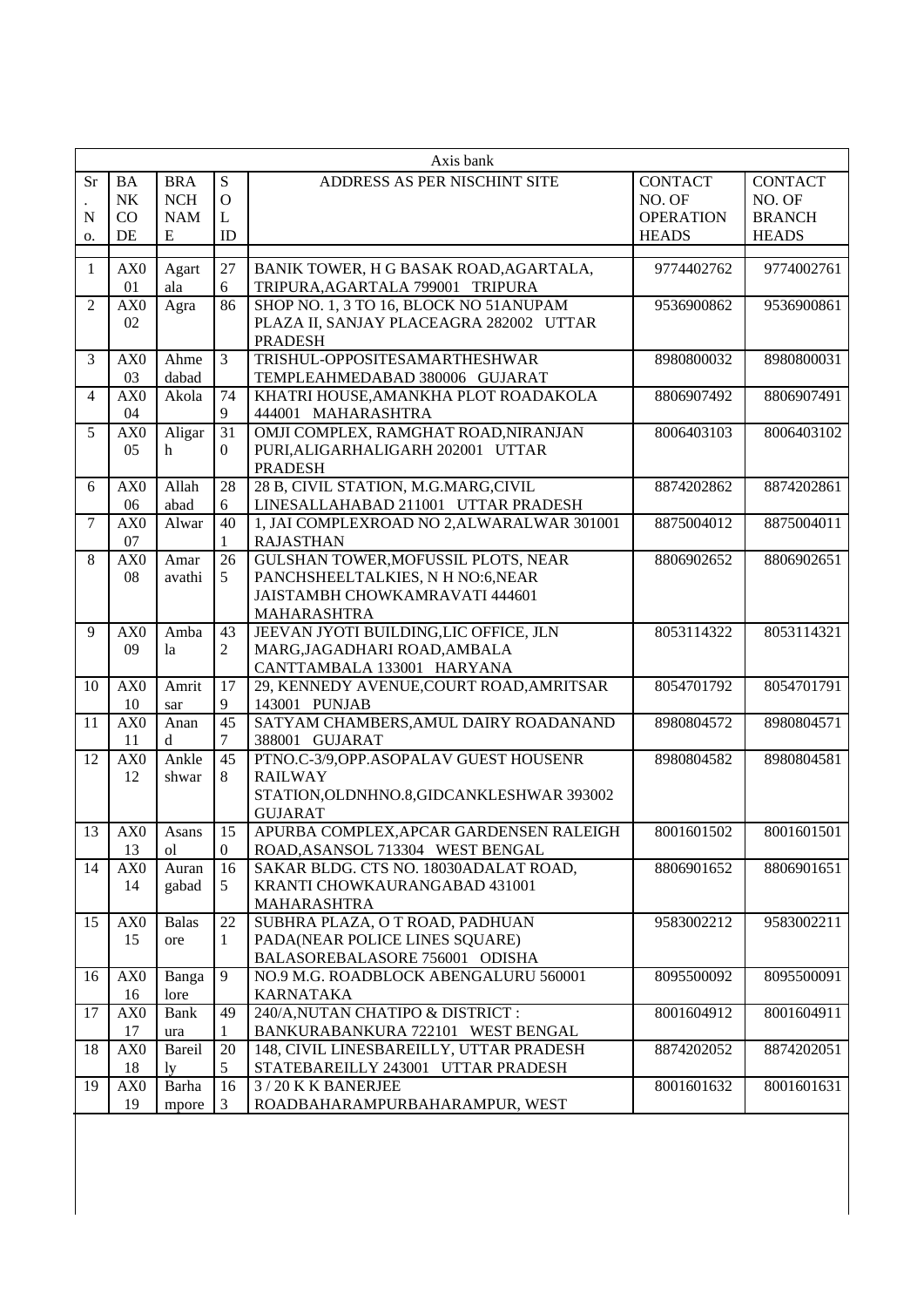|    |                 |              |                 | BENGAL 742101 WEST BENGAL                                  |            |            |
|----|-----------------|--------------|-----------------|------------------------------------------------------------|------------|------------|
|    | 20 AX0          | <b>Barod</b> | $\overline{13}$ | VARDHAMAN COMPLEX, OPP. G.E.BRACE                          | 8980800132 | 8980800131 |
|    | 20              | a            |                 | COURSE CIRCLE (NORTH), VADODARA 390007                     |            |            |
|    |                 |              |                 | <b>GUJARAT</b>                                             |            |            |
| 21 | AX0             | Belga        | 13              | GEETHANJALI PLAZA CTS NO.2672KHANAPUR                      | 8095501382 | 8095501381 |
|    | 21              | um           | 8               | ROAD TILAKWADIBELAGAVI 590006                              |            |            |
|    |                 |              |                 | <b>KARNATAKA</b>                                           |            |            |
| 22 | AX0             | Berha        | 21              | <b>GROUND FLOOR, NANDIGHOSH</b>                            | 9583002122 | 9583002121 |
|    | 22              | mpur         | $\overline{2}$  | PLAZA, JAYPRAKASH NAGANEAR SALES TAX                       |            |            |
|    |                 |              |                 | SQURE, BERHAMPUR DIST-GANJAMBERHAMPUR                      |            |            |
|    |                 |              |                 | 760010 ODISHA                                              |            |            |
| 23 | AX <sub>0</sub> | Bharu        | 45              | SHRI SAD VIDYA MANDAL INSTITUTE OF                         | 8980804502 | 8980804501 |
|    | 23              | ch           | $\overline{0}$  | TECHNOLOHOLD N.H NO.8, BHARUCH 392002                      |            |            |
|    |                 |              |                 | <b>GUJARAT</b>                                             |            |            |
| 24 | AX <sub>0</sub> | <b>Bhati</b> | 24              | POCKET NO.6, MC BUILDING NO.2089TP SCHEME,                 | 8054702422 | 8054702421 |
|    | 24              | nda          | $\overline{c}$  | THE MALL, BATHINDA 151005 PUNJAB                           |            |            |
| 25 | AX <sub>0</sub> | Bhav         | 20              | PLOT NO. 4/B, VASUNDHARA COMPLEXOPP.                       | 8980802002 | 8980802001 |
|    | 25              | nagar        | $\overline{0}$  | DAKSHINAMURTHY SCHOOL, WAGHAWADI                           |            |            |
|    |                 |              |                 | ROADBHAVNAGAR 364002 GUJARAT                               |            |            |
|    | 26 AX0          | Bhilai       | 21              | BLOCK A, PLOT NO.5, UTTAR                                  | 8878802142 | 8878802141 |
|    | 26              |              | 4               | GANGOTRIOFF.G.E.ROAD, SUPELA                               |            |            |
|    |                 |              |                 | CHOWK, DIST. DURGBHILAI 490020                             |            |            |
|    |                 |              |                 | <b>CHATTISGARH</b>                                         |            |            |
| 27 | AX <sub>0</sub> | <b>Bhilw</b> | 24              | <b>GANPATI ENCLAVE, HEERA PANNA</b>                        | 8875002412 | 8875002411 |
|    | 27              | ara          | 1               | CAMPUSOP.NAHAR BROTHERS PETROL                             |            |            |
|    |                 |              |                 | PUMP, PUR ROADBHILWARA 311001 RAJASTHAN                    |            |            |
| 28 | AX <sub>0</sub> | Bhop         | 44              | PLOT NO 165A & 166, STAR ARCADEM P NAGAR,                  | 8878800442 | 8878800441 |
|    | 28              | al           |                 | ZONE 1BHOPAL 462011 MADHYA PRADESH                         |            |            |
| 29 | AX <sub>0</sub> | Bhub         | 24              | <b>ARCHBISHOPS</b>                                         | 9776600242 | 9776600241 |
|    | 29              | anesw        |                 | HOUSESATYANAGARBHUBANESHWAR 751007                         |            |            |
|    |                 | ar           |                 | <b>ODISHA</b>                                              |            |            |
| 30 | AX <sub>0</sub> | Bikan        | 33              | SHREE GAURAV COMPLEX , DAGA MAIDANNR                       | 8875003352 | 8875003351 |
|    | 30              | er           | 5               | DAK BUNGLW & RLY STN, RANI BAZAR                           |            |            |
|    |                 |              |                 | RDBIKANER 334001 RAJASTHAN                                 |            |            |
| 31 | AX <sub>0</sub> | Bilasp       | 16              | RAMA TRADE CENTRE, OPP.RAJIV PLAZANEAR                     | 8878801642 | 8878801641 |
|    | 31              | ur           | $\overline{4}$  | <b>BUS STAND BILASPURBILASPUR 495001</b>                   |            |            |
|    |                 |              |                 | <b>CHATTISGARH</b>                                         |            |            |
| 32 | AX <sub>0</sub> | <b>Bokar</b> | 17              | HOTEL BLUE DIAMOND, 15 D/1 WESTERN                         | 8877801712 | 8877801711 |
|    | 32              | $\mathbf{O}$ | $\mathbf{1}$    | AVENUEGROUND FLOOR, BOKARO STEEL                           |            |            |
|    |                 |              |                 | CITYBOKARO 827001 JHARKHAND                                |            |            |
| 33 | AX <sub>0</sub> | <b>Burd</b>  | 14              | 2ND FLOOR, CITY TOWER23, G.T. ROADBURDWAN                  | 8001601482 | 8001601481 |
|    | 33<br>AX0       | wan          | 8               | 713101 WEST BENGAL<br>AXIS BANK LTD, MARINA MALLYMCA CROSS |            |            |
| 34 | 34              | Calic        | 13<br>6         | ROADKOZHIKODE 673001 KERALA                                | 8086001362 | 8086001361 |
| 35 | AX <sub>0</sub> | ut<br>Chan   | 41              | SCO 343-344, SECTOR 35-B, CHANDIGARH 160022                | 8054700412 | 8054700411 |
|    | 35              | digarh       |                 | <b>CHANDIGARH</b>                                          |            |            |
| 36 | AX <sub>0</sub> | Chan         | 65              | PLOT NO.22 B, CIVIL LINES, CHANDRAPUR -                    | 8806906512 | 8806906511 |
|    | 36              | drapu        | 1               | NAGPUR HIGHWAY, NEXT TO DCCCHANDRAPUR                      |            |            |
|    |                 | r            |                 | DIST 442402 MAHARASHTRA                                    |            |            |
| 37 | AX0             | Chen         | $6\,$           | 82 DR RADHAKRISHNAN SALAIMYLAPORE,                         | 9176800062 | 9176800061 |
|    | 37              | nai          |                 | CHENNAICHENNAI 600004 TAMIL NADU                           |            |            |
| 38 | AX0             | Chins        | 54              | HOOGHLY-CHINSURAH MUNICIPALITY                             | 8001605462 | 8001605461 |
|    | 38              | ura          | 6               | BLDG(NEW COMPLEX) PIPULPATI,                               |            |            |
|    |                 |              |                 | HOOGHLYCHINSURAH 712101 WEST BENGAL                        |            |            |
| 39 | AX <sub>0</sub> | Cochi        | 81              | 41/419, GROUND FLOOR CHICAGO PLAZA, RAJAJI                 | 8086000812 | 8086000811 |
|    | 39              | n            |                 | ROAD, ERNAKULAMKOCHI 682035 KERALA                         |            |            |
| 40 | AX <sub>0</sub> | Coim         | 90              | NO 1133,1135 AND 1136, AVINASHI                            | 8098600902 | 8098600901 |
|    | 40              | batore       |                 | ROADPAPPANAICKAN PALAYAMCOIMBATORE                         |            |            |
|    |                 |              |                 | 641037 TAMIL NADU                                          |            |            |
| 41 | AX <sub>0</sub> | Cutta        | 91              | JAYASHREE PLAZA, BADAMBADI, CUTTACK                        | 9583000912 | 9583000911 |
|    | 41              | ck           |                 | 753009 ODISHA                                              |            |            |
|    |                 |              |                 |                                                            |            |            |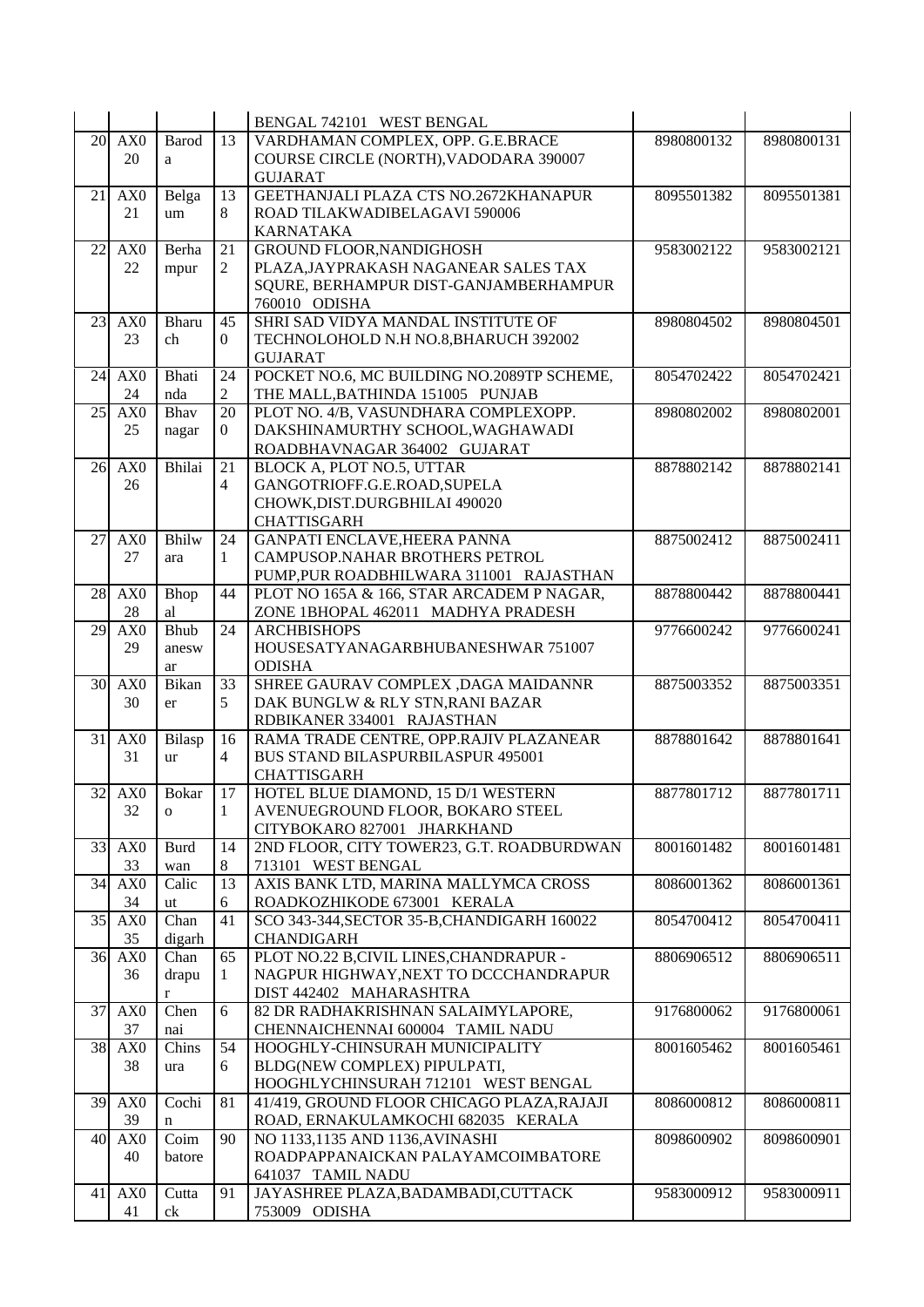| 42              | AX0             | Dehra                                      | 93               | 74(NEW NO.250/466), RAJPUR ROADDEHRADUN                            | 8006400932   | 8006400931 |
|-----------------|-----------------|--------------------------------------------|------------------|--------------------------------------------------------------------|--------------|------------|
|                 | 42              | dun                                        |                  | 248001 UTTARAKHAND                                                 |              |            |
| 43              | AX0             | Dhan                                       | 17               | SHRI RAM PLAZA, 1ST FLOOR, BANK                                    | 8877801722   | 8877801721 |
|                 | 43              | bad                                        | $\overline{2}$   | MOREDHANBAD 826001 JHARKHAND                                       |              |            |
| 44              | AX0             | Durga                                      | 21               | SAHID KHUDIRAM SARANI, CITY                                        | 8001602132   | 8001602131 |
|                 | 44              | pur                                        | $\overline{3}$   | CENTREDURGAPUR, DIST.BURDWANDURGAPUR                               |              |            |
|                 |                 |                                            |                  | 713216 WEST BENGAL                                                 |              |            |
| 45              | AX0             | Farida                                     | $\overline{34}$  | SHOP NO.-6, CROWN COMPLEX, NEIGHBOURHOOD                           | 9582803482   | 9582803481 |
|                 | 45              | bad                                        | 8                | NO.2, 1-2 CHOWK, N.I.T., FARIDABAD 121001                          |              |            |
|                 |                 |                                            |                  | <b>HARYANA</b>                                                     |              |            |
| 46              | AX0             | Feroz                                      | 31               | ES-30/3, HARJI NIWAS ,1-THE MALL, FEROZEPUR                        | 8054703132   | 8054703131 |
|                 | 46              | pur                                        | 3                | CITYFEROZEPUR 152002 PUNJAB                                        |              |            |
| 47              | AX0<br>47       | Gand<br>hidha                              | 17<br>8          | PLOT NO. 349SECTOR 12 / BGANDHIDHAM 370201<br><b>GUJARAT</b>       | 8980801782   | 8980801781 |
|                 |                 | m                                          |                  |                                                                    |              |            |
| 48              | AX <sub>0</sub> | Gand                                       | 44               | GANDHINAGAR MILK CONSUMERCO-OP UNION                               | 8980804482   | 8980804481 |
|                 | 48              | hinag                                      | 8                | LTPLOT NO 436, SECTOR 16, GANDHINAGAR                              |              |            |
|                 |                 | ar                                         |                  | 382016 GUJARAT                                                     |              |            |
| 49              | AX0             | Gaya                                       | 52               | NORTH CHURCH ROAD, NEAR GANDHI MAIDANPS                            | 8877805292   | 8877805291 |
|                 | 49              |                                            | 9                | : CIVIL LINESGAYA 823001 BIHAR                                     |              |            |
| 50              | AX0             | Gorak                                      | 33               | PLOT NO.560, MOHALLA PURDITPUR, AD CHOWK,                          | 8874203312   | 8874203311 |
|                 | 50              | hpur                                       | $\mathbf{1}$     | <b>BANK ROAD, GORAKHPURGORAKHPUR 273001</b>                        |              |            |
|                 |                 |                                            |                  | <b>UTTAR PRADESH</b>                                               |              |            |
| 51              | AX0             | Guntu                                      | 70               | 1ST FLOOR, P R RAJU PLAZA 11-1-1NAAZ                               | 8142200702   | 8142200701 |
|                 | 51              | $\mathbf{r}$                               |                  | CENTREGUNTUR 522001 ANDHRA PRADESH                                 |              |            |
| $\overline{52}$ | AX0             | Gurga                                      | $\overline{56}$  | SCO-29, SECTOR-14, NEAR HUDA OFFICE, OLD                           | 9811683279   | 9582800581 |
|                 | 52              | on                                         |                  | DELHI-GURGAON RDGURGAON 122001                                     |              |            |
|                 |                 |                                            |                  | <b>HARYANA</b>                                                     |              |            |
| 53              | AX <sub>0</sub> | Guwa                                       | 14               | CHIBBER HOUSE G S ROAD, DISPURGUWAHATI                             | 8876501402   | 8876501401 |
|                 | 53              | hati                                       | $\boldsymbol{0}$ | 781005 ASSAM                                                       |              |            |
| 54              | AX0             | Gwali                                      | 15               | KANWAL COMPLEX, SHRMANT MADHAV                                     | 8878801582   | 8878801581 |
|                 | 54              | <b>or</b>                                  | 8                | RAOSCINDIA MARGGWALIOR 474002 MADHYA                               |              |            |
|                 |                 |                                            |                  | <b>PRADESH</b>                                                     |              |            |
| 55              | AX <sub>0</sub> | Hissar                                     | 26               | SCO NO. 177COMMERCIAL URBAL ESTATE NO. 1                           | 8053112602   | 8053112601 |
|                 | 55              |                                            | $\mathbf{0}$     | HISSARHISSAR 125001 HARYANA                                        |              |            |
| 56              | AX <sub>0</sub> | Hoshi                                      | 31               | B-XX/214, MAIN COURT                                               | 8054703122   | 8054703121 |
|                 | 56              | arpur                                      | 2                | ROAD, HOSHIARPURHOSHIARPUR 146001                                  |              |            |
|                 |                 |                                            |                  | <b>PUNJAB</b>                                                      |              |            |
|                 | 57 AX0          | Hubli                                      | <sup>12</sup>    | 1ST FLOORNO.122-146WARD NO.IIINEAR                                 | 8095501292   | 8095501291 |
|                 | 57              |                                            | 9                | MANDAKINI HOSPITALNEWHUBBALLI 580029                               |              |            |
|                 |                 |                                            |                  | <b>KARNATAKA</b>                                                   |              |            |
| 58              | AX <sub>0</sub> | Hyder                                      | 8                | 6-3-879/B FIRST FLOOR, G PULLA REDDY                               | 8142200082   | 8142200081 |
|                 | 58              | abad                                       |                  | BLGREENLANDS, BEGUMPET ROADHYDERABAD                               |              |            |
|                 |                 |                                            |                  | 500016 TELANGANA                                                   |              |            |
| 59              | AX0<br>59       | Indor<br>$\mathsf{e}% _{t}\left( t\right)$ | 43               | KAMAL PALACE, 1 YESHWANT<br>COLONYYESHWANT NIWAS ROADINDORE 452003 | 8878800432   | 8878800431 |
|                 |                 |                                            |                  | <b>MADHYA PRADESH</b>                                              |              |            |
| 60              | AX <sub>0</sub> | Jabalp                                     | 12               | <b>GRD &amp; 1ST FLR, PANCHRATNA BLGPLOT</b>                       | 8878801282   | 8878801281 |
|                 | 60              | <b>ur</b>                                  | 8                | NO.902, MODEL RD, WRIGHT TOWNJABALPUR                              |              |            |
|                 |                 |                                            |                  | 482002 MADHYA PRADESH                                              |              |            |
| 61              | AX <sub>0</sub> | Jaipur                                     | 10               | O-15, GREEN HOUSEASHOK MARG, C-                                    | 8875000102   | 8875000101 |
|                 | 61              |                                            |                  | SCHEMEJAIPUR 302001 RAJASTHAN                                      |              |            |
| 62              | AX <sub>0</sub> | Jaland                                     | 15               | SCO 30-31, GURU RAM DASSDIVINE TOWER                               | 8054701552   | 8054701551 |
|                 | 62              | har                                        | 5                | OPPOSITE MINIJALANDHAR 144001 PUNJAB                               |              |            |
| 63              | AX <sub>0</sub> | Jalgao                                     | 17               | PATEL PLAZA, C.S.NO.2683A 1 / 17,                                  | 8806901742   | 8806901741 |
|                 | 63              | n                                          | 4                | M.G.ROADJALGAON 425001 MAHARASHTRA                                 |              |            |
| 64              | AX <sub>0</sub> | Jalpai                                     | 44               | GROUND FLOOR , RUPASREE GOLDEN                                     | 8001604422   | 8001604421 |
|                 | 64              | guri                                       | 2                | CINEPLEXD.B.C. ROAD, DIST-                                         |              |            |
|                 |                 |                                            |                  | JALPAIGURIJALPAIGURI 735101 WEST BENGAL                            |              |            |
| 65              | AX <sub>0</sub> | Jamm                                       | 14               | HIGHLAND TOWER, RAILHEAD ROAD                                      | 097966-01472 | 9796601471 |
|                 | 65              | u                                          | 7                | COMPLEXBAHU PLAZA , GANDHI NAGARJAMMU                              |              |            |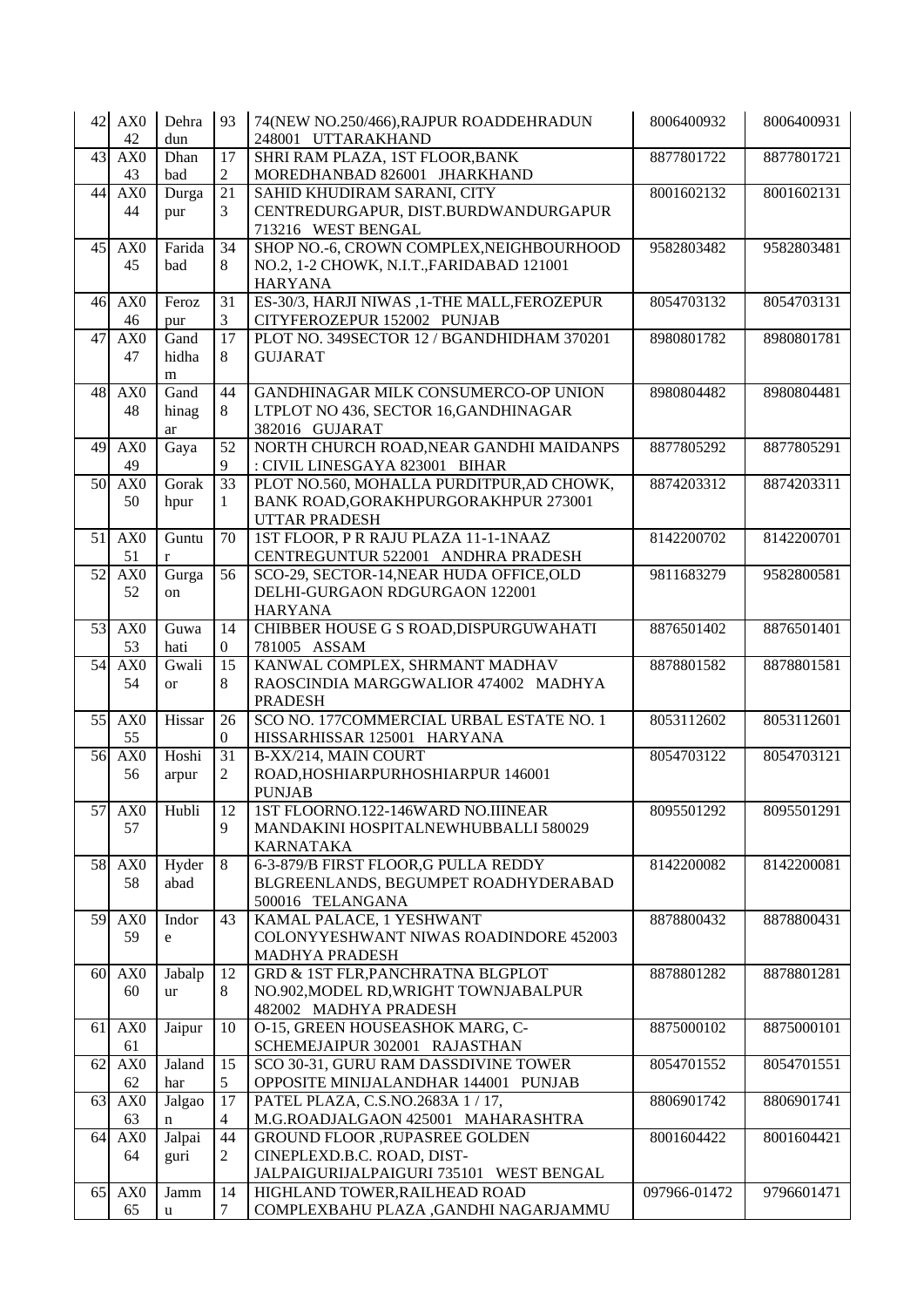|                 |                       |             |                                   | 180004 JAMMU & KASHMIR                                            |            |            |
|-----------------|-----------------------|-------------|-----------------------------------|-------------------------------------------------------------------|------------|------------|
|                 | 66 AX0                | Jamna       | 17                                | JAIDEV ARCADE, GRND FLR, PARK CLY                                 | 8980801752 | 8980801751 |
|                 | 66                    | gar         | 5                                 | MAINMAIN RD, NR JOGGERS PARKJAMNAGAR                              |            |            |
|                 |                       |             |                                   | 361008 GUJARAT                                                    |            |            |
| 67              | AX <sub>0</sub>       | Jamsh       | 12                                | <b>VOLTAS HOUSE, MAIN</b>                                         | 8877800122 | 8877800121 |
|                 | 67                    | edpur       |                                   | ROADBISTUPURJAMSHEDPUR 831001                                     |            |            |
|                 |                       |             |                                   | <b>JHARKHAND</b>                                                  |            |            |
| 68              | AX <sub>0</sub>       | Jodhp       | $\overline{57}$                   | PRINCE TOWER, PLOT NO 654, NEARJALJOG                             | 8875000572 | 8875000571 |
|                 | 68                    | ur          |                                   | CHOWRAHA, RESIDENCY ROADJODHPUR 342003                            |            |            |
|                 |                       |             |                                   | <b>RAJASTHAN</b>                                                  |            |            |
| 69              | AX <sub>0</sub>       | Junag       | $\overline{25}$                   | SHOP:1,2,3 RAIJI NAGAR SHOPPING CENTERN K                         | 8980802522 | 8980802521 |
|                 | 69                    | adh         | $\overline{2}$                    | MEHTA ROAD, MOTI BAUG, JUNAGADH JUNAGADH                          |            |            |
|                 |                       |             |                                   | 362001 GUJARAT                                                    |            |            |
| 70              | AX <sub>0</sub>       | Kann        | 15                                | CW-35-3773/A GROUND FLOOR, ZUHARA ARCADE                          | 8086001592 | 8086001591 |
|                 | 70                    | ur          | 9                                 | ,KANNUR 670001 KERALA                                             |            |            |
| 71              | AX <sub>0</sub>       | Kanp        | 13                                | 16/104 A, CIVIL LINES, INFRONT OF ICAI                            | 8874201332 | 8874201331 |
|                 | 71                    | ur          | 3                                 | BHAWANKANPUR 208001 UTTAR PRADESH                                 |            |            |
| 72              | AX <sub>0</sub>       | Khara       | 19                                | 180/1, MALANCHA ROAD, KHARAGPURPASCHIM                            | 8001601902 | 8001601901 |
|                 | $72\,$                | gpur        | $\overline{0}$                    | MIDNAPOREKHARAGPUR 721304 WEST BENGAL                             |            |            |
| 73              | AX <sub>0</sub>       | Kolha       | 13                                | NAMDEO NEST, GROUND FLOOR, PLOT                                   | 8806901342 | 8806901341 |
|                 | 73                    | pur         | 4                                 | NO.1160, RAJARAM ROAD, OPP. KAMLA COLLEGE,                        |            |            |
|                 |                       |             |                                   | SYKES EXTN., KOLHAPUR 416001                                      |            |            |
|                 |                       |             |                                   | MAHARASHTRA                                                       |            |            |
| 74              | AX <sub>0</sub>       | Kolka       | $\overline{5}$                    | 7, SHAKESPEARE SARANIKOLKATAKOLKATA                               | 9830400052 | 9830500051 |
|                 | 74                    | ta          |                                   | 700071 WEST BENGAL                                                |            |            |
| 75              | AX <sub>0</sub>       | Kolla       | 21                                | VAIDYA COMMERCIAL ARCADEASRAMAM                                   | 8086002182 | 8086002181 |
|                 | 75                    | m           | 8                                 | ROAD, CHINNAKADAKOLLAM / QUILON 691001                            |            |            |
|                 |                       |             |                                   | <b>KERALA</b>                                                     |            |            |
|                 | 76 AX0                | Korba       | 30                                | POWER HOUSE ROADKORBA,                                            | 8878803072 | 8878803071 |
|                 | 76                    |             | $\tau$                            | CHATTISGARHKORBA 495678 CHATTISGARH                               |            |            |
| $\overline{77}$ | AX0                   | Kota        | $\overline{22}$                   | 414, SHOPPING CENTERKOTA DISTRICTKOTA                             | 8875002282 | 8875002281 |
|                 | 77                    |             | 8                                 | 324007 RAJASTHAN                                                  |            |            |
|                 | 78 AX0                | Kotta       | 51                                | NO. IX-311, A/2 CENTURY TOWERSNEAR YWCA, M                        | 8086000512 | 8086000511 |
|                 | 78                    | yam         |                                   | C ROADKOTTAYAM 686001 KERALA                                      |            |            |
| 79              | AX <sub>0</sub>       | Kurno       | 24                                | 40/581, S V COMPLEXR S ROADKURNOOL 518004                         | 8142202442 | 8142202441 |
| 80              | 79<br>AX <sub>0</sub> | οl          | $\overline{4}$<br>$\overline{53}$ | ANDHRA PRADESH<br>31/93, GROUND FLOOR, I & II FLOORLUCKNOW        | 8874200532 | 8874200531 |
|                 | 80                    | Luckn       |                                   | 226001 UTTAR PRADESH                                              |            |            |
| 81              |                       | <b>OW</b>   |                                   |                                                                   | 8054700422 | 8054700421 |
|                 | AX <sub>0</sub><br>81 | Ludhi       | 42                                | SHOP NO.3, LGF, SURYA TOWERS108 THE<br>MALLLUDHIANA 141001 PUNJAB |            |            |
| 82              | AX <sub>0</sub>       | ana<br>Madu | 10                                | OLD NO.39, NEW NO.37, NAICKER NEW                                 | 8098601092 | 8098601091 |
|                 | 82                    | rai         | 9                                 | STREET, MADURAI 625001 TAMIL NADU                                 |            |            |
| 83              | AX <sub>0</sub>       | Malda       | 38                                | 1 K.J SANYAL ROADP.O & DIST : MALDAMALDA                          | 8001603892 | 8001603891 |
|                 | 83                    |             | 9                                 | 732101 WEST BENGAL                                                |            |            |
| 84              | AX <sub>0</sub>       | Mang        | 77                                | ESSEL TOWER GROUND FLOORBUNTS HOSTEL                              | 8095500772 | 8095500771 |
|                 | 84                    | alore       |                                   | CIRCLEMANGALURU 575003 KARNATAKA                                  |            |            |
| 85              | AX <sub>0</sub>       | Meer        | 17                                | HOTEL CRYSTAL PALACE, G-2/47 CIVILLINES,                          | 9536901772 | 9536901771 |
|                 | 85                    | ut          | 7                                 | BOUNDARY ROAD, MEERUT DIST.MEERUT 250001                          |            |            |
|                 |                       |             |                                   | <b>UTTAR PRADESH</b>                                              |            |            |
|                 | 86 AX0                | Mehs        | 13                                | SHOP NO 1-5, SAKAR CENTRE                                         | 8980801302 | 8980801301 |
|                 | 86                    | ana         | $\overline{0}$                    | POINTNR.NAGALPUR COLLEGE HIGHWAY                                  |            |            |
|                 |                       |             |                                   | ROADMEHSANA 384002 GUJARAT                                        |            |            |
| 87              | AX <sub>0</sub>       | Moga        | 51                                | S.C.F. NO. 26 AND 27G.T. ROADMOGA 142001                          | 8054705162 | 8054705161 |
|                 | 87                    |             | 6                                 | <b>PUNJAB</b>                                                     |            |            |
|                 | 88 AX0                | Mora        | 28                                | NO.8/10/6, SARAI KHALSA, CIVIL LINESNEAR HEAD                     | 9758802822 | 9758802821 |
|                 | 88                    | dabad       | 2                                 | POST OFFICEMORADABAD 244001 UTTAR                                 |            |            |
|                 |                       |             |                                   | <b>PRADESH</b>                                                    |            |            |
| 89              | AX0                   | Mum         | $\overline{4}$                    | JEEVAN PRAKASH BUILDING, GROUND FLOORSIR                          | 9167000042 | 9167000041 |
|                 | 89                    | bai         |                                   | P M ROAD, FORTMUMBAI 400001                                       |            |            |
|                 |                       |             |                                   | <b>MAHARASHTRA</b>                                                |            |            |
|                 |                       |             |                                   |                                                                   |            |            |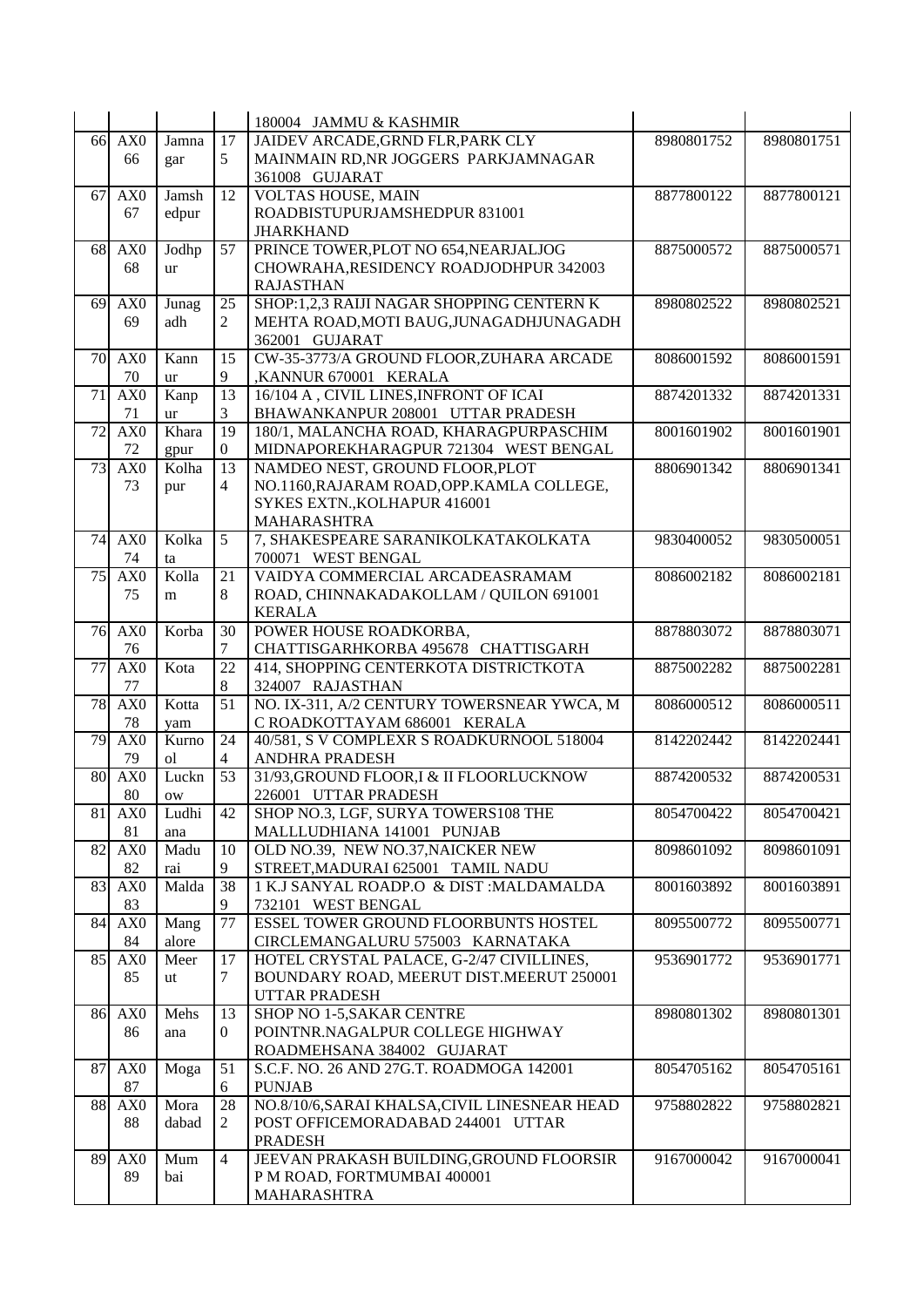| 90               | AX0              | Muza                    | 30              | GROUND FLOOR, 707, JAISWAL COMPOUNDNEAR                          | 8877803092 | 8877803091 |
|------------------|------------------|-------------------------|-----------------|------------------------------------------------------------------|------------|------------|
|                  | 90               | ffarpu                  | 9               | JUBBA SAHANI PARKMUZAFFARPUR 842002                              |            |            |
|                  |                  | r                       |                 | <b>BIHAR</b>                                                     |            |            |
| 91               | AX0              | Myso                    | 15              | HARIPRIYA COMPLEX TEMPLE ROADV V                                 | 8095501512 | 8095501511 |
|                  | 91               | re                      | 1               | MAHALLAMYSURU 570002 KARNATAKA                                   |            |            |
| 92               | $\overline{AX0}$ | Nadia                   | $\overline{44}$ | 3 SHREE AMBICA AGENCY, OPP : MAHAGUJARAT                         | 8980804462 | 8980804461 |
|                  | 92               | d                       | 6               | HOSPITAL, NADIAD 387001 GUJARAT                                  |            |            |
| 93               | AX0              | Nagp                    | 48              | M. G. HOUSE, RABINDRANATH TAGORE                                 | 8806900483 | 8806900481 |
|                  | 93               | ur                      |                 | ROAD, BESIDES BOARD OFFICE, CIVIL                                |            |            |
|                  |                  |                         |                 | LINESNAGPUR 440001 MAHARASHTRA                                   |            |            |
| 94               | AX0<br>94        | Nand                    | 31              | "NIKHIL HEIGHTS"VAZIRABAD - BUS STAND                            | 8806903182 | 8806903181 |
|                  |                  | ed                      | 8               | ROAD, NANDEDNANDED 431601<br>MAHARASHTRA                         |            |            |
| 95               | AX <sub>0</sub>  | Nasik                   | 11              | MAZDA TOWERS, TRYAMBAK NAKA F.P.NO.183,                          | 8806901152 | 8806901151 |
|                  | 95               |                         | 5               | C.T.SNO.620/9 GPO ROAD, NASHIKNASHIK 422001                      |            |            |
|                  |                  |                         |                 | MAHARASHTRA                                                      |            |            |
| 96               | AX <sub>0</sub>  | Navsa                   | 38              | GR & 1ST FLR, BLDG A, PREM ANAND CHSLNEAR                        | 8980803882 | 8980803881 |
|                  | 96               | $\overline{\textbf{n}}$ | 8               | LUNSIKUL GROUND, NAVSARI GANDEVI                                 |            |            |
|                  |                  |                         |                 | RDNAVSARI 396445 GUJARAT                                         |            |            |
| 97               | AX <sub>0</sub>  | Nellor                  | 15              | 22/1223/A-1, FIRST FLOOR, G T.                                   | 8142201522 | 8142201521 |
|                  | 97               | $\mathbf{e}$            | 2               | ROADOPP.SARVODAYA COLLEGENELLORE                                 |            |            |
|                  |                  |                         |                 | 524003 ANDHRA PRADESH                                            |            |            |
| 98               | AX <sub>0</sub>  | New                     | $\tau$          | STATESMAN HOUSE, 148, BARAKHAMBA                                 | 9582800072 | 9582800071 |
|                  | 98               | Delhi                   |                 | ROADNEW DELHI 110001 DELHI                                       |            |            |
| 99               | AX <sub>0</sub>  | Noida                   | $\overline{22}$ | B2-B3, SECTOR 16NOIDA, U.P.NOIDA 201301                          | 9582800222 | 9582800221 |
|                  | 99               |                         |                 | <b>UTTAR PRADESH</b>                                             |            |            |
| 10               | AX1              | Panip                   | 24              | GAYLORD HOTEL BUILDINGNEAR HDFC BANK,                            | 8053112402 | 8053112401 |
| $\overline{0}$   | $00\,$           | at                      | $\overline{0}$  | G.T.ROADPANIPAT 132103 HARYANA                                   |            |            |
| 10               | AX1              | Panji                   | 78              | SIDDHARTH BANDODKAR BHAVAN,P.                                    | 8806900782 | 8806900781 |
|                  | 01               | m                       |                 | SHIRGAONKAR ROADPANAJI 403001 GOA                                |            |            |
| 10               | AX1              | Patha                   | $\overline{87}$ | LOWER GROUND FLOOR AND UPPER GROUND                              | 8054708752 | 8054708751 |
| 2                | 02               | nkot                    | 5               | FLOORKHATA NO. 438/484, KHASRA NO.                               |            |            |
|                  |                  |                         |                 | 2462/1093, PATHANKOT [PB] 145001 PUNJAB                          |            |            |
| 10               | AX1              | Patial                  | 19              | 4464/5, RAJWARA ROADTHE MALL ROADPATIALA                         | 8054701952 | 8054701951 |
| 3                | 03               | a                       | 5               | 147001 PUNJAB                                                    |            |            |
| 10               | AX1              | Patna                   | 14              | LOK NAYAK JAY PRAKASH BHAWANDAK                                  | 8877801422 | 8877801421 |
| 4                | 04               |                         | 2               | BUNGALOW CROSSINGPATNA 800001 BIHAR                              |            |            |
| 10               | AX1              | Pondi                   | 20              | NO 6, ST ANGE                                                    | 8098602092 | 8098602091 |
| $\mathcal{L}$    | 05               | cherry                  | 9               | STREETPONDICHERRYPONDICHERRY 605001                              |            |            |
|                  |                  |                         |                 | <b>PONDICHERRY</b>                                               |            |            |
| 10               | AX1              | Pune                    | 37              | STERLING PLAZA1262/B, J M ROAD DECCAN                            | 8806900372 | 8806900371 |
| 6                | 06               |                         |                 | GYMKHANAPUNE 411004 MAHARASHTRA<br>OPP NEW BUS STAND JEEVAN BIMA |            |            |
| 10<br>7          | AX1<br>07        | Raipu                   | 13<br>9         | MARGPANDRIRAIPUR 492004 CHATTISGARH                              | 8878801392 | 8878801391 |
| 10               | AX1              | r<br>Rajah              | 10              | D NO.7-27-8, VYGRAM ROAD, T NAGAR                                | 8142201072 | 8142201071 |
| 8                | 08               | mund                    | 7               | ,RAJAMUNDRY 533101 ANDHRA PRADESH                                |            |            |
|                  |                  | ry                      |                 |                                                                  |            |            |
| 10               | AX1              | Rajko                   | 87              | "TITAN", NEAR K K V CIRCLE, KALAWAD                              | 8980800872 | 8980800871 |
| 9                | 09               | t                       |                 | ROAD, RAJKOTRAJKOT 360005 GUJARAT                                |            |            |
| 11               | AX1              | Ranch                   | 10              | SHAMBHU COMPLEX, H B ROADNEAR FIRAYALAL                          | 8877801062 | 8877801061 |
| $\boldsymbol{0}$ | 10               | $\mathbf{i}$            | 6               | CHOWKRANCHI 834001 JHARKHAND                                     |            |            |
| 11               | AX1              | Ratla                   | 46              | ANKLESARIA COMPLEX, GROUND                                       | 8878804632 | 8878804631 |
| 1                | 11               | m                       | 3               | FLOOR, OPPOSITE DRM OFFICE, DO                                   |            |            |
|                  |                  |                         |                 | BATTI, RATLAM 457001 MADHYA PRADESH                              |            |            |
| 11               | AX1              | Rewa                    | 50              | BLOCK B, SHILPI PLAZA, PILI KOTHI ROAD, REWA                     | 8878805002 | 8878805001 |
| 2                | 12               |                         | $\overline{0}$  | 486001 MADHYA PRADESH                                            |            |            |
| 11               | AX1              | Rohta                   | 20              | SHOP NO.1, MUNJAL COMPLEXDELHI ROAD,                             | 8053112042 | 8053112041 |
| 3                | 13               | k                       | 4               | ROHTAKROHTAK 124001 HARYANA                                      |            |            |
| 11               | AX1              | Rourk                   | 26              | MANGAL KUNJKACHERY ROADROURKELA                                  | 9583002622 | 9583002621 |
| 4                | 14               | ela                     | $\overline{2}$  | 769012 ODISHA                                                    |            |            |
| 11               | AX1              | Sagar                   | 61              | GROUND FLOOR, 10, CIVIL LINES, NEAR V C                          | 8878806122 | 8878806121 |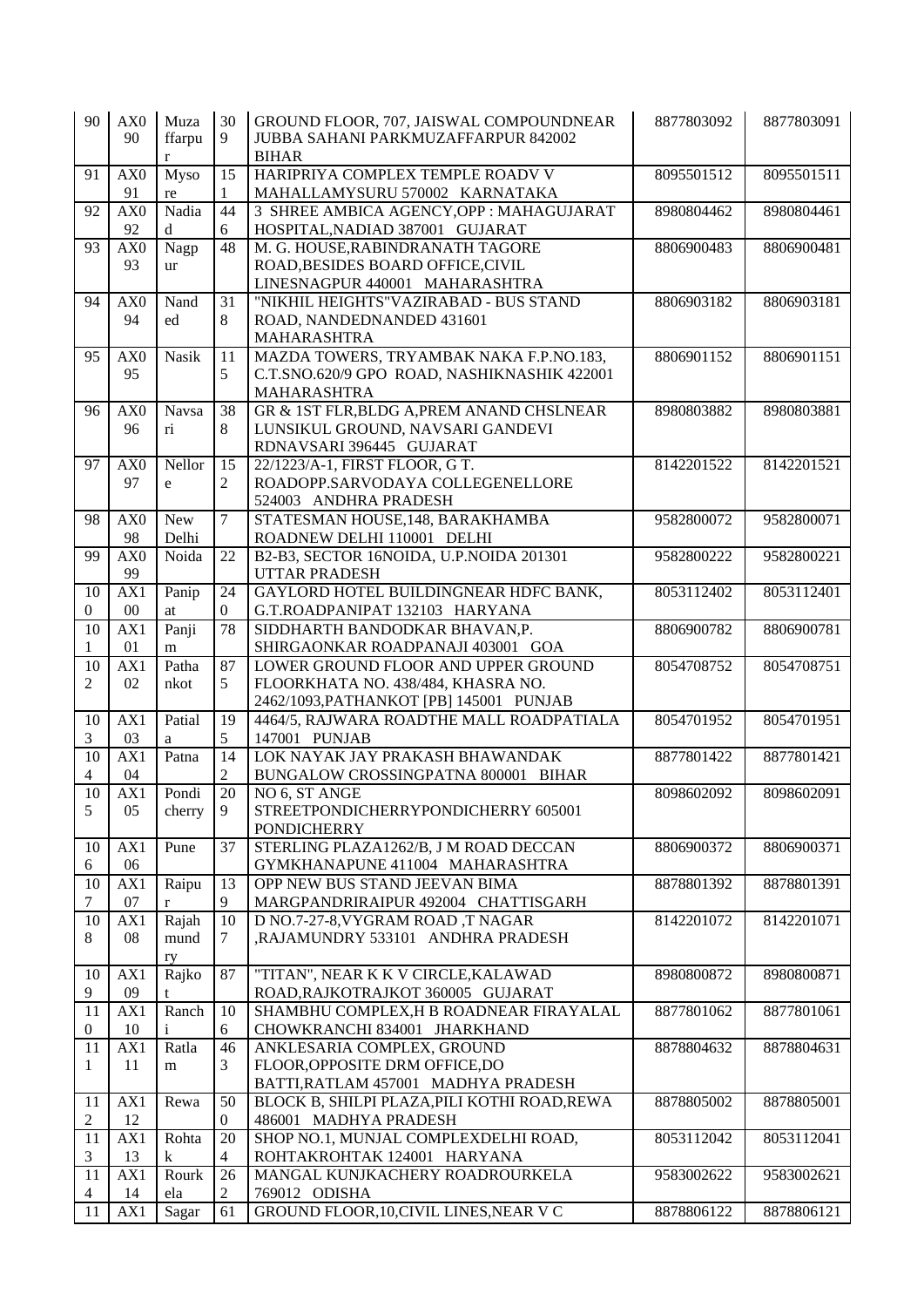| 5               | 15               |               | $\overline{2}$  | BUNGALOWSAGAR 470001 MADHYA PRADESH                              |            |            |
|-----------------|------------------|---------------|-----------------|------------------------------------------------------------------|------------|------------|
| 11              | AX1              | Sahar         | 42              | A-5, MODEL TOWN MISSION COMPOUNDCOURT                            | 8006404202 | 8006404201 |
| 6               | 16               | anpur         | $\mathbf{0}$    | ROAD, SAHARANPUR 247001 UTTAR PRADESH                            |            |            |
| 11              | AX1              | Salem         | $\overline{17}$ | 41/2, FIRST & SECOND FLOORRAMAKRISHNA                            | 8098601702 | 8098601701 |
| 7               | 17               |               | $\mathbf{0}$    | ROADSALEM 636007 TAMIL NADU                                      |            |            |
| 11              | AX1              | Samb          | $\overline{30}$ | NEAR AINTHAPALI CHOWKBUDHARAJA                                   | 9583003062 | 9583003061 |
| 8               | 18               | alpur         | 6               | ROADSAMBALPUR 768004 ODISHA                                      |            |            |
| 11              | AX1              | Satna         | 20              | TIWARI TOWERS, UPPER GROUND FLOORREWA                            | 8878802022 | 8878802021 |
| 9               | 19               |               | $\overline{2}$  | ROAD, SATNASATNA 485001 MADHYA PRADESH                           |            |            |
| 12              | AX1              | Shillo        | $\overline{27}$ | OB SHOPPING MALL, POLICE BAZAR                                   | 9774402702 | 9774402701 |
| $\mathbf{0}$    | 20               | ng            | $\overline{0}$  | JUNCTIONJAIL ROADSHILLLONG 793001                                |            |            |
|                 |                  |               |                 | MEGHALAYA                                                        |            |            |
| 12              | AX1              | Shiml         | 50              | GF/FF DURGA COTTAGESDA COMMERCIAL                                | 9736900502 | 9736900501 |
| 1               | 21               | $\mathbf{a}$  |                 | COMPLEX, KASUMPTISHIMLA 171009 HIMACHAL                          |            |            |
|                 |                  |               |                 | <b>PRADESH</b>                                                   |            |            |
| 12              | $\overline{AX1}$ | Sikar         | 76              | GROUND FLR AND FIRST FLR, S.R. V MALL, WARD                      | 8875007632 | 8875007631 |
| 2               | 22               |               | 3               | NO.16, DEVIPURA RD, NR CITY DISPENSARY                           |            |            |
|                 |                  |               |                 | NO.SIKAR 332001 RAJASTHAN                                        |            |            |
| 12              | AX1              | Silcha        | 27              | U. K. DUTTA SARANIJAIL ROAD, OPP. SHANI                          | 8876502712 | 8876502711 |
| 3               | 23               | $\bf r$       | $\mathbf{1}$    | MANDIR, SILCHAR 788004 ASSAM                                     |            |            |
| 12              | AX1              | Siligu        | 35              | SPECTRUM HOUSESEVOKE ROAD,                                       | 8001600352 | 8001600351 |
| $\overline{4}$  | 24               | $\dot{\rm n}$ |                 | SILIGURI, SILIGURI 734401 WEST BENGAL                            |            |            |
| 12              | AX1              | Solap         | 26              | KANALE KALYAN MANDAP, GROUND                                     | 8806902662 | 8806902661 |
| 5               | 25               | ur            | 6               | FLOOR, DUFFERIN CHOWK, RAILWAY                                   |            |            |
|                 |                  |               |                 | LINESSOLAPUR 413001 MAHARASHTRA                                  |            |            |
| $\overline{12}$ | AX1              | Sri           | $\overline{18}$ | 4-B-22, JAWAHAR                                                  | 8875001842 | 8875001841 |
| 6               | 26               | Gang          | $\overline{4}$  | NAGAR, SRIGANGANAGAR SRIGANGANAGAR                               |            |            |
|                 |                  | anaga         |                 | 335001 RAJASTHAN                                                 |            |            |
|                 |                  | $\mathbf r$   |                 |                                                                  |            |            |
| $\overline{12}$ | $\overline{AX1}$ | Surat         | 47              | DIGVIJAY TOWERS, OPP. ST XAVIERS                                 | 8980800472 | 8980800471 |
| 7               | 27               |               |                 | SCHOOLGHOD DOD ROADSURAT 395001                                  |            |            |
|                 |                  |               |                 | <b>GUJARAT</b>                                                   |            |            |
| 12              | AX1              | Tirup         | ##              | TIRUPATINO. 83, K. T. ROADTIRUPATI 517501                        | 8142110182 | 8142110181 |
| 8               | 28               | athi          |                 | <b>ANDHRA PRADESH</b>                                            |            |            |
| $\overline{12}$ | AX1              | Trich         | 46              | CITY CENTRE, XXV/1130ROUND WESTTHRISSUR                          | 8086000462 | 8086000461 |
| 9               | 29               | ur            |                 | 680001 KERALA                                                    |            |            |
| 13              | AX1              | Trich         | 13              | NO 75 E/3, SALAI ROADTHILLAI                                     | 8098601372 | 8098601371 |
| $\mathbf{0}$    | 30               | y             | 7               | NAGARTIRUCHIRAPALLY (TRICHY) 620018                              |            |            |
|                 |                  |               |                 | TAMIL NADU                                                       |            |            |
| 13              | AX1              | Triva         | 11              | TC NO 3/1914-4/5, DANIELS TOWER, M G ROAD,                       | 8086001132 | 8086001131 |
| 1               | 31               | ndru          | 3               | PATTOM PO, THIRUVANANTHAPURAM 695004                             |            |            |
|                 |                  | m             | 97              | <b>KERALA</b><br>222/21, SAHELI MARGNEAR UIT CIRCLEUDAIPUR       | 8875000972 | 8875000971 |
| 13              | AX1<br>32        | Udaip         |                 | 313004 RAJASTHAN                                                 |            |            |
| 2<br>13         | AX1              | ur<br>Valsa   | 59              | HALAR ROAD, nullVALSAD 396001 GUJARAT                            | 8980800592 | 8980800591 |
|                 |                  |               |                 |                                                                  |            |            |
| 3<br>13         |                  |               |                 |                                                                  |            |            |
|                 | 33               | d             |                 |                                                                  |            |            |
|                 | AX1              | Vapi          | 11              | HOTEL FORTUNE GALAXY COMM PLOTNO                                 | 8980801112 | 8980801111 |
| 4               | 34               |               | $\mathbf{1}$    | C7/67/P N.H. NO 8 NEAR KOPALI RD GIDCVAPI                        |            |            |
|                 |                  |               |                 | 396195 GUJARAT                                                   |            |            |
| 13              | AX1              | Varan         | 28              | TULSI COMPLEX C-19/134, M-B, GR & 1ST                            | 8874202872 | 8874202871 |
| 5               | 35               | asi           | $\tau$          | FLRSHASTRI NAGAR, SIGRA                                          |            |            |
|                 |                  |               |                 | ,VARANASIVARANASI 221002 UTTAR PRADESH                           |            |            |
| 13              | AX1              | Vijay         | 69              | D NO.59A 1-7, GR FLR, MATHA TOWERSRING RD,                       | 8142200692 | 8142200691 |
| 6               | 36               | awada         |                 | NEAR BENZ CIRCLE, VIJAYAWADAVIJAYAWADA                           |            |            |
|                 |                  |               |                 | 520008 ANDHRA PRADESH                                            |            |            |
| 13              | AX1              | Visak         | 36              | SARIPALI ELITE, H.NO 47-10-14DIAMOND PARK                        | 8142203692 | 8142203691 |
| 7               | 37               | hapat         | 9.              | ROADVISAKHAPATNAM 530016 ANDHRA                                  |            |            |
|                 |                  | nam           |                 | <b>PRADESH</b>                                                   |            |            |
| 13<br>8         | AX1<br>38        | Wara<br>ngal  | 29<br>2         | AYYAPPA ARCADE, 14-2-66, M.G.<br>ROAD, WARANGAL 506002 TELANGANA | 8142202922 | 8142202921 |